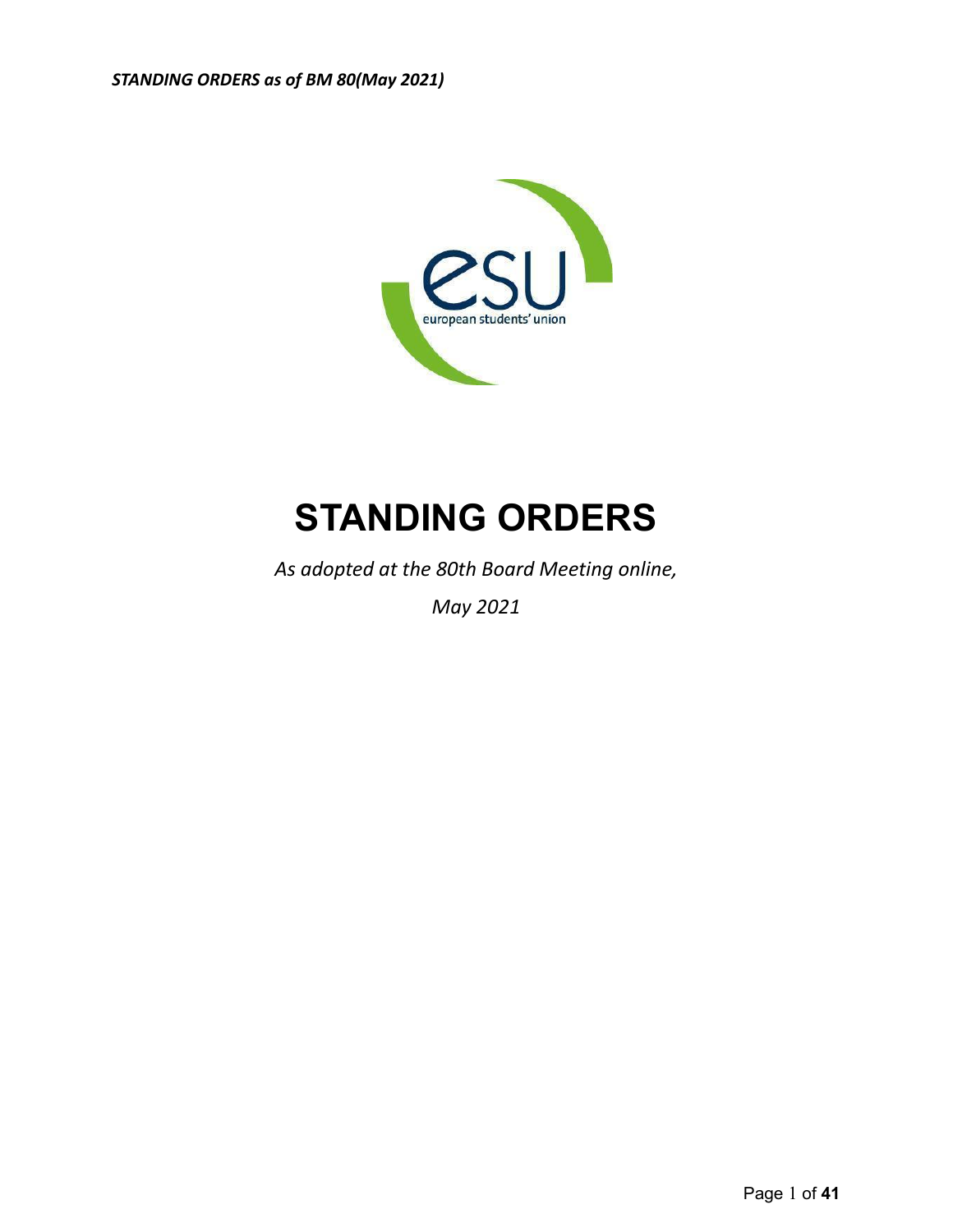# **Table of Content**

| 1. Definitions (mandatory item)                                   | 5                |
|-------------------------------------------------------------------|------------------|
| 2. Denomination                                                   | 6                |
| 3. Three-year strategic framework, plan of work and policy        | 6                |
| Involvement in ESU                                                | $\overline{7}$   |
| 4. Membership issues                                              | $\overline{7}$   |
| 4.1. Applications                                                 | $\overline{7}$   |
| 4.2. Decisions on Membership and Associate Status                 | $\boldsymbol{7}$ |
| 4.3. Candidate Membership and Study Visits                        | $\,$ $\,$        |
| 4.4. Advisory Partner to a NUS                                    | 9                |
| 4.5. Membership Applications from NUSs that have been part of ESU | 9                |
| 4.6. Membership Criteria and Review of Membership                 | 9                |
| 4.7. Merger of full members                                       | 10               |
| 4.8. Criteria for associate organisations                         | 10               |
| 4.9. Applications for the status of associate organisations       | 10               |
| 4.10. Additional rights of members (mandatory item)               | 10               |
| 4.11. Additional duties of members (mandatory item):              | 10               |
| 4.12. Membership Fees                                             | 10               |
| 4.13. Quality Enhancement Visits                                  | 11               |
| 4.14. Exploratory Visits                                          | 11               |
| Working structure                                                 | 11               |
| 5. Institutions (mandatory item)                                  | 11               |
| 6. Reporting and minutes                                          | 11               |
| 7. Board Meeting                                                  | 12               |
| 7.1. Competencies of the BM                                       | 12               |
| 7.2. Voting at the BM (mandatory item)                            | 12               |
| 7.3. Organisation                                                 | 13               |
| 7.4. Meeting documents (mandatory item)                           | 13               |
| 7.5. Closed Meeting                                               | 13               |
| 7.6. Delegations (mandatory item)                                 | 13               |
| 7.7. Mandates                                                     | 13               |
| 7.8. Chairing of the Board Meeting                                | 14               |
| 7.9. Speakers                                                     | 14               |
| 7.10. Closing the list of speakers                                | 15               |
| 7.11. Motions and amendments                                      | 15               |
| 7.12. Procedural motions                                          | 15               |
| 7.13. Procedure to motion                                         | 16               |
| 7.14. Amendments                                                  | 17               |
| 7.15. Ne bis in idem                                              | 17               |
| 7.16. Not enough votes cast                                       | 17               |
| 7.17. Voting procedures                                           | 17               |
| 7.18. Personal privilege & Right of response                      | 18               |
| 7.19. Extraordinary Board Meeting                                 | 18               |
| <b>ESU</b> Representatives                                        | 18               |
| 8. Executive Committee (EC)                                       | 19               |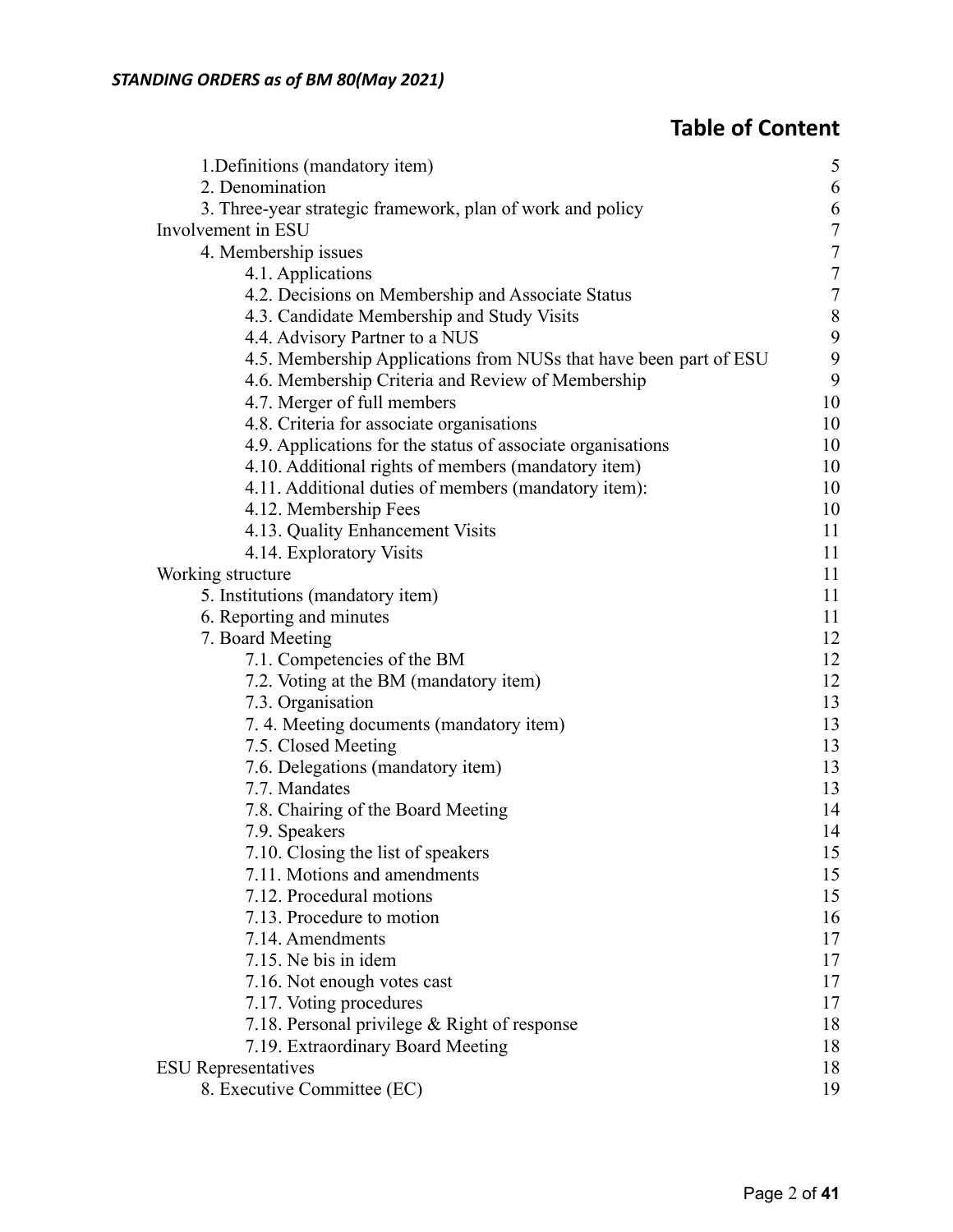# *STANDING ORDERS as of BM 80(May 2021)*

| 8.1. Composition of the EC (mandatory item)                           | 19 |
|-----------------------------------------------------------------------|----|
| 8.2. Competencies of the EC                                           | 19 |
| 8.3. Decision-Making in the Executive                                 | 20 |
| 8.4. Working methods of the Executive Committee                       | 20 |
| 8.4.1. General working procedures of the Executive Committee          | 20 |
| 8.4.2. Meetings of the Executive Committee                            | 21 |
| 8.5. Competencies of the Presidency                                   | 21 |
| 8.6. Competencies of the President                                    | 21 |
| 8.7. Competencies of the Vice-Presidents                              | 22 |
| 8.8. Election procedure                                               | 23 |
| 8.9. Nominations                                                      | 23 |
| 8.10. Election procedure for the President and Vice-Presidents        | 23 |
| 8.11. Election Procedure for the Vice-Presidents                      | 24 |
| 8.12. Election Procedure for other members of the Executive Committee | 24 |
| 8.13. Resignation of a member of the EC                               | 25 |
| 8.14. Report of the EC                                                | 25 |
| 8.15. Non-Election of EC and President or Vice-Presidents of ESU      | 25 |
| 8.16. Substitution of absent EC members                               | 26 |
| 9. Coordinators                                                       | 26 |
| 9.1. Competencies of the Coordinators                                 | 26 |
| The Coordinator for Human Rights and solidarity shall:                | 26 |
| The Coordinator for Equality shall:                                   | 26 |
| The Coordinator for Membership Issues shall:                          | 26 |
| 9.2. Selection of Coordinators                                        | 27 |
| 9.3. Resignation of Coordinators                                      | 27 |
| 9.4. Report of Coordinators                                           | 27 |
| 10. Working Groups                                                    | 27 |
| 10.1. Competencies of the WGs (mandatory item)                        | 27 |
| 10.2. Plan of work of the WGs                                         | 27 |
| 10.3. Resignation of chair of working groups                          | 28 |
| 11. Task Forces                                                       | 28 |
| 11.1. Establishment of a Task Force (TF)                              | 28 |
| 11.2. Competencies of a Task Force                                    | 28 |
| 12. Expert Pools                                                      | 28 |
| 12.1. Competencies of Expert Pools                                    | 28 |
| 12.2. Establishment of Expert Pools                                   | 29 |
| 12.3. Coordination of Expert Pools                                    | 29 |
| 13. Secretariat (mandatory item)                                      | 29 |
| 13.1. Staff Protocol                                                  | 30 |
| 13.2. Competencies of the Secretariat                                 | 30 |
| 14. Auditors                                                          | 31 |
| 14.1. Commission for Internal Auditing (CIA) (mandatory item)         | 31 |
| 14.2. Election for members of the Commission for Internal Audit       | 31 |
| 14.3. Resignation for members of the Commission for Internal Audit    | 31 |
| 14.4. External auditor (mandatory item)                               | 31 |
| 15. Disciplinary code (mandatory item)                                | 31 |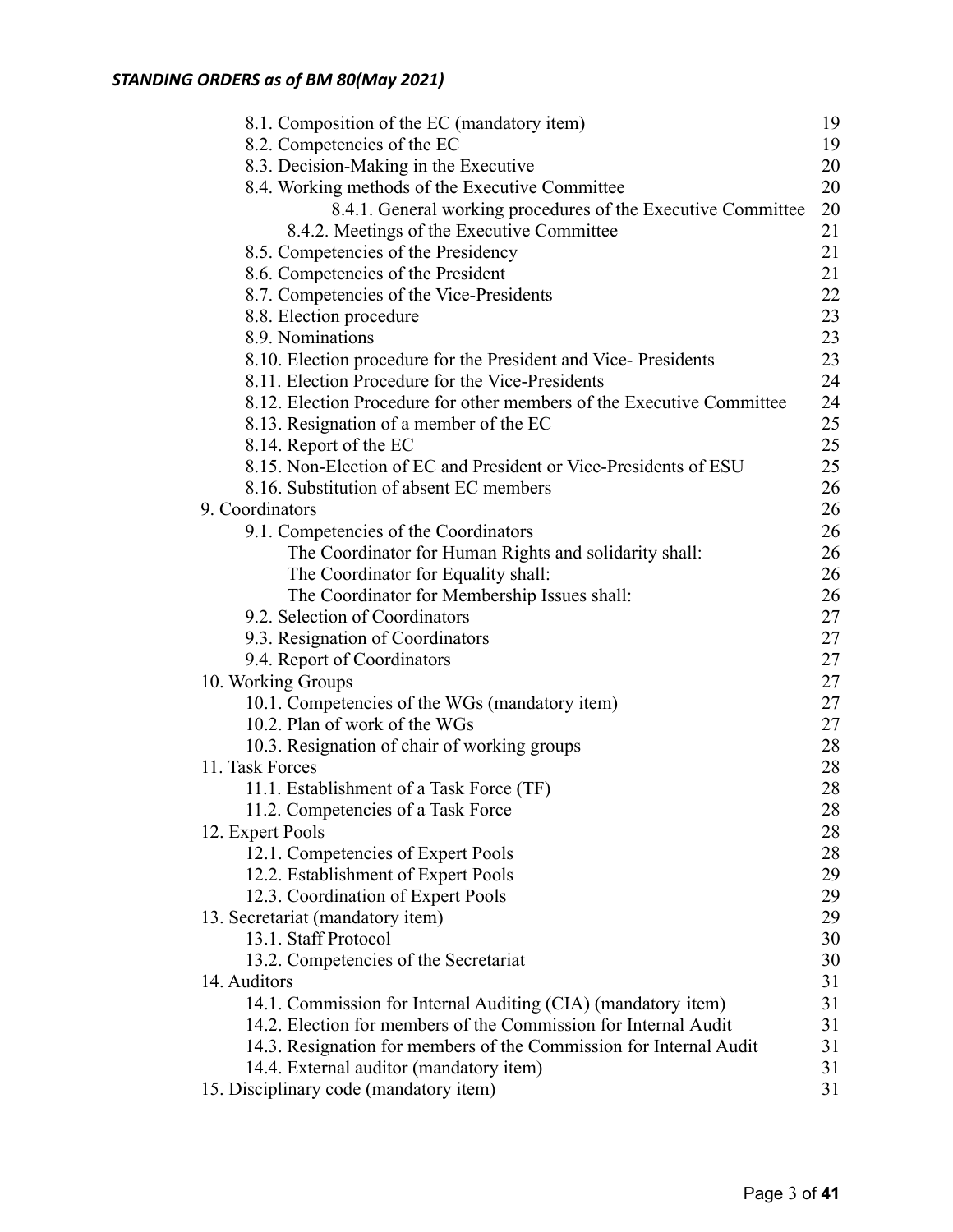| 15.1. Members                                            | 31 |
|----------------------------------------------------------|----|
| 15.1.1. Basic provisions                                 | 31 |
| 15.1.2. Specific provisions                              | 32 |
| 15.2. Elected representatives                            | 32 |
| 15.3. EC                                                 | 32 |
| 15.4. Working Groups                                     | 33 |
| 16. Signature (mandatory item)                           | 33 |
| 17. Budget                                               | 33 |
| 18. Accounts                                             | 33 |
| 18.1. Financial Report Balance and Budget                | 33 |
| 19. Language                                             | 33 |
| General arrangements                                     | 33 |
| 20. Suspension of Standing Orders                        | 33 |
| 21. Amending the Statutes and Standing Orders            | 34 |
| <b>ANNEX</b> to the Standing Orders                      | 35 |
| Annex 1: Procedures for elections with gender balance    | 35 |
| Annex 2: Procedures for elections without gender balance | 36 |
| Annex 3: Eligible countries for ESU membership           | 37 |
|                                                          |    |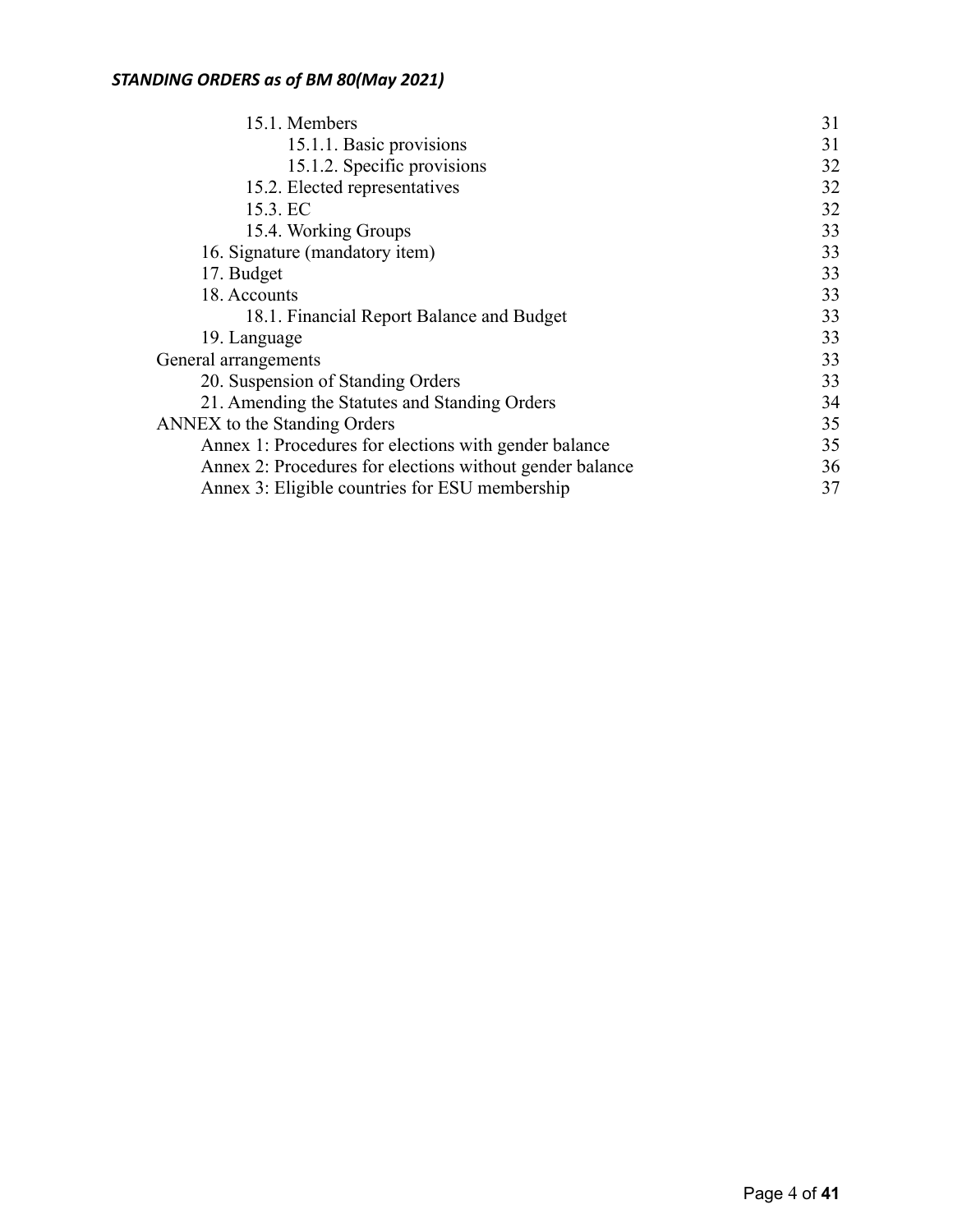# <span id="page-4-0"></span>**Definitions (mandatory item)**

| <b>STUDENT</b>           | For the purposes of all ESU events, documentation and policy, a<br>student refers to all those seeking a qualification in higher<br>education.                                                                                                                                                    |
|--------------------------|---------------------------------------------------------------------------------------------------------------------------------------------------------------------------------------------------------------------------------------------------------------------------------------------------|
| <b>MANDATORY ITEM</b>    | A section, point or paragraph on the current standing orders that<br>cannot be suspended and, in case of conflict, takes precedence<br>over auxiliary items. The following sections are considered to be<br>mandatory items: 1, 4.10, 4.11, 5, 7.2, 7.4, 7.6 8.1, 10.1, 13, 14.1,<br>14.4, 15, 16 |
| <b>AUXILIARY ITEM</b>    | A section, point or paragraph on the current standing orders that<br>can be suspended by the BM.                                                                                                                                                                                                  |
| <b>VOTING</b>            | Unless otherwise specified all called votes are to be decided by<br>an absolute majority of votes cast.                                                                                                                                                                                           |
|                          | The Board Meeting can only take valid decisions when an<br>absolute majority of all members and a two-thirds majority of the<br>possible full vote in are present.                                                                                                                                |
| VOTE (CAST)              | The number of votes cast inclusive of the number of votes in<br>favour, against and abstentions at the time of a vote. Invalid votes<br>are not taken into account.                                                                                                                               |
| <b>ABSTENTION</b>        | An abstention is not a vote in favour or against. Persons not<br>voting while in the voting arena will not have their vote<br>considered as an abstention.                                                                                                                                        |
| <b>ABSOLUTE MAJORITY</b> | An absolute majority is reached if 50% of votes cast plus one vote<br>are in favour.                                                                                                                                                                                                              |
| <b>SIMPLE MAJORITY</b>   | A simple majority is achieved if there are more votes in favour<br>than against.                                                                                                                                                                                                                  |
| 2/3 MAJORITY             | A 2/3 majority is reached if 2/3 of the votes cast are in favour.                                                                                                                                                                                                                                 |
| 3/4 MAJORITY             | A 3/4 majority is reached if 3/4 of the votes cast are in favour.                                                                                                                                                                                                                                 |
| <b>SECONDER</b>          | A seconder is a member having a voting right at the BM and<br>supporting another union's proposal                                                                                                                                                                                                 |
| <b>WORKING YEAR</b>      | The working year will coincide with the mandate of the EC and<br>will run from the 1st of July till to the 30th June.                                                                                                                                                                             |
| <b>ESU OFFICE</b>        | The EC and Secretariat, located at the Head Office of ESU as<br>defined in article 2 of the Statutes.                                                                                                                                                                                             |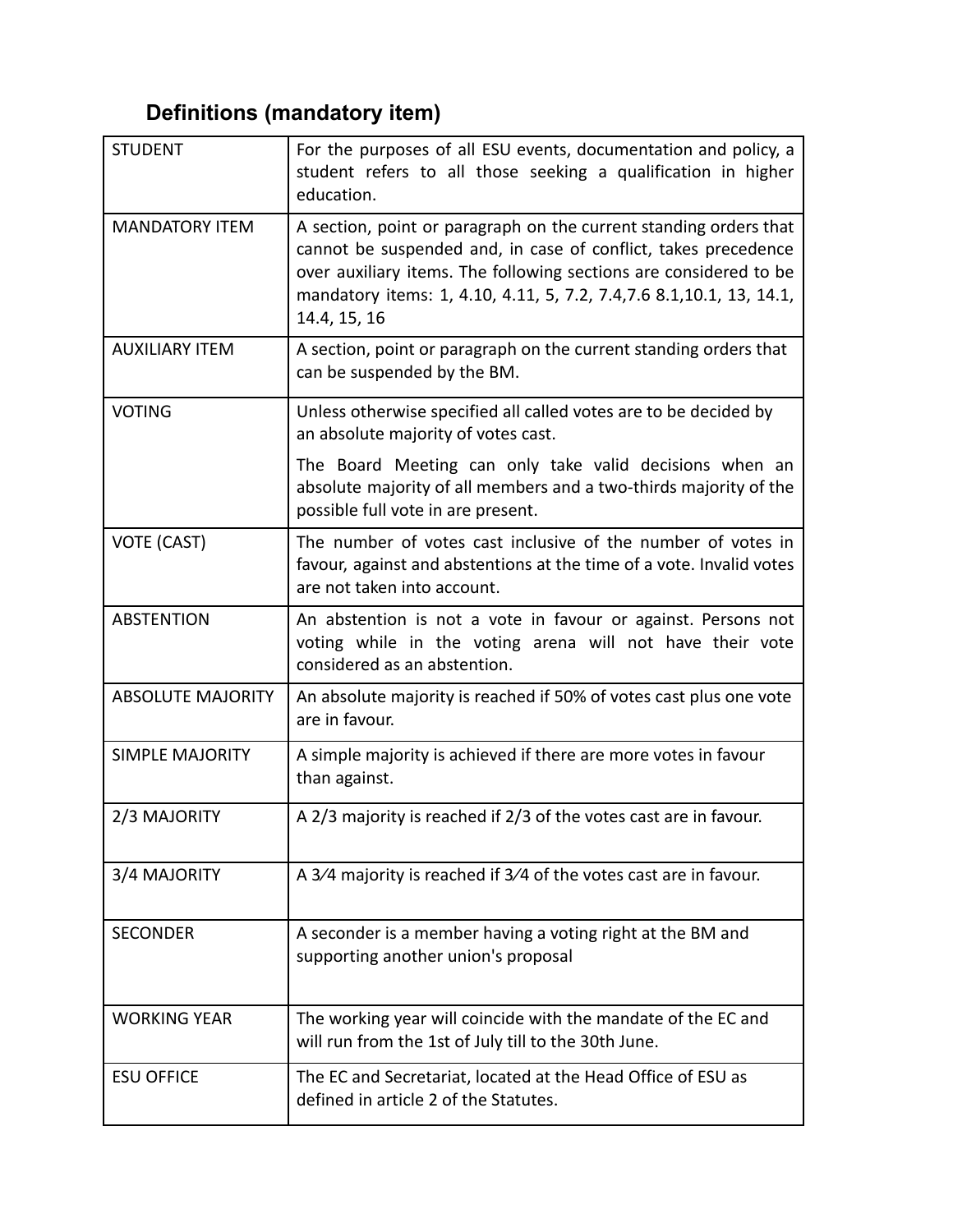| <b>NOTIFICATION</b>                                             | For the purposes of these standing orders, unless otherwise<br>specifically stated, an e-mail sent to an address given by a<br>member shall be deemed sufficient for purposes of notification. It<br>is the duty of the member to inform the EC of any changes in said<br>the e- mail. Additionally, the notification must be posted on the<br>Board section on the ESU extranet. |
|-----------------------------------------------------------------|-----------------------------------------------------------------------------------------------------------------------------------------------------------------------------------------------------------------------------------------------------------------------------------------------------------------------------------------------------------------------------------|
| <b>TRANSITION PERIOD</b>                                        | The period between the elections and the start of a mandate.                                                                                                                                                                                                                                                                                                                      |
| <b>GENDER</b>                                                   | Gender is a social construction, not confined to, but rather<br>created from, various cultural, political, social and psychological<br>factors.                                                                                                                                                                                                                                   |
| <b>COUNTING DAYS</b><br>PRIOR AND POST<br><b>BOARD MEETINGS</b> | For the purpose if translating deadlines prior and post BMs in to<br>dates, days are counted as calendar days, preceding the actual<br>start and the following day after the end date off the BM,<br>respectively. The counting method applies for the following<br>sections: 3.b, 4.1.c, 4.9, 6.e, 7.4.b, 7.4.c, 8.9.a, 8.13.b, 15.1.2, 21.                                      |

# **2. Denomination**

The official name of the organisation is The European Students' Union (ESU). In all non- official documents ESU can be used.

# **3. Three-year strategic framework, plan of work and policy**

**a.** ESU functions according to a three-year strategic framework and an annual plan of work. The strategic framework includes the general action lines ESU has to work on intensively for the upcoming three years. A yearly plan of work lines out the short-term goals and priorities in order to advance the action lines outlined in the strategic framework. The plan of work will include a clear prioritisation of the different tasks by points.

**b.** Both the strategic framework and the plan of work will be presented by the Executive Committee (hereafter referred to as EC) and adopted by absolute majority at the Board Meeting (hereafter referred to as BM). The plan of work must be proposed until the last Board Meeting preceding the period when it would become effective. The adopted strategic framework as well as the adopted plan of work must be sent to members within 14 days of the end of the BM. In addition, every three years a Financial Strategy has to be presented to the Board.

c. To promote the views of students the BM adopts the policies of ESU. Policy papers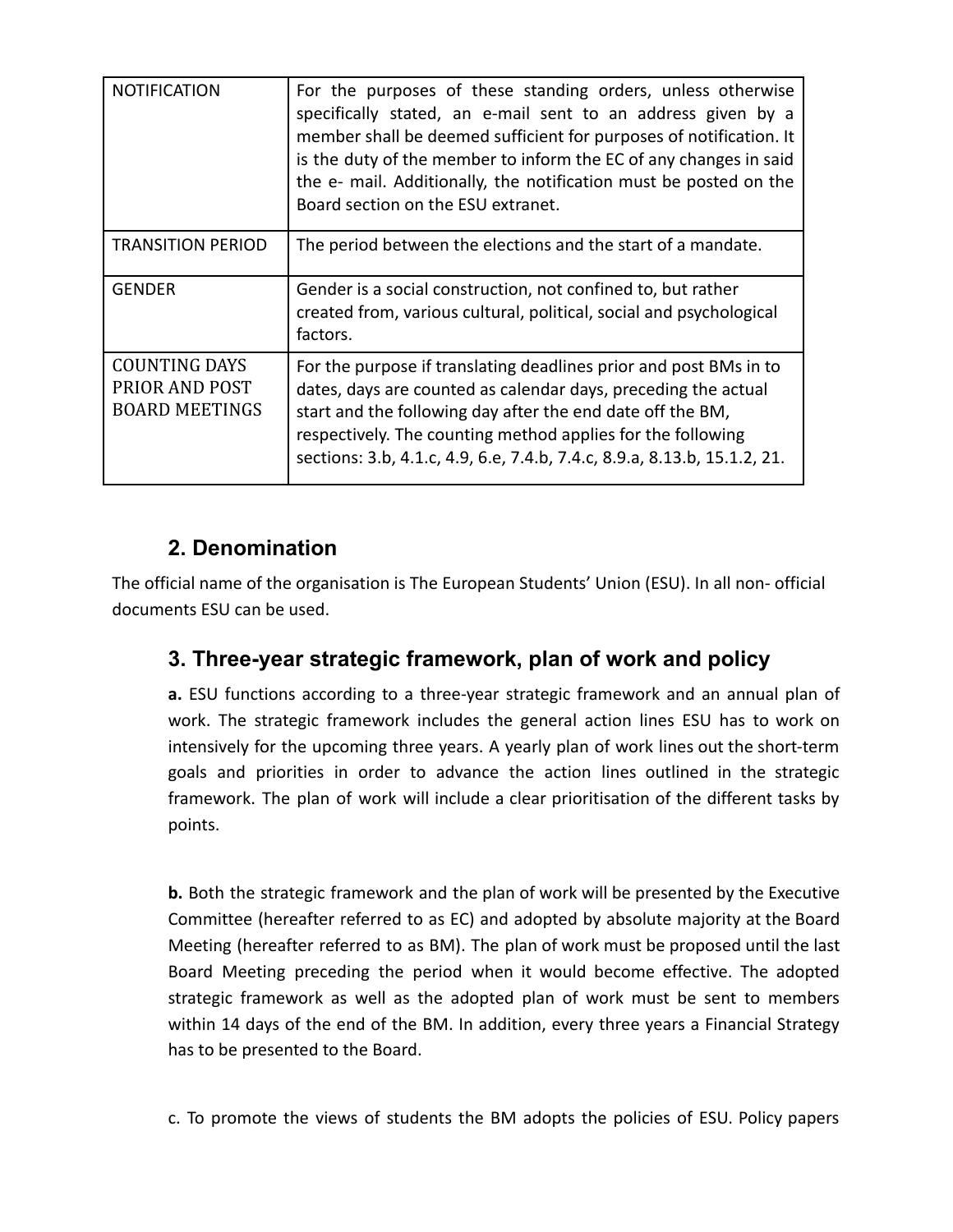should be revisited every 8 BMs by the EC. If they see a reason to update or cancel the policy, they should bring it up to the board. Otherwise the policies should not be changed.

d. All ESU elected representatives and institutions should follow the prioritisation given by the strategic framework and the plan of work and in representing or advocating for ESU, follow the policy of ESU.

e. Political documents of ESU are:

Policy papers: Papers outlining ESU's general position on a subject relevant to ESU's ongoing work.

Statements: Papers describing in detail ESU's position on a specific topic or situation. The board can decide by simple majority to annex existing statements onto policy papers without opening the entire policy paper for amendments.

Strategies: Internal working documents outlining ESU's practical approach to a particular area of work.

Resolutions: Papers detailing ESU's attitude and actions towards specific situations or events of concern to students in Europe.

Internal motions: Papers describing specific actions ESU should undertake which fall outside existing Strategies and the current Plan of Work.

f. Policy papers are adopted by the Board and cannot be overruled by any other political documents.

# **Involvement in ESU**

#### <span id="page-6-0"></span>**4. Membership issues**

#### **4.1. Applications**

**a.** In case of application for membership the applicant shall submit the documents specified in the Statutes of ESU. The documents will be presented to the BM.

**b.** The EC as well as the coordinator for membership issues can comment on the documents and the EC may direct any other ESU structures or elected representatives to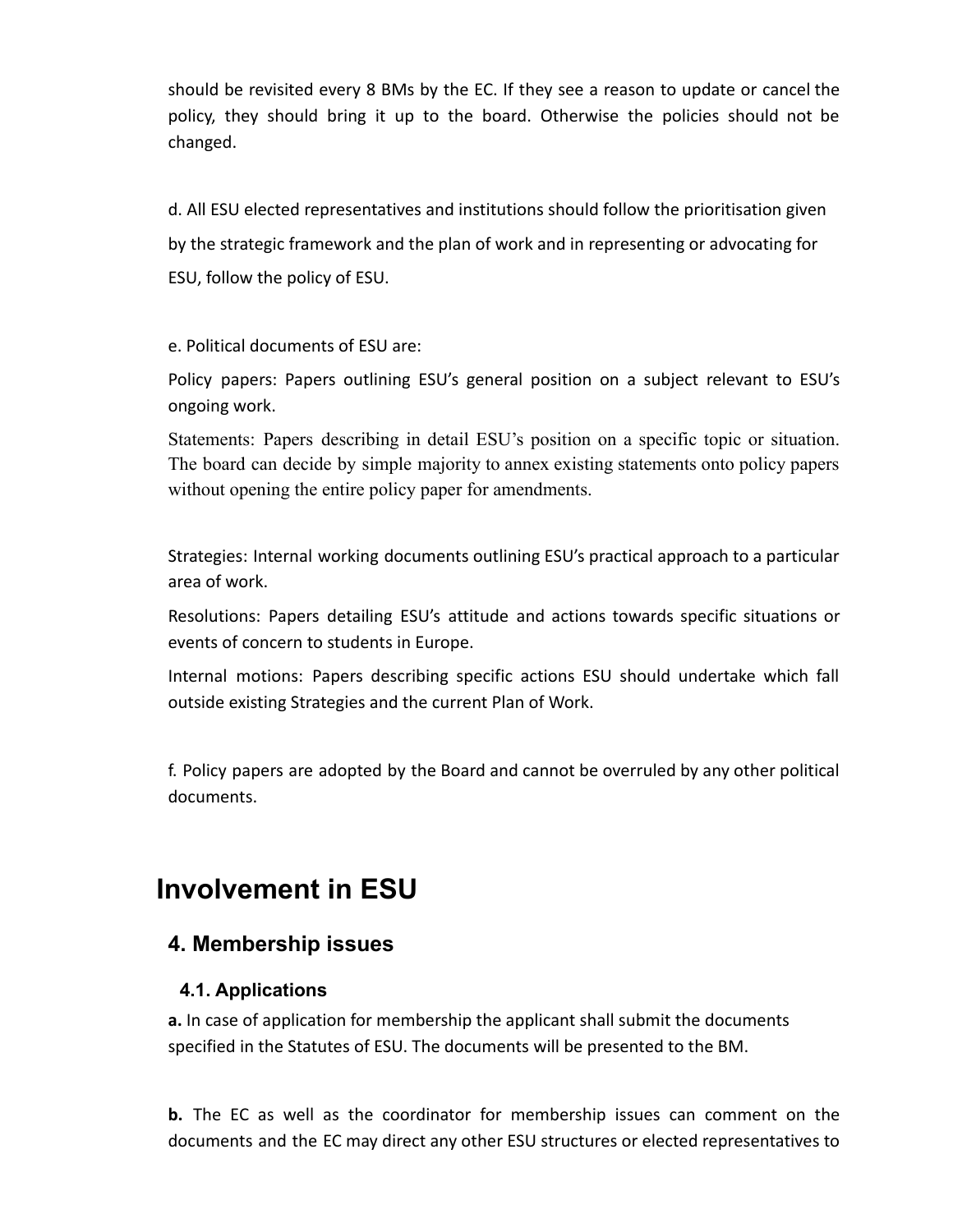also do so.

**c.** Circulation of all documents to all ESU members shall be arranged by the ESU Presidency not less than 30 days before the BM.

<span id="page-7-0"></span>**d.** Applications shall be valid until the BM has taken the vote on the status of the applicant.

#### **4.2. Decisions on Membership and Associate Status**

In relation to Candidate Members, the BM can decide to:

- **1.** Grant membership;
- **2.** Dismiss the candidate from ESU;
- **3.** Prolong the candidate status for a set period of time defined by the BM.

In relation to Members of ESU, the BM can decide to:

**1.** Revoke membership.

In relation to Members of ESU undergoing reassessment of membership, the BM can decide to:

- **1.** Accept the Reassessment Report of an NUS undergoing reassessment;
- **2.** Reject the Reassessment Report of an NUS undergoing reassessment.

In relation to organisations under consideration to become associate members of ESU, the BM can:

**1.** Grant associate organisation status.

<span id="page-7-1"></span>In relation to associate members of ESU, the BM can decide to:

**1.** Revoke associate organisation status.

#### **4.3. Candidate Membership and Study Visits**

**a.** After becoming a candidate member or in case of prolongation, the status of a candidate shall be reviewed within a year of the BM where the decision was taken. The BM has to establish the study visit team to provide the BM with a report on each of the candidates. The report should include:

**1.** The developments of the candidate in regards to the fulfilment of the criteria for membership;

**2.** Recommendations for further action in helping the candidate to fulfil the membership criteria.

**b.** No decision to grant full membership can be taken without a study visit. After this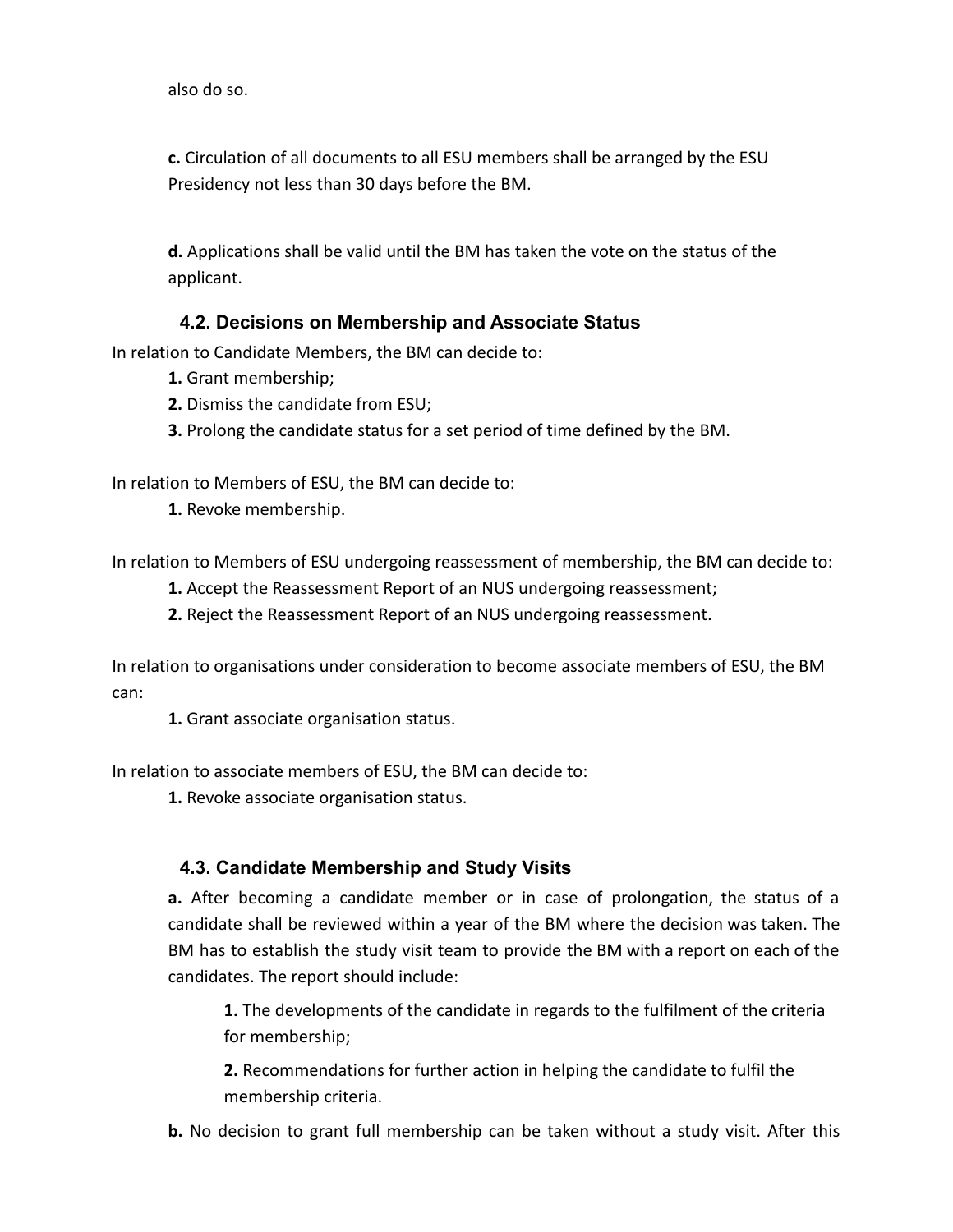point the only decision that can be made without a study visit taking place is to either deny the application, or to extend the candidate status for a given number of BMs. Whenever a study visit team is established, it will submit a written report to the BM, stating whether the union is eligible for membership and/or which actions should be taken in the future.

**c.** A study visit team is consisting of the membership coordinator, at least two but at most three representatives from different member NUSs and if needed a member of the Executive Committee. If the membership coordinator becomes unavailable or the position is open, the EC can appoint an EC member or coordinator to take the coordinator`s place instead.

**d.** The EC is responsible for deciding on the composition of the rest of the team on the proposal of the coordinator for membership issues. Unless the Board delegates the responsibility to the EC, the Board decides on the representatives of NUSs.

**e.** If the report contains a recommendation for change in the status of membership, the Chair of the BM shall automatically put this to a vote. In case of report not having a concrete recommendation on membership status, the Chair of the BM shall ask the Board to vote by simple majority to choose which decision will be voted upon next.

**f.** Once published to the Board, the coordinator for membership issues as well as the EC can comment on the study visit report and the EC may direct any other ESU structures or elected representatives to also do so.

**g.** During the period of candidacy, the NUS should provide information on its work and take part in regular ESU activities.

**h.** In general, the full costs for a study visit need to be covered by the reviewed or visited NUS. This includes travel for the ESU representative(s) as well as local travel, accommodation and food costs for the study visit team for the entire period of the review. If the reviewed or visited union cannot afford to pay all the costs of the study visit the members of the study visit team have to cover the remaining costs. The division of expenses has to be decided before the study visit takes place.

#### <span id="page-8-0"></span>**4.4. Advisory Partner to a NUS**

**a.** If an applying NUS does not receive membership status the BM can decide to elect a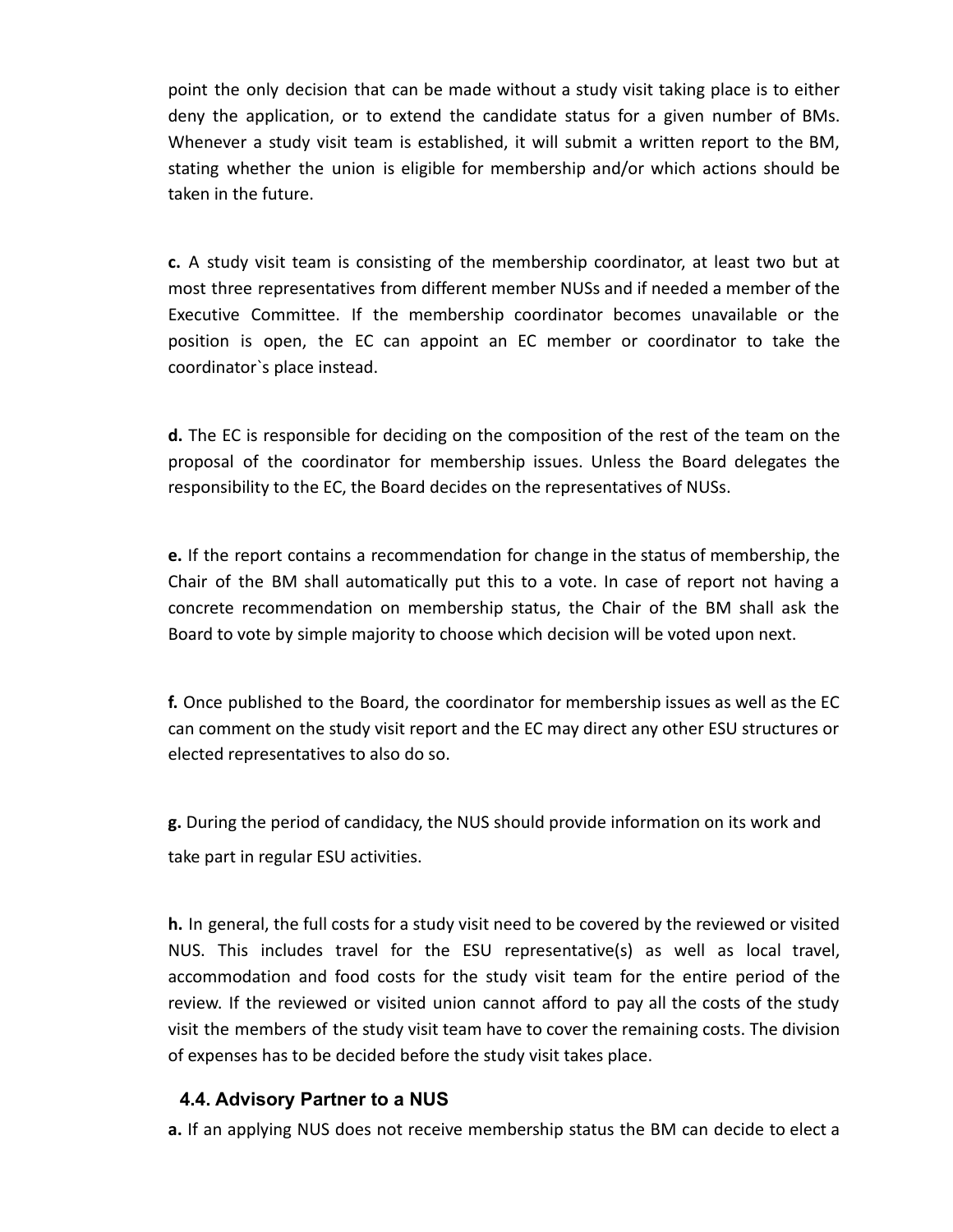member NUS which will then function as advisory partner to the rejected NUS in order to support the development of the latter. The rejected NUS has to agree to the proposed advisory partner. The advisory partner NUS together with the coordinator for membership issues will report at every BM about its work and the reforms of the applying NUS, until the status of the respective NUS changes.

**b.** If an applying NUS does receive membership status the BM can decide to elect a member NUS which will then function as partner to the NUS to help the NUS to integrate in ESU and to ensure a strong and stable communication between the new

<span id="page-9-0"></span>member and ESU represented by the coordinator for membership issues. The new member needs to agree to the elected partner.

#### **4.5. Membership Applications from NUSs that have been part of ESU**

If an NUS applies for membership in ESU and parts of this NUS already is or has been a member of ESU, the NUS can apply for candidate status with preliminary documents. If the application for candidate status is accepted by the BM, the applicant has to provide the final documents as outlined in §4 of ESU's statutes at least 30 days before the study visit.

#### <span id="page-9-1"></span>**4.6. Membership Criteria and Review of Membership**

The membership criteria employed in determining the membership of an applicant shall be the same criteria that were in use at the time of their application. Any subsequent change to the membership criteria shall have no effect on the above- mentioned application.

Reassessment of member NUSs will take place on a cyclical basis, as outlined in the Membership Strategy. In addition, the EC or the Board can, in consultation with the Membership Coordinator, propose to re-assess the membership of a member of ESU. Before proposing to the BM to reassess a member the concerned member must be given the chance to comment on the proposal and the reasons for the reassessment. If the BM votes in favour of a review, a study visit team will be established in which the NUS which is to be re-assessed cannot be a member. The study visit team reports latest at the BM after the next where then a decision can be taken.

#### <span id="page-9-2"></span>**4.7. Merger of full members**

If two or more full member unions of ESU merge, fuse or dissolve themselves to erect one organisation that covers all of the previous member unions, the full membership of ESU will be inherited from the respective previous organisations. However, the membership is inherited under the condition of a membership assessment Study visit that has to be conducted before and reported at the second BM after the merge or fusion has been officially announced to the Board. Meanwhile, the votes in ESU Board Meetings of the previous organisations will be inherited, until the Board Meeting has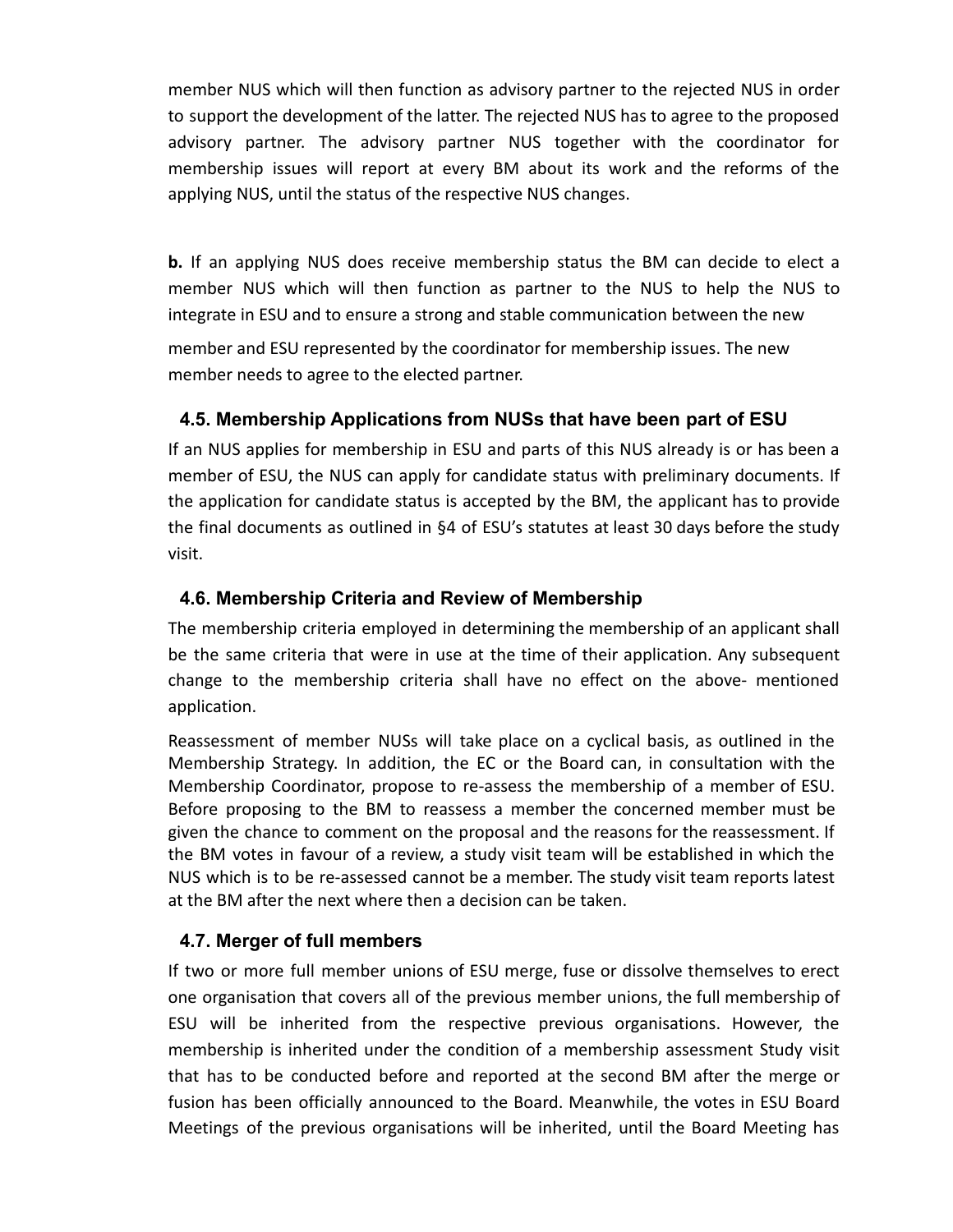<span id="page-10-0"></span>agreed on the results of the study visit. The Board can decide to change the membership status, following the membership assessment report.

#### **4.8. Criteria for associate organisations**

Organisations fulfilling the following criteria are eligible to become associate organisations:

- have students or local/national student organisations as members;
- are democratically run for students and by students;
- have objectives in line with ESU objectives laid down in ESU Statutes;
- <span id="page-10-1"></span>• have members from at least 8 countries parties to the European Cultural Convention.

#### **4.9. Applications for the status of associate organisations**

Circulation of all documents as stated in the statutes of ESU to all ESU members shall be arranged by the ESU secretariat not less than thirty (30) days before the BM. Applications shall be valid until the BM has taken the vote on granting the status of an associate organisation to the applicant.

The organisation is granted the status of an associate organisation for an unlimited period of time. The EC together with the coordinator for membership issues shall monitor the activities of the organisation on a regular basis. If the organisation ceases to fulfil the criteria laid down in the preceding paragraph, the EC in consultation with the coordinator for membership issues will propose to the BM to revoke the status of the associate organisation. Any member with a seconder, can also propose to the BM to revoke the status of an associate organisation.

#### <span id="page-10-2"></span>**4.10. Additional rights of members (mandatory item)**

- Members can be mandated by the EC or Presidency to represent ESU in whatever capacity deemed necessary.
- <span id="page-10-3"></span>● Members are eligible to chair working groups.

#### **4.11. Additional duties of members (mandatory item):**

- Update the information in the membership questionnaire of ESU regularly.
- Attending the Board Meetings.
- <span id="page-10-4"></span>● Paying the established membership fees.

#### **4.12. Membership Fees**

Membership fees shall be paid in accordance with the regulations in the Financial Standing Orders. The membership fee will be based on a clear calculation, as proposed by the EC in consultation with the Commission for Internal Auditing (hereafter referred to as the CIA), which will be approved by the BM and will be stipulated in the Financial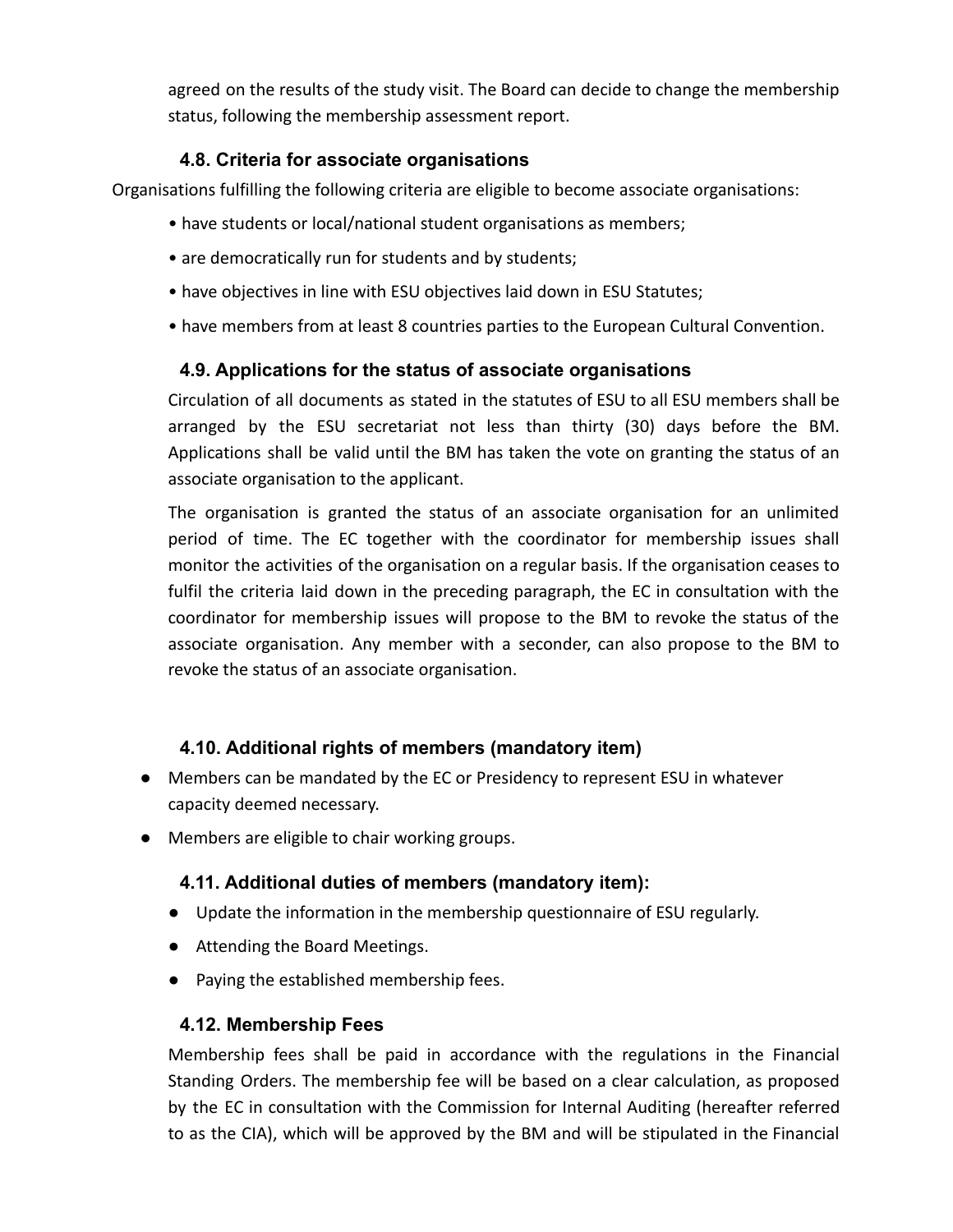<span id="page-11-0"></span>Standing Orders.

#### **4.13. Quality Enhancement Visits**

Members of ESU can apply for a voluntary Quality Enhancement Visit conducted by ESU. The quality enhancement visit team is selected by the EC in coordination with the coordinator for membership issues. This team then conducts the visit and reports back to the NUS as well as to the EC. The costs for this need to be covered by the NUS that asks for the visit.

#### <span id="page-11-1"></span>**4.14. Exploratory Visits**

ESU may conduct Exploratory Visits upon the decision of the Board. These visits share the goal of trying to widen the view ESU has of the students' movement in Europe and higher education environments in general, thus increasing ESU's ability to forward the students movement as a whole. The Exploratory Visit Team is selected by the Board and conducted by a selected coordinator. ESU's Board decides on the selection procedures of the team for each Exploratory Visit. This team then conducts the visit and reports back to the EC and to the Board.

# **Working structure**

### **5. Institutions (mandatory item)**

The elected institutions of ESU shall be:

- . The Board Meeting (hereafter referred to as the BM)
- The Executive Committee (hereafter referred to as the EC) including the Presidency
- Commission for Internal Audit
- Working groups

Additionally, the following appointed structures are also to be considered ESU institutions:

- Secretariat
- Coordinators
- Task forces
- **Expert Pools**

#### **6. Reporting and minutes**

**a.** All institutions of ESU are ultimately accountable to the Board Meeting or with the exception of CIA and WGs to the Executive Committee in the duration between Board Meetings. All institutions of ESU report regularly in written on their activities to the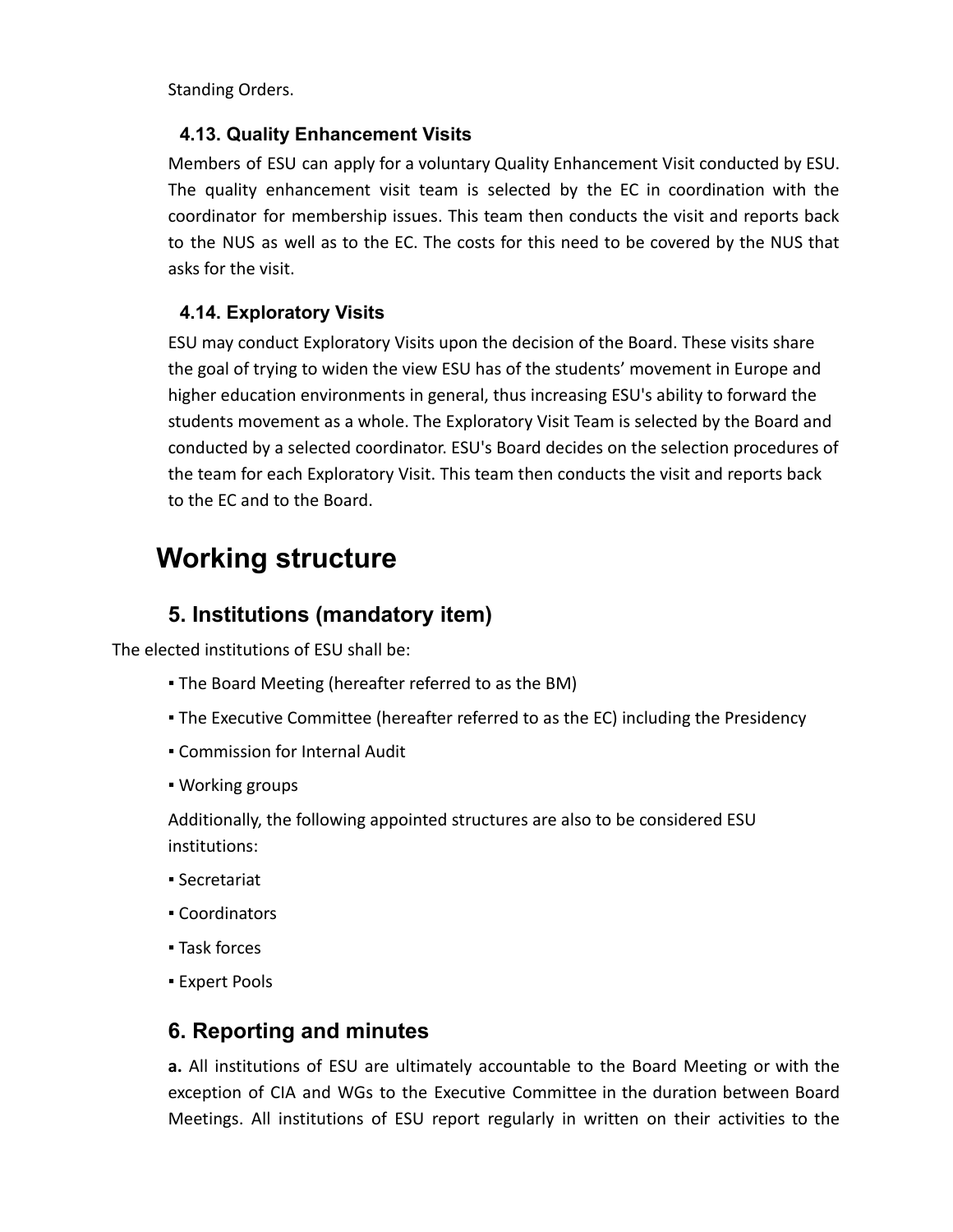Board Meeting (with the exception of the Secretariat) and if requested, to the Executive Committee. All reporting should be based on the 3-year Strategic Plan of ESU and Plan of Work and other adopted strategies and should reflect the actual situation.

**b.** Reports have to be circulated like other documents relevant for the BM. Each member of the Presidency as well as the EC must also present an individual report to the BM. All reports are voted upon by the BM and are adopted with a simple majority of votes cast. The President of ESU will present the general report of the activities of ESU.

**c.** Reports should be archived and made available to respective institutions and the Board to be consulted at any given time.

**d.** When any person or organisation has represented ESU, they have to present a written report to the EC, within 14 days of the meeting having taken place. Unless the information is considered confidential from the provider of that information, the EC shall provide these documents to the Board.

**e.** All elected institutions of ESU must keep minutes of their meetings. The minutes should clearly point out the decisions that have been taken, and reflect the changes that have been decided during the meeting. These minutes have to be made available to all members within 14 days of the meeting. The only exception are the BM Minutes. BM's minutes shall be sent to all members, associates and candidate members of ESU not later than 60 days after the end of the BM.

**f.** The WG chairs (for WGs meetings) and the EC are responsible for publishing the minutes of their meetings. The next meeting of the institution concerned should approve these minutes, by simple majority. The minutes of the CIA meetings are to be considered as excluded from the requirement of making minutes available to members. All minutes are kept at the disposal of the members by the ESU secretariat.

# **7. Board Meeting**

#### **7.1. Competencies of the BM**

<span id="page-12-1"></span><span id="page-12-0"></span>The competencies of the BM are outlined in the ESU statutes.

#### **7.2. Voting at the BM (mandatory item)**

The BM shall endeavour to reach the widest possible measure of agreement. Decisions shall be taken by an absolute majority unless otherwise specified or except: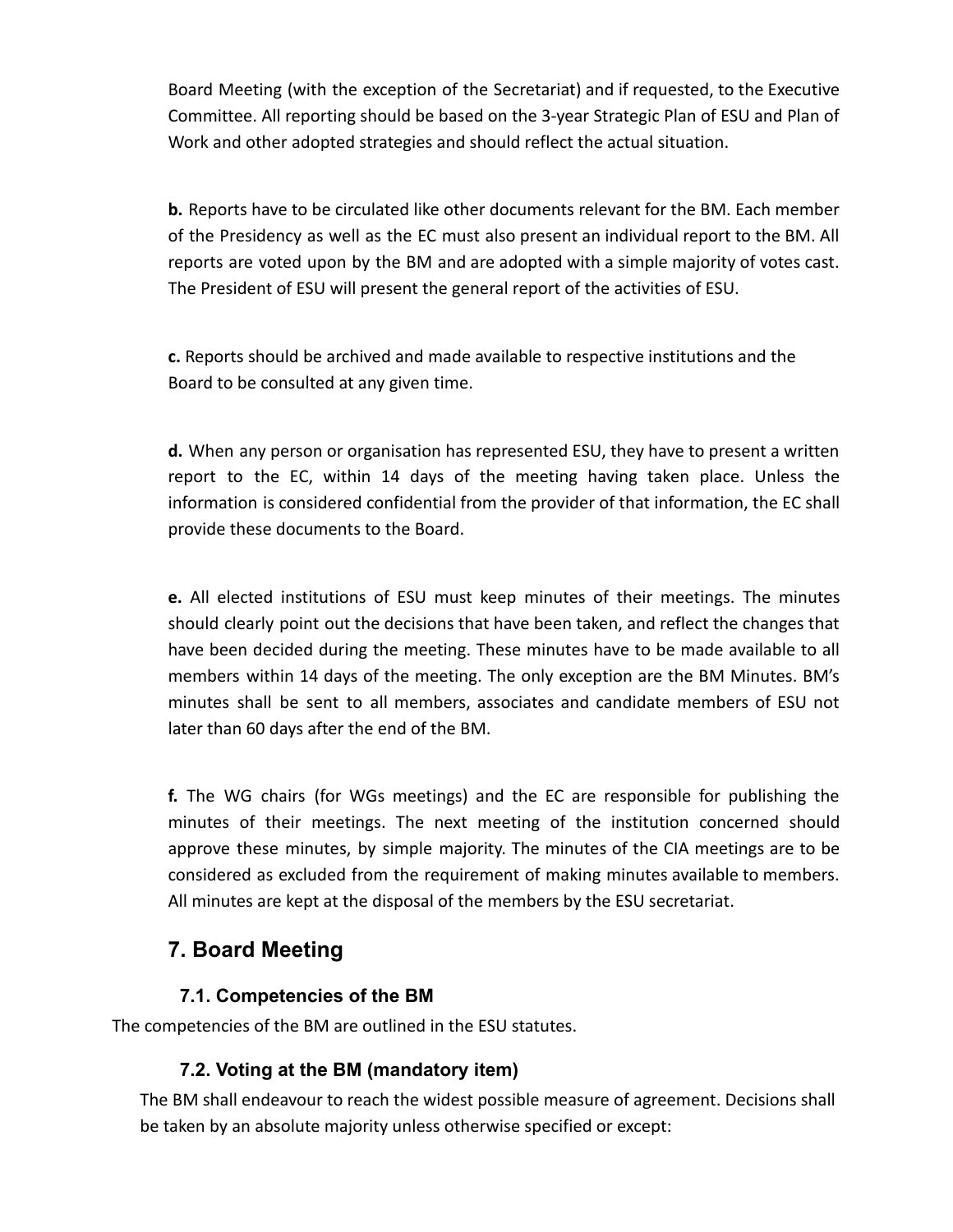- The adoption of policy or internal motions and resolutions (2/3 majority)
- Amendment of the Statutes or mandatory item on the standing orders (3/4 majority)
- Amendment of the auxiliary items on the Standing Orders (2/3 majority)
- ●Changes in membership status in order to become or expel full members and associate members (3/4 majority)
- ●Changes in membership status in order to become candidate members (2/3 majority)
- Approve the financial report and balance with (2/3 majority)

<span id="page-13-0"></span>● Dismiss EC members, the EC, Presidency, Coordinators, CIA members, the CIA by vote of no confidence with (2/3 majority)

#### **7.3. Organisation**

The BM shall be convened by the EC and organised by a member, as approved by the BM, in association with the ESU secretariat. The EC shall comment and provide recommendations, including the financial feasibility on the whole application to host the BM, before they are subject to a decision by the Board. The EC can decide to convene

<span id="page-13-1"></span>a virtual BM if the extraordinary circumstances require so. Such a decision has to be ratified by a 2⁄3 at the virtual BM.

#### **7. 4. Meeting documents (mandatory item)**

**a.** Unless otherwise specified, all documents to be voted upon will be circulated 30 days before the BM to all members, associates and candidate members. Submission deadlines for resolutions, internal motions and amendments except if otherwise specified are set by BM chairing team.

**b.** If the documents are not circulated at least 8 days before the BM in a final version, the documents being late are not to be dealt with or voted upon. The Board may accept documents that were circulated 8 days earlier, but did not meet the 30 days delay, with a 2/3 majority.

<span id="page-13-2"></span>**c.** The adopted documents from the BM, shall be uploaded and shared by the Presidency, with the members, within 60 days after closing the meeting.

#### **7.5. Closed Meeting**

**a.** The BM can decide to have a closed meeting or to have closed sessions during the meeting. This is done by proposing a procedural motion.

**b**. Closed meetings are only open to full members and student representatives who are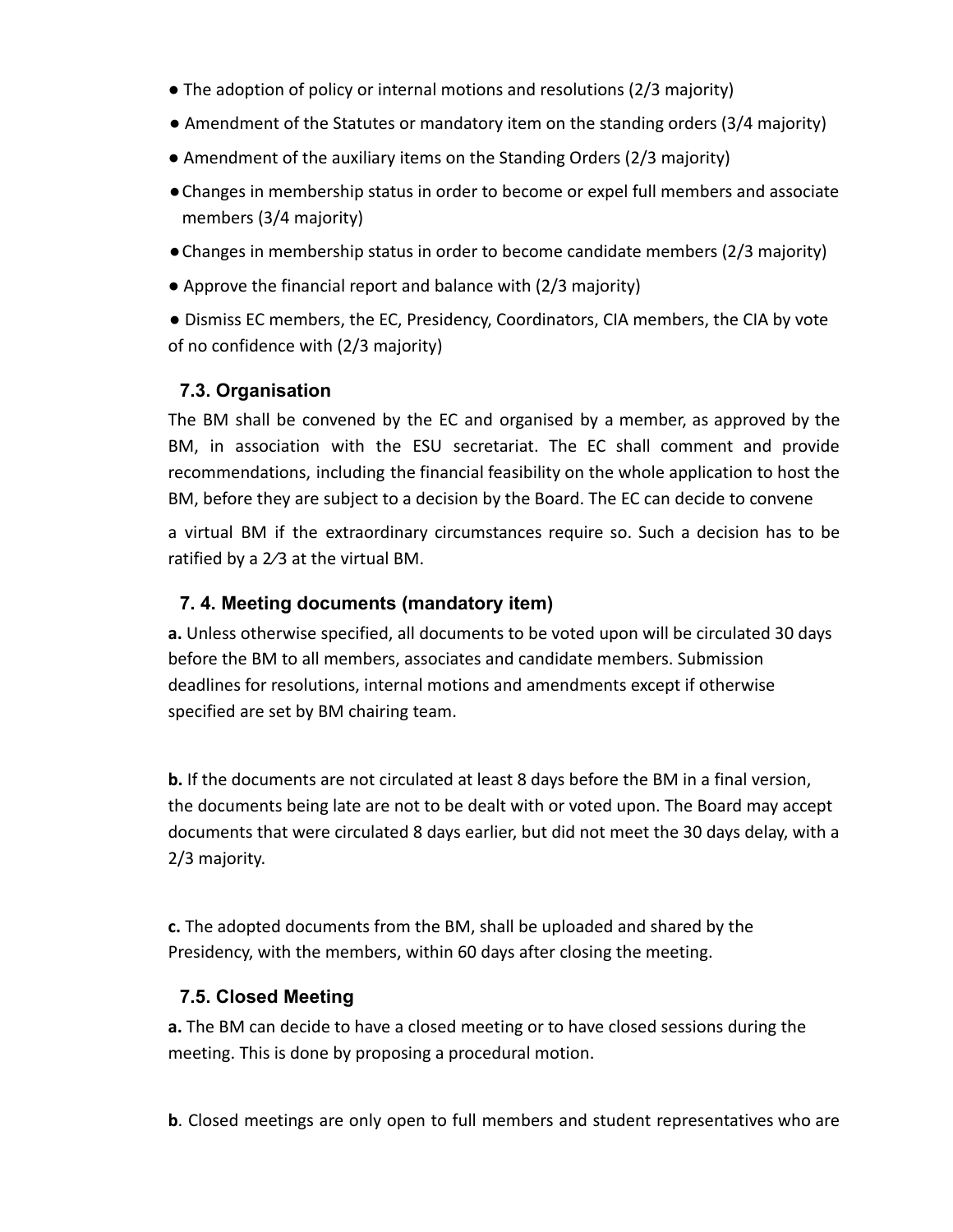<span id="page-14-0"></span>part of an institution of ESU. During the closed sessions, the Board may decide to allow the presence of any guests.

#### **7.6. Delegations (mandatory item)**

**a.** Each member and candidate member or associate organisation shall have the right to have two delegates with speaking rights on each point of the agenda. There may be more than two delegates speaking during the entire BM, but no more than two delegates per organisation at any specific point. The organisations have to register the number of their delegates in advance and the delegation has to present the credentials prior to the BM to the EC.

<span id="page-14-1"></span>**b.** If a member or an associate organisation sends more than one person to a meeting, it shall take positive measures to see that the delegation is gender balanced.

#### **7.7. Mandates**

<span id="page-14-2"></span>Transfer of mandate may also be applied during sessions of a Board Meeting, when a member NUS provides the Chair of the BM with a written statement of consent. A member can carry the mandate of maximum one other member.

#### **7.8. Chairing of the Board Meeting**

**a.** At the beginning of the BM, the President of ESU; or if necessary, a member of the EC, shall declare the meeting open and do the roll call. Immediately following this the BM shall elect a Chairing team of three to four people for the meeting based on a proposal by the EC. The members of the Chairing team are elected individually by a simple majority.

**b.** The Chairing Team of the BM shall hereafter chair and be responsible for minutes being taken for the rest of the BM. In the event of a three-person chairing team the EC may appoint a minute taker. Immediately following the election of the Chairing Team, the BM will approve the BM agenda. To attain a possible maximum of neutrality the Chairing Team shall not take part in any vote and should avoid taking part in the discussion. The BM may replace the Chairing Team of the meeting by a motion of distrust supported by 2/3 majority. The BM would then proceed to elect a different Chairing Team, who cannot be the members of the Executive Committee, before proceeding with any further point of the meeting.

**c.** With exception to the preceding paragraph, the BM Chairing Team shall declare each meeting open and closed, shall direct the discussion, ensure observance of the rules, accord the right to speak, put questions to the vote and announce decisions. They shall rule on points of order and shall have in particular the power to propose adjournment or closure of the debate or adjournment or suspension of the meeting. They shall in case of dispute interpret the Statutes and Standing Orders.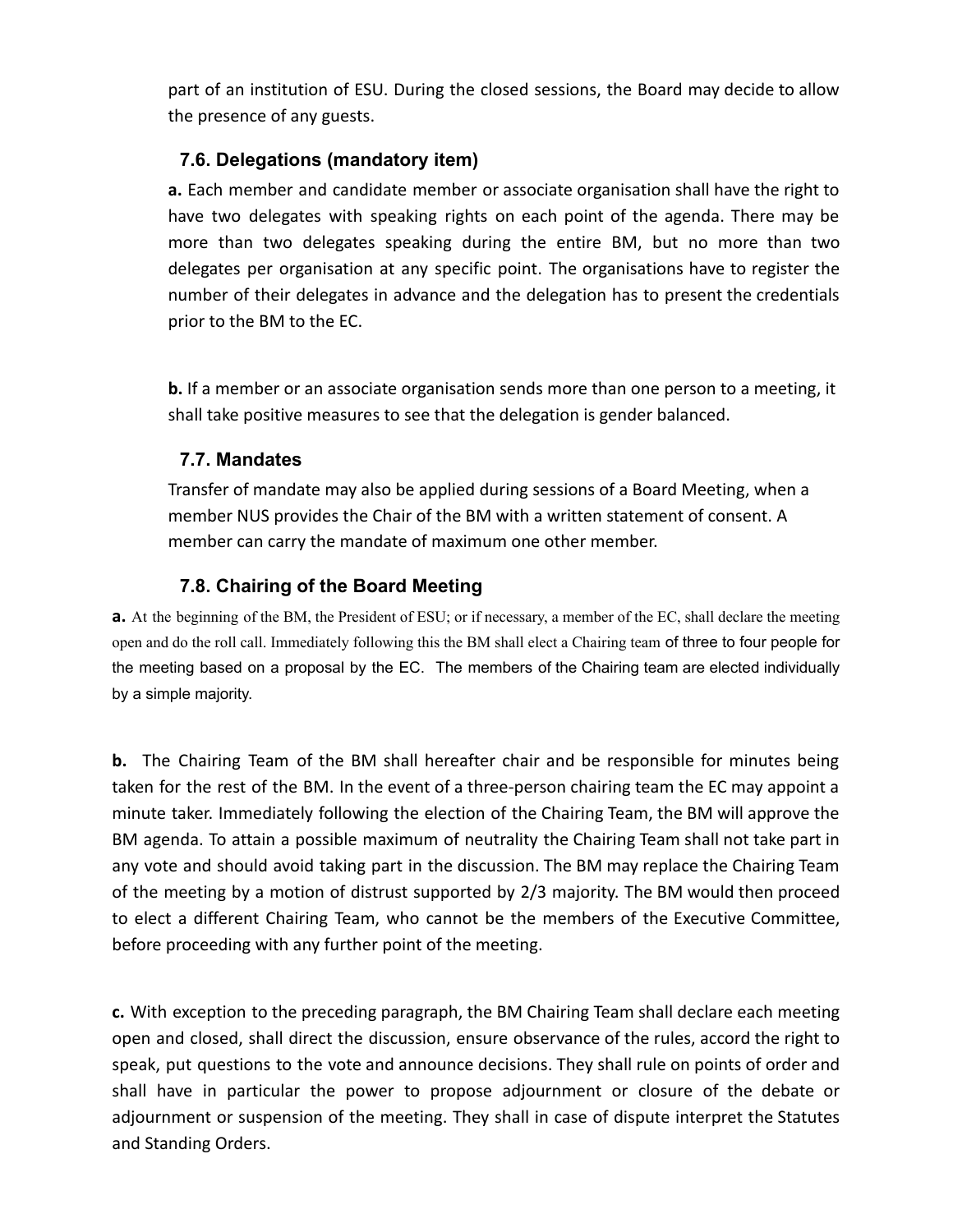**d.** The Chairing Team of the BM shall hereafter chair and be responsible for minutes being taken for the rest of the BM. In the event of a three-person chairing team the EC may appoint a minute taker. Immediately following the election of the Chairing Team, the BM will approve the BM agenda.

**e.** The chairing team is politically neutral and does not take part in any discussion or vote of the Board Meeting.

**f.** The BM may replace the Chairing Team of the meeting by a motion of distrust supported by 2/3 majority. The BM would then proceed to elect a different Chairing Team, who cannot be the members of the Executive Committee, before proceeding with any further point of the meeting.

**g.** The Board Meeting can overrule the decision of the Chairing Team of the BM by absolute majority

**h.** It is up to the Chairing Team to decide on the task division of the responsibilities of chairing the BM as well as dividing the physical chairing of the BM during specific agenda points, should they decide to do so.

<span id="page-15-0"></span>**i.** The Chairing Team may at any moment during the BM use a time-out to clear a situation or for any reason they want. The Chairing Team communicate the length of the time-out.

#### **7.9. Speakers**

**a.** Every speaker has the right to have three minutes to present his or her views without interruption. The speaking time can be altered by a procedural motion. This time limit should not apply to presenters of any report except the individual reports.

<span id="page-15-1"></span>**b.** During the discussion the Chairing Team shall give the floor first to speakers wishing to make points of order (about the procedure), then to speakers requesting a right of response, then to speakers requesting information or who wish to make a point of information and only then to other speakers.

#### **7.10. Closing the list of speakers**

**a.** During a discussion, the Chairing Team may announce the list of speakers and with the consent of the meeting declare the list closed, provided that the proposer of the motion has the right to speak immediately before the vote.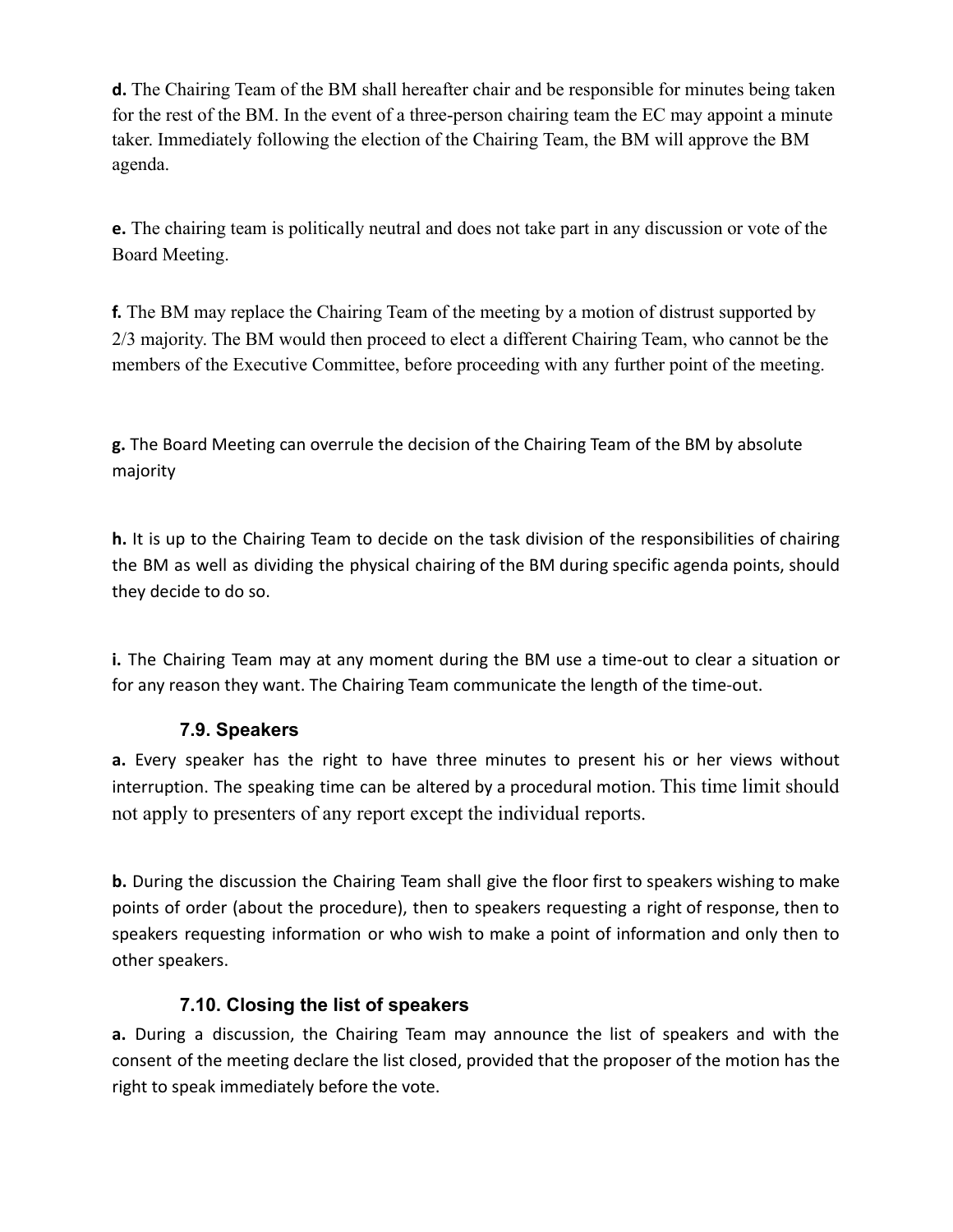<span id="page-16-0"></span>**b.** b. The Chairing Team however may still accord the right to reply to any delegate if a speech delivered, after the list was closed, in case of a direct question or an answer to a precedent statement.

#### **7.11. Motions and amendments**

**a.** Motions and amendments may be put forward in writing at any time during the BM until the deadline as directed by the Chairing Team. The proposer may change the motion or amendment any time before the proposal is voted. During the BM, where motions do not relate to the items on the agenda, the BM should vote on whether or not to accept those motions onto the agenda. These are accepted to the agenda with a 2/3 majority.

**b.** If a new policy supersedes any existing policy, then the most recent policy shall automatically replace the outmoded document. Policy statements do not overrule policy papers.

<span id="page-16-1"></span>**c.** The Chairing Team may rule that motions and amendments dealing with the same issue are to be considered together, in consultation with the proposing NUS.

#### **7.12. Procedural motions**

During the discussion, the following procedural motions shall have precedence in the following order over all other proposals or motions before the meeting:

1) motion to reverse the decision of the Chairing team concerning the conduct of the meeting.

2) motion to make the meeting a closed one.

3) motion for the suspension or adjournment of the meeting (e.g. continuing discussion in an informal session before resuming back to the meeting on the same agenda item)

4) motion to adjourn the item under discussion (e.g. moving on to another agenda item before coming back to the adjourned item).

5) motion for the closure of debate and an immediate vote.

6) motion to refer the matter to the EC, WG or to the next meeting.

7) motion for a limitation of the individual and collective speaking time for the point under discussion.

<span id="page-16-2"></span>(Should any procedural motion be defeated the same motion cannot be accepted again unless the Chairing team is of the opinion that circumstances have radically changed in the meantime.

#### **7.13. Procedure to motion**

**a.** All motions put forward by members shall have a proposer and at least one seconder.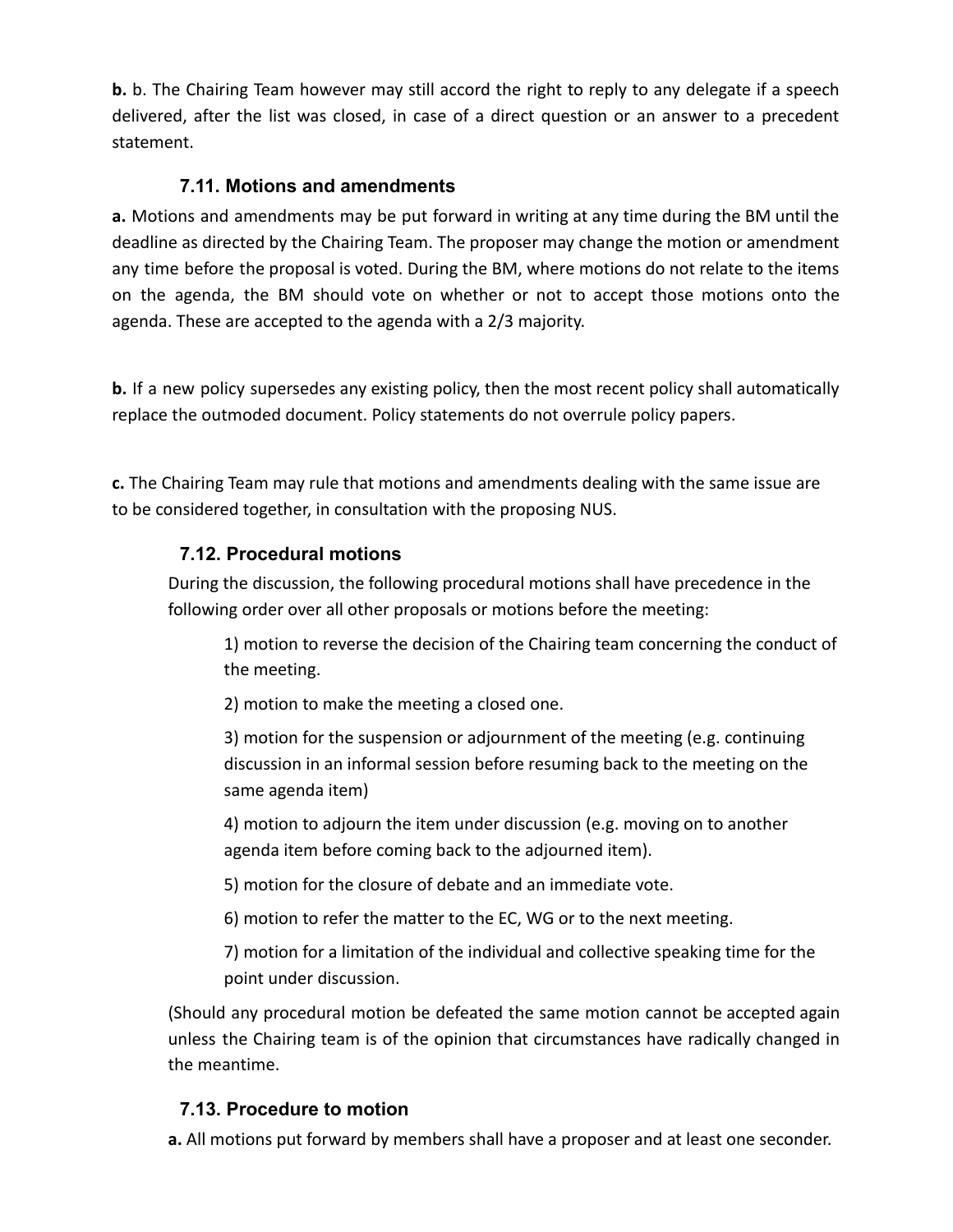**b.**Candidate and associate organisations may put forward any motion but these must have a seconder of be seconded by the EC..

**c.** The EC may put forward motions on any point without a seconder.

**d.**All institutions, with the exception of the Secretariat, may put forward motions within their area of work without a seconder. The Chairing Team decides if a given motion falls within the area of work. Any motions that are deemed to be out of the area of work would require a seconder, or have to be seconded by the EC. The Chairing Team decision may be overturned in accordance with these standing orders.

**e.** After moving a motion, the proposer or one of the seconders if the proposer chooses not to speak, shall have the right to speak, for a maximum of three minutes, in order to motivate the motion. The motion shall then be opened to discussion and amendments; the proposer may exercise a right of reply immediately before the vote is taken.

**f.** After proposing a motion to close debate and to go straight to a vote, at least the EC and one opposing union need to have had an opportunity to speak. If there are several unions wishing to speak, the chairing team will give the floor to the union that first asked for the floor. If it is unclear which union was first, this is decided by lot. If no opposing union nor the EC asks for the floor, the opportunity is deemed to have been given.

#### <span id="page-17-0"></span>**7.14. Amendments**

**a.** When a change is proposed to an amendment or a motion, which isn't Three-year strategic framework, Plan of Work, Budget or a Policy document, only the proposer of the amendment has the right to include it or change the amendment or motion. If the proposer refuses a change, the amendment will be put to vote as it stands. Proposers have the right to withdraw motions at any time before the vote of adoption.

**b.** All amendments to Board Meeting documents must be submitted by the deadline established by the Chairing team and handed to them in a written form. After the deadline, proposals to change amendments may still be made orally during discussion. However, oral proposals will not be voted on.

**c.** When an amendment is proposed to a motion, the amendment shall be voted on first.

**d.** When two or more amendments are proposed, the meeting shall first vote on the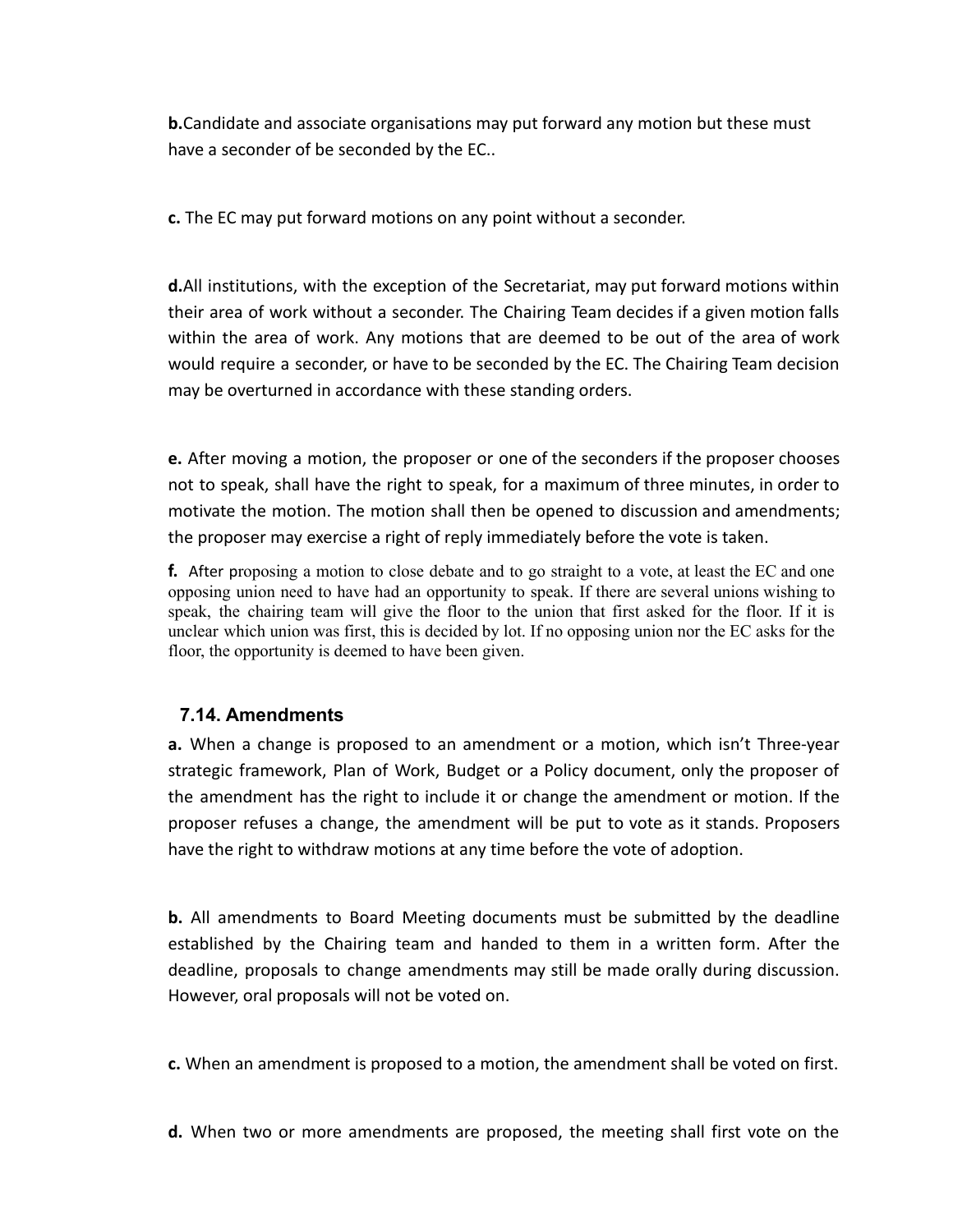amendment furthest removed in substance from the original motion and then on the amendment next furthest removed there from, until all the amendments have been put to the vote.

**e.** An amendment shall be proposed and discussed in accordance with the procedure for motions. A proposal to change a motion shall be considered as an amendment to a motion only if it adds to, deletes or revises part of that motion. f. A proposal to abolish or replace an already existing policy document shall be

<span id="page-18-0"></span>considered a motion.

**f.** A proposal to abolish, replace **or add an annex** to an already existing policy document, shall be considered a motion.

#### **7.15. Ne bis in idem**

**a.** A motion accepted or rejected at a BM shall not be discussed or voted upon again during the same BM. This rule will not apply to any motion or policy that is discussed, in part or in whole, but not voted upon in whole.

<span id="page-18-1"></span>**b.** If only a part of any motion is accepted or rejected by the BM, the Ne bis in idem rule will not apply to that part voted upon.

#### **7.16. Not enough votes cast**

If a decision is not taken due to the fact that not enough votes were cast, then the decision is postponed to the next Board Meeting. If once again, at the following BM, not enough votes are cast, then the decision is considered as rejected and the principle of ne bis in idem is applied.

#### <span id="page-18-2"></span>**7.17. Voting procedures**

**a.** Each country will receive the same number of voting cards or, in the case of a secret ballot, ballot papers. The amount of votes will be divided equally among the NUSs from the same country.

**b.** Any member may request a secret ballot or recorded vote for any issue. The Chairing Team have to agree to the request. When there is a conflicting request for a secret vote or recorded vote on the same issue then the BM will decide which procedure to adopt by simple majority of votes cast and this vote in no case can be recorded or secret.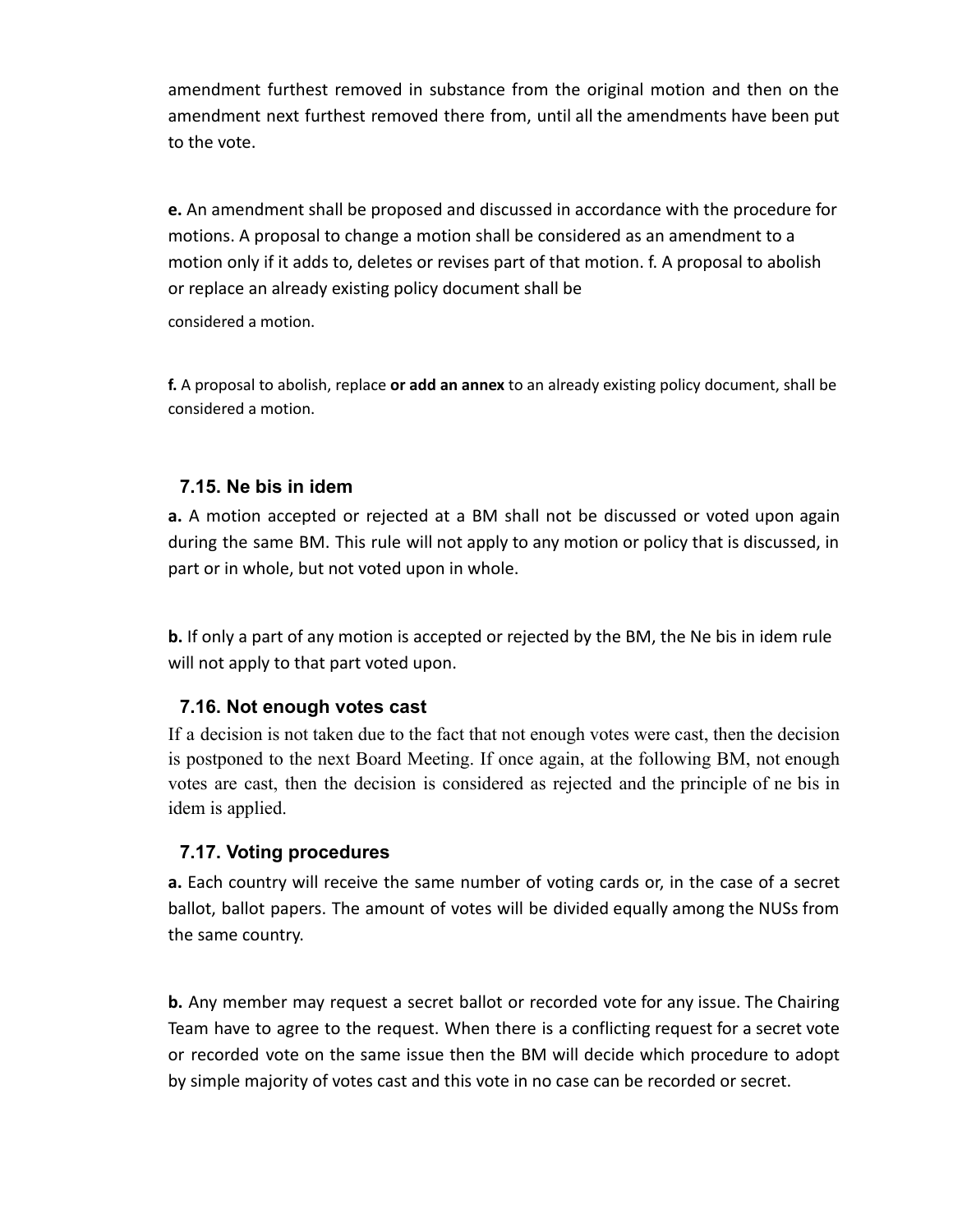**c.** Elections of representatives to ESU institutions must be decided by secret ballot. The election of the Chairing Team is excluded from this clause.

**d.** Parts of a proposal shall be voted on separately if a member requests that the proposal is divided. These parts of the proposal that have been approved shall then be put to the vote as a whole; if all the operative parts of a proposal have been rejected, then the whole proposal is considered as rejected.

**e.** After the voting has commenced, no one shall interrupt the voting except on a point of order in connection with the actual conduct of the voting. The session is to be considered closed and only voting members are to be present.

**f.** Any election must be redone if: At any point during the election process, but before the election results are announced to the board, any election helper or election observer, can bring to the attention of the Board a procedural infringement that they would have noticed. Based on a procedural infringement, a member of the Board can call for a re-run of the election. The motion is put up for discussion by the Board, who then vote on it. If a simple majority in favor is reached, the election is redone. Election results may only be announced after all such procedures are completed.

#### <span id="page-19-0"></span>**7.18. Personal privilege & Right of response**

**a.** A member that disagrees with a decision taken by the BM can have their position noted in the minutes of the BM.

**b.** If any elected ESU representative, member, candidate or associate member feels that, at any point during any official discussion they have been accused of something or referred to in a way that solicits a response, the Chairing Team will grant them a maximum time of 2 minutes to respond. Such response will be given even after the list of speakers has been closed and preference in speaking order will be given to such members requesting this right of response.

#### <span id="page-19-1"></span>**7.19. Extraordinary Board Meeting**

An Extraordinary BM shall be convened at the request of the EC or at least 50% of the possible full vote with reasons made in writing to the ESU secretariat. It must take place within 60 days of the secretariat receiving the request.

# **ESU Representatives**

Any person nominated for an elected position must be a student or an active student representative within a member NUS or an elected/selected representative of ESU at the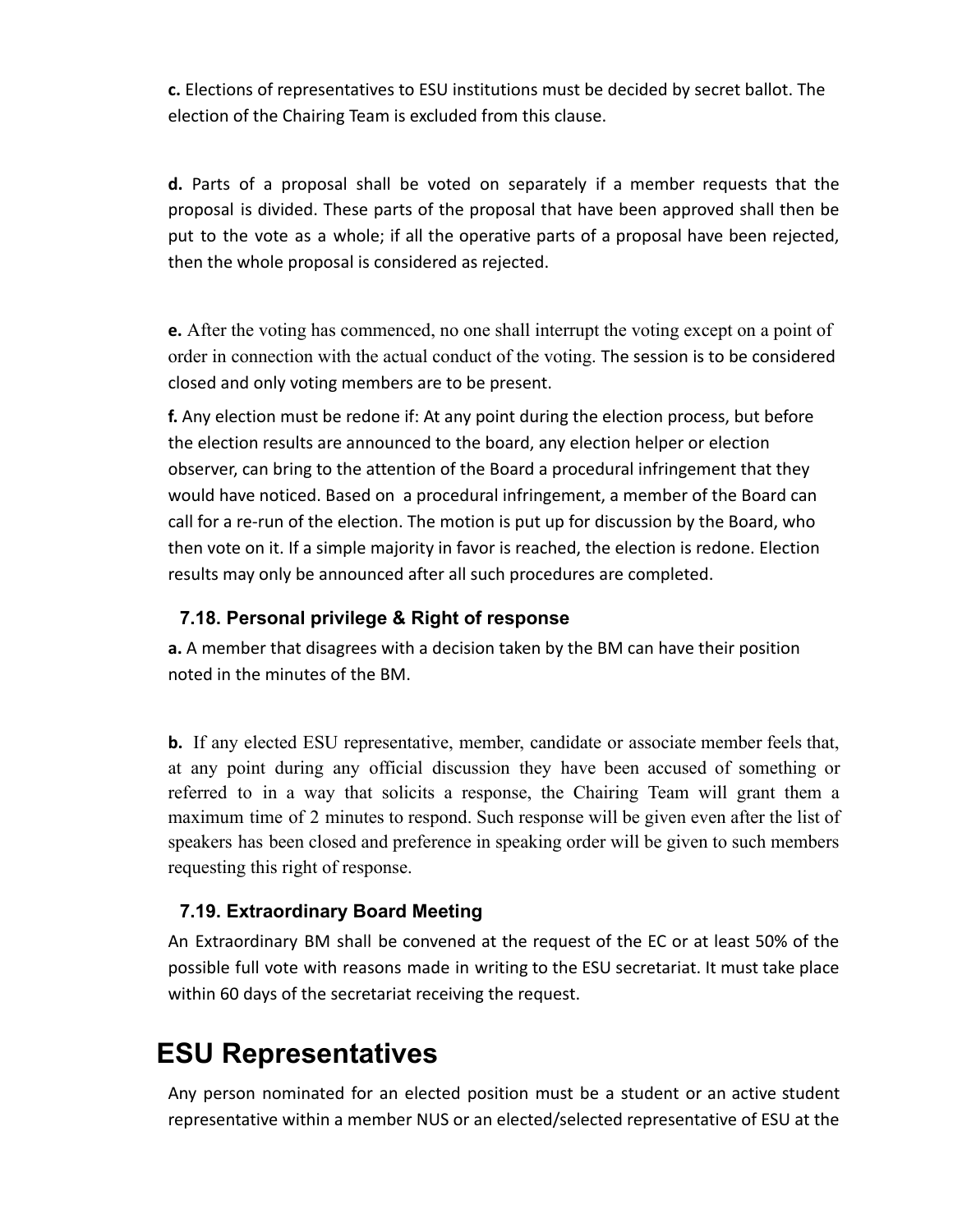time of election. Candidates for the Commission for Internal Audit need not be students.

There is a limit of four years an ESU elected representative may serve, with the exception of the Commission of Internal Audit.

No elected member of ESU can also act as a representative of any member union or other association or organisation during any ESU event, whether organised in whole or supported by ESU, or when attending any ESU internal event or while on external representation when mandated to do so. Elected members of the ESU Executive Committee cannot hold positions in any decision-making bodies of a full or candidate member. If an Executive Committee member has a position in such body, they are considered resigned from the Executive Committee.

# <span id="page-20-0"></span>**8. Executive Committee (EC)**

#### **8.1. Composition of the EC (mandatory item)**

**a.** The EC consists of eight to ten people elected by the Board Meeting. This number includes the Presidency composed of a President and two Vice-Presidents. The number of people in the EC is decided by a motion to be treated before the EC elections and supported by an absolute majority and this decision will stay in force unless decided otherwise.

**b.** The term of mandate of all the members of the EC is for one (1) year and starts on the first of (1) July and ends on the thirtieth (30) of June. The period between the elections and the first (1) of July is to be considered one of transition between the present EC and the elected members.

<span id="page-20-1"></span>**c.** A gender balance of at least 40% of men and 40% of women in the ESU Executive Committee excluding the members of the Presidency must be assured. The Presidency (excluding the President) needs to be equally gender balanced.

#### **8.2. Competencies of the EC**

Further to what is defined in the Statutes, the EC shall:

**1.** Draw up the agenda for the Board Meeting and decide on proposed decisions for BM approval

- **2.** Implement the decisions of the BM
- **3.** Be responsible for external representation and advocating for ESU policy
- **4.** Develop ESU positions and working on policy content;
- **5.** Define the political strategy of ESU;
- **6.** Take policy related decisions within the remit of the policy decided by the BM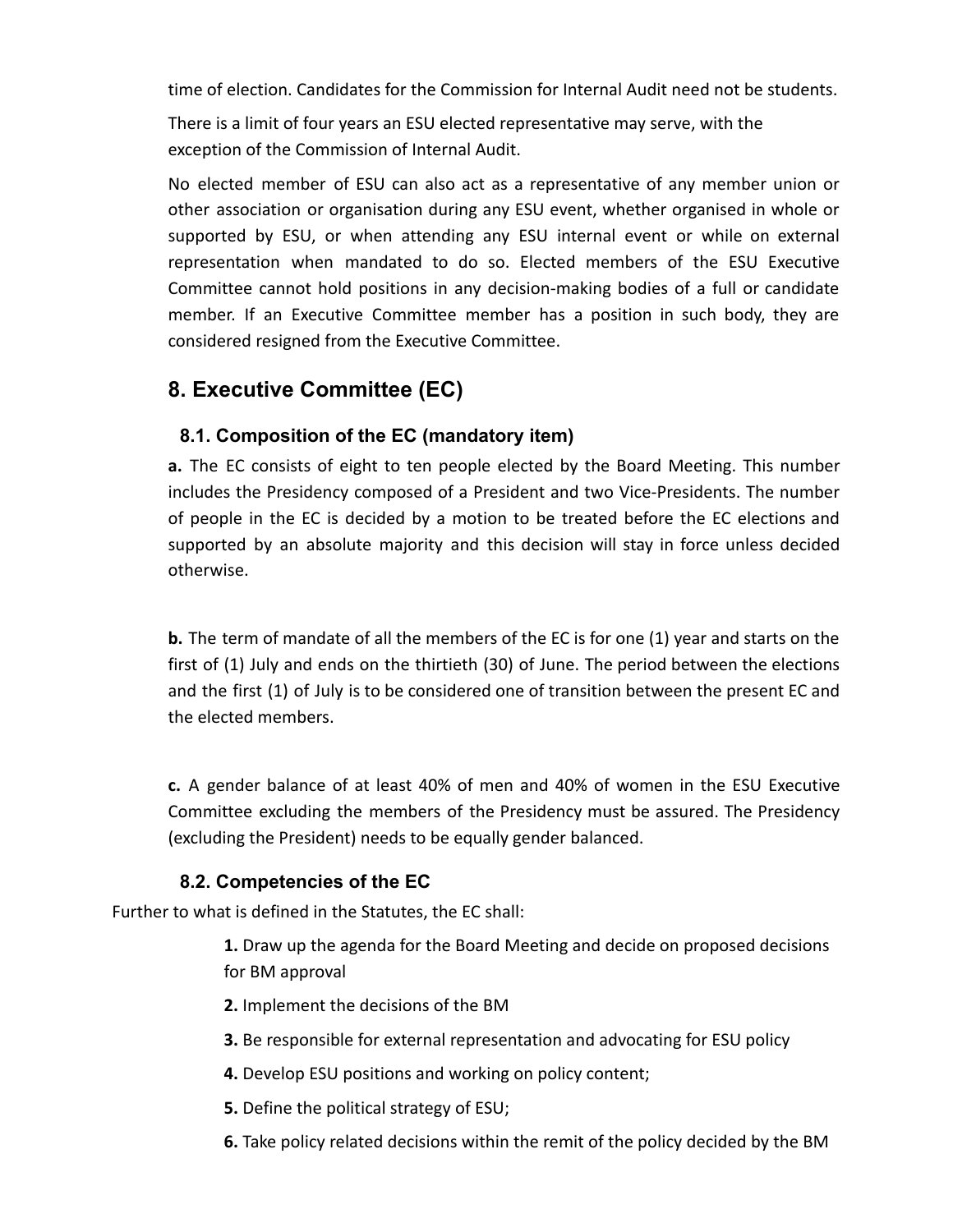**7.** Select coordinators and appoint internal task forces and the Secretariat;

**8.** Establish, and if necessary implement, a procedure for setting up steering committees of any expert pools

**9.** Ensure that all ESU institutions and bodies are informed about the decisions of the EC of relevance to the work of those institutions; and serve as the contact point for coordinators as well as the steering committees of the expert pools.

**10.** Draw up a portfolio of competencies for all ESU institutions and elected representatives being in line with the ESU plan of Work and the three-year strategic framework;

**11.** Keep all members, candidate members and associates regularly informed of the

activities of the organisation in between BMs;

**12.** Support the Presidency in financial issues and take responsibility over the financial implications of their own work.

The EC may delegate competencies and responsibilities to the Presidency who must report to the EC at every meeting. The EC may not delegate issues concerning setting the political strategy, the selection of coordinators and appointing internal task forces and steering committees of expert pools, and the overall financial wellbeing and development of the organisation.

#### <span id="page-21-0"></span>**8.3. Decision-Making in the Executive**

Every member in the Executive has one vote during EC meetings. The EC meetings are prepared and chaired by the ESU Presidency. Minutes are to be taken and disseminated by the Presidency.

When voting, decisions are taken by a simple majority vote. In case of a tie, the acting President's vote is decisive. Secret ballot is used whenever at least two members of the EC request it.

During the transition period the newly elected members do not have the right to vote during EC meetings.

<span id="page-21-1"></span>Without prejudice to the preceding Article, every elected EC member has the right to attend EC meetings and be kept informed by the present EC during the period of transition.

#### **8.4. Working methods of the Executive Committee**

#### **8.4.1. General working procedures of the Executive Committee**

<span id="page-21-2"></span>**a.** The EC adopts rules of procedure of its own work and makes them public towards ESU' s members.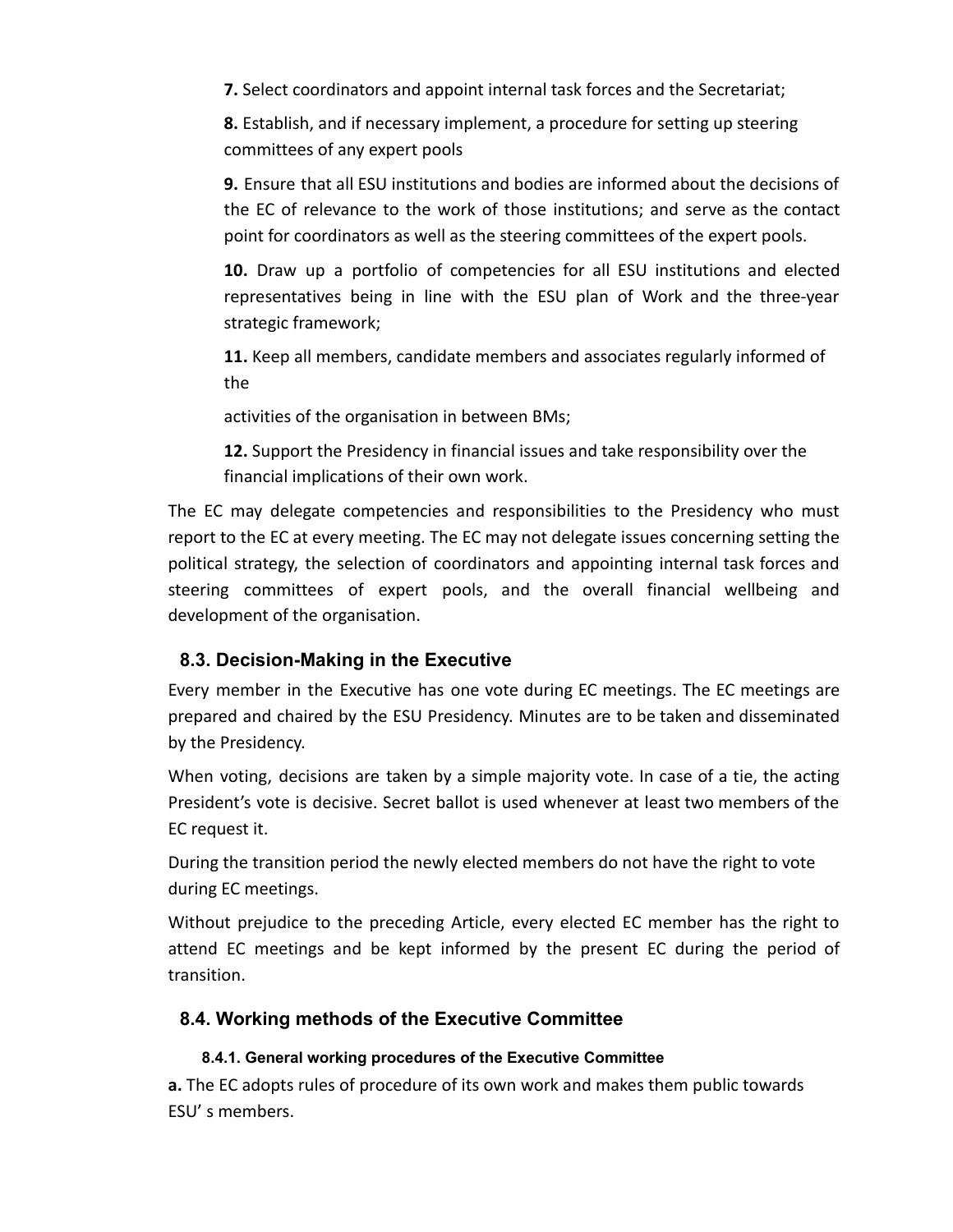**b.** These rules should include procedure of decision-making, of meetings and every day work. These rules of procedure can be adopted and changed by the agreement of the EC by two-thirds majority.

**c.** No part of these procedures or any other similar working document can go against ESUs Statutes or Standing orders. In case of conflict the statutes and standing orders are to be considered supreme.

<span id="page-22-0"></span>**d.** EC members divide the different areas of work and content responsibilities between themselves and make these divisions transparent to the members

#### **8.4.2. Meetings of the Executive Committee**

**a.** EC meetings are called by a member of the Presidency who also sets the agenda, on advice of the Presidency and the rest of the EC. Every EC member can ask the Presidency to call an extraordinary meeting in writing, who must do so within five (5) days of receiving the request. The EC will meet at least once a month.

**b.** The EC meetings are to be open only to ESU EC members. Coordinators have the right to participate without a voting right to part of the meetings dealing with agenda items related to their area of work. The President may invite anyone else to the meeting to act as an observer or to talk about a specific point or points on the Agenda. The EC may grant anyone else a right to participate as an observer or to talk about a specific point or points on the Agenda.

#### <span id="page-22-1"></span>**8.5. Competencies of the Presidency**

**a.** The Presidency consists of the President and two Vice-Presidents. The Presidency is the operational decision-making body within the organisation and is responsible for day-to-day coordination and management of the organisation and steering of its institutions.

**b.** The Presidency is responsible for the preparation of the EC meetings and must report on its activities to the EC at every meeting.

**c.** The Presidency is responsible for monitoring and coordinating the work of the EC, the Secretariat, the coordinators and internal task forces.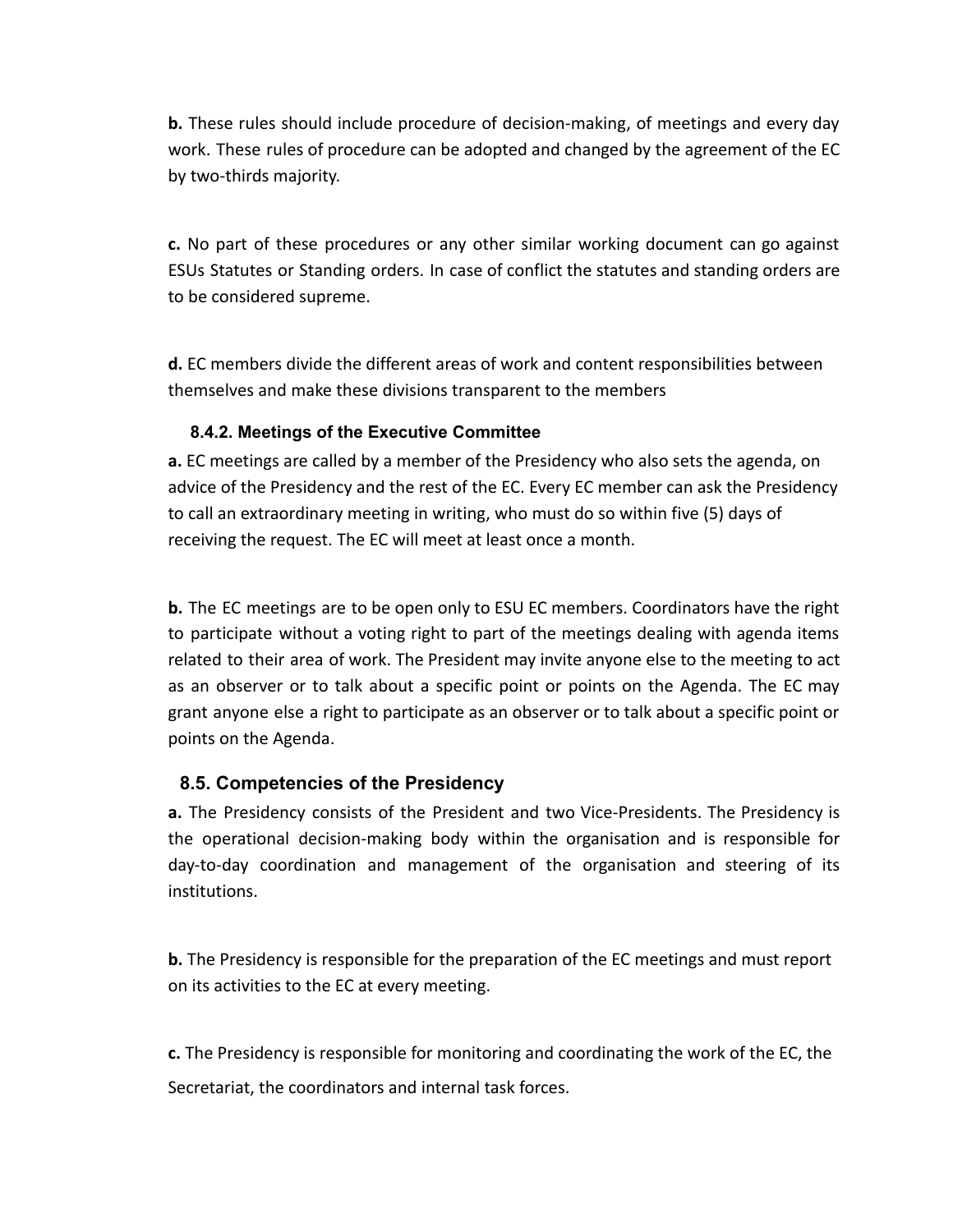**d.** The members of the Presidency are fully located at the ESU headquarters and remunerated equally in accordance to the law.

**e.** Among other competencies, the Presidency should:

- **1**. Coordinate the administration and management of ESU
- **2**. Coordinate the reporting to the Board Meeting
- **3**. Coordinate the external representation of ESU

**4**. Be responsible for overall financial well-being and development of the organisation

#### <span id="page-23-0"></span>**8.6. Competencies of the President**

**a.** The President is the principal representative of ESU and represents the total of the other institutions of the organisation and must act accordingly during the entire term of their mandate.

**b.** The President is a member ex officio of every structure or institution within ESU, except the Board and the CIA.

**c.** The President is responsible for the overall coordination and carries out the financial administration of the organisation in cooperation with the Presidency.

**d.** Among other competencies and duties, the President should:

**1.** Assure that the whole political priorities of ESU are coherent and keep to the principle of continuity as a basis for these considerations.

**2.** Keep contact with all the institutions of ESU and keep them updated of the developments in all spheres of activities of ESU.

**3.** Call EC meetings and together with the Presidency and the EC, develop an agenda.

**4.** Be the primary coordinator for all political activities in cooperation with the rest of the EC and the Presidency.

#### <span id="page-23-1"></span>**8.7. Competencies of the Vice-Presidents**

**a.** The Vice-Presidents are elected by the members of ESU. They share responsibilities related to organisational aspects, finances, administration, lobby work and coordination of policy making together as discussed and agreed upon by the Executive Committee.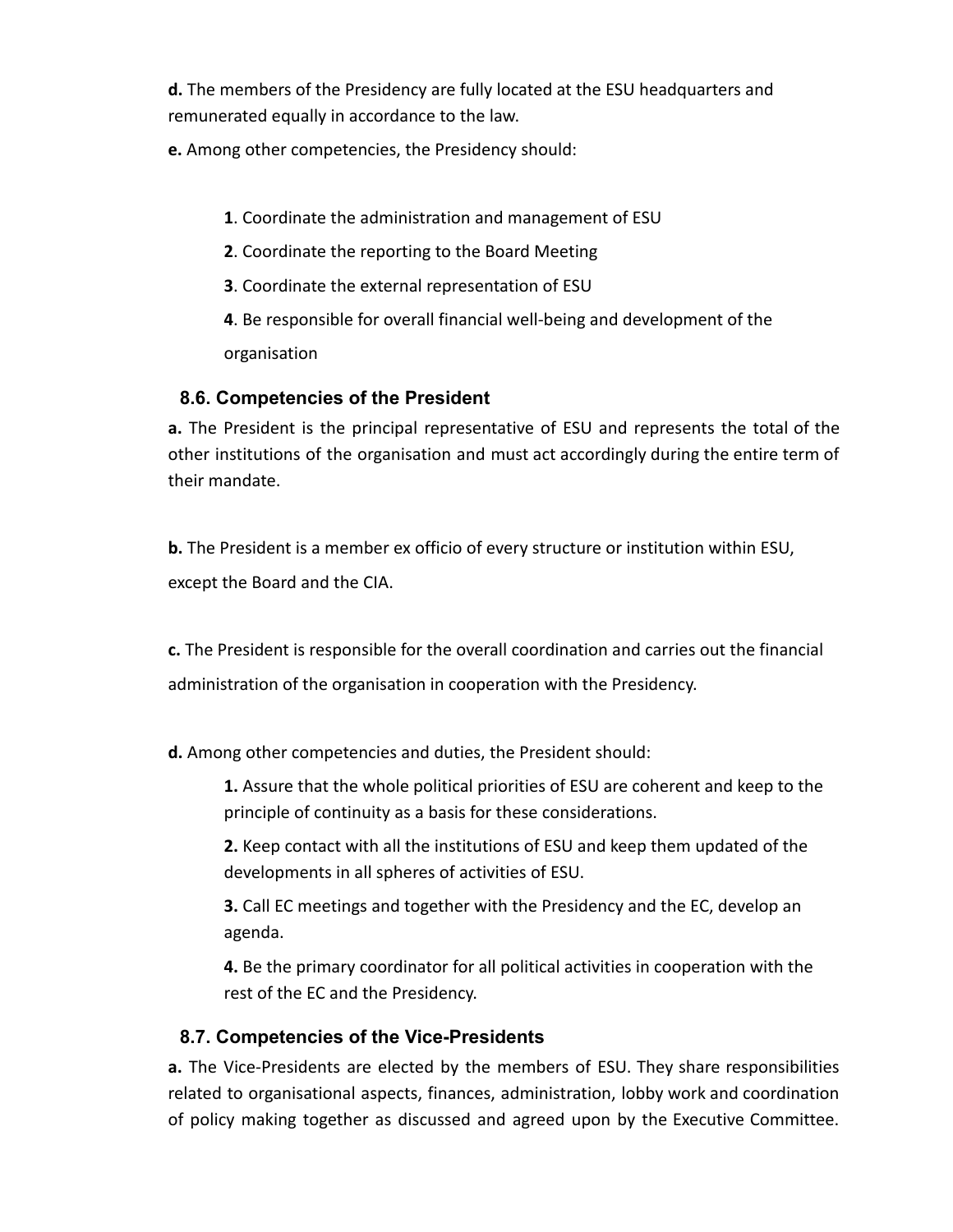Both Vice-Presidents may also call an EC meeting. In doing so, they should develop an agenda together with the Presidency and the EC.

**b.** The specific task division between Vice-Presidents should be decided upon by the Executive Committee based on a proposal from the Presidency. Once decided, that task division should be communicated to the Board.

**c.** Among other competencies and duties, at least following duties should be divided or shared between the Vice-Presidents:

**1.** Together with the President and EC coordinate the administration of ESU;

**2.** Coordinate communication and relations with ESU associate members;

**3.** Coordinate the relations and communication between the different ESU structures;

**4.** Coordinate, together with the EC, correspondence with ESU members;

**5.** Ensure that all institutions of ESU are kept up-to-date with the developments of the organisation;

**6.** Disseminate the minutes of the EC meetings to the ESU members and other ESU elected representatives;

**7.** Coordinate the reporting to ESU members;

**8.** Together with the EC and other relevant ESU structures, be responsible for the internal development of the organisation;

**9.** Carries out the day-to-day financial administration of the organisation within the Executive Committee, in cooperation with the President and the Secretariat. This is without prejudice to the competencies of the CIA as outlined in these Standing Orders.

**10.** Together with the President and the EC, work in promoting the political principles of the organisation

**11.** Implement the political strategies of the organisation

**12.** Together with the President and the Secretariat, coordinate external communication and relations with the media;

**13.** Ensure that all institutions of ESU are kept up-to-date with the policy developments within the organisation.

#### <span id="page-24-0"></span>**8.8. Election procedure**

In all ESU elections, the Secretariat shall act as Returning Officers, and shall be responsible for administration of nominations, conduct of elections and the counting of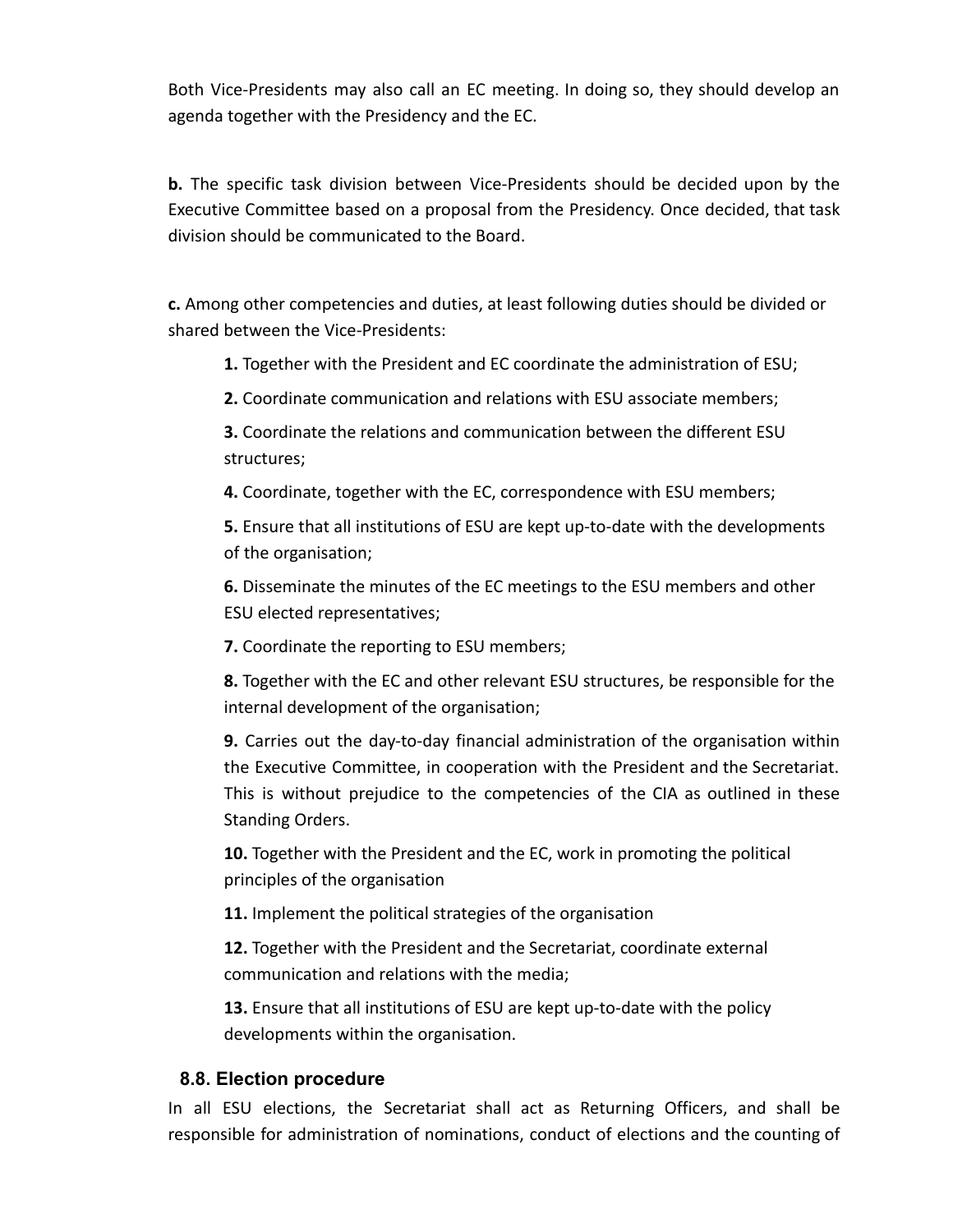<span id="page-25-0"></span>ballots. The Board Meeting may appoint helpers as they see fit and in numbers prescribed by the Chairs of the BM who can also take part in the conduct of the elections.

#### **8.9. Nominations**

**a.** Nominations for President, Vice- Presidents or EC must be submitted in writing to the ESU secretariat and copied to the members of the EC not less than thirty (30) days in advance of a BM. The ESU Secretariat shall distribute all the information relating to the nominations of candidates to all members within ten days of receiving the nominations.

**b**. A nomination shall consist of a nomination letter from a full ESU member, a copy of the nominated person's CV and a letter of motivation from the nominated person.

**c.** When there are not enough candidates before the nomination deadline the Presidency will re-open the call for nominations. This call will be re-opened for 7 days, during which time no names, letter of motivation, CV or nomination of candidates that submitted applications before the initial deadline will be released. If after this 7 days' deadline there are still not enough candidates to fill the position(s) then the nominations will be re-opened till the start of the Board Meeting. The names, CVs and letters of nomination and motivation of all candidates will be notified only after this 7 days' deadline.

#### <span id="page-25-1"></span>**8.10. Election procedure for the President and Vice- Presidents**

**a.** Before the election each candidate shall be afforded the opportunity to make a presentation while other candidates for the position have been escorted out of the room, not lasting more than 5 minutes. Before the start of the formal BM procedures an election debate has to take place. The election debate should be recorded when possible.

**b.** The elections for President and Vice-Presidents shall take place separately using the Single Transferable Vote System (STV). Where there is one candidate, that candidate shall stand against Re-open Nominations (RON) in an STV election. Where there is more than one candidate, those candidates will contest an STV election with RON as an additional candidate.

**c.** In the event of RON being elected, nominations shall re-open immediately for a period of five working hours. If, after this period, no further nominations have been received, the candidate with the highest number of votes after RON shall be deemed designated. Otherwise, a new STV election is conducted.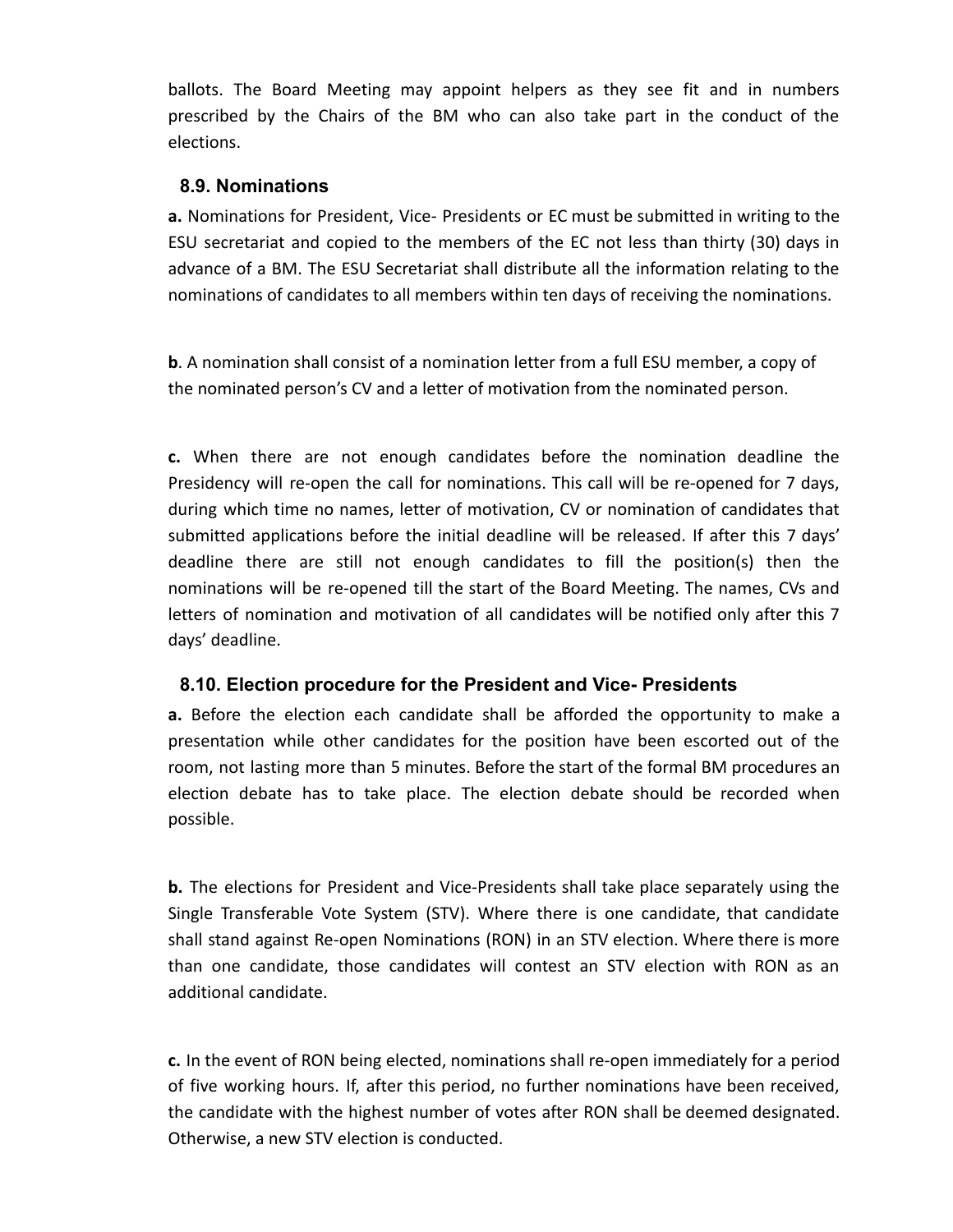<span id="page-26-0"></span>**d.** All candidates may send a nominated representative to observe.

#### **8.11. Election Procedure for the Vice-Presidents**

<span id="page-26-1"></span>The Election of the Vice-Presidents will follow the procedure of the President with the exception that for voting, the procedure to be followed will be as set out in annex 1 of these Standing Orders.

#### **8.12. Election Procedure for other members of the Executive Committee**

**a.** Elections are carried out separately in the committee by a preferential voting system as outlined in the annexes to these standing orders. Before the election each candidate shall be afforded the opportunity to make a presentation while other candidates for the committee have been escorted out of the room, not lasting more than 5 minutes. Before the start of the formal BM procedures an election debate has to take place. The election debate should be recorded when possible. In case candidates apply after the election debate, will be questioned by the Chairing Team who has the right to choose at least 3 questions submitted in writing by the Board before the deadline set by the Chairing Team of the BM.

**b.** Elections are carried out separately for both genders and additionally for the gender open position in the committee by a preferential voting system as outlined in annex two to these standing orders. Votes for all ballots are cast at the same time. Every nomination for a male or female position of the EC is automatically seen also as a nomination for the gender open position.

**c.** Each gender gets minimum 40% of the seats excluding the Presidency. If one of the genders is not reaching the 40% of the elected members in the EC excluding the Presidency, the entire EC is deemed to be not elected. If that is the case, the nominations will reopen for five working hours for the remaining open positions.

**d.** The following restrictions shall be observed:

• No member of ESU has the right to nominate more than one person to the Executive Committee, including the President and Vice-Presidents.

<span id="page-26-2"></span>**e.** All candidates may send a nominated representative to observe the process.

#### **8.13. Resignation of a member of the EC**

**a.** Until discharged by the BM all members of the EC shall be fully accountable to the BM for their actions.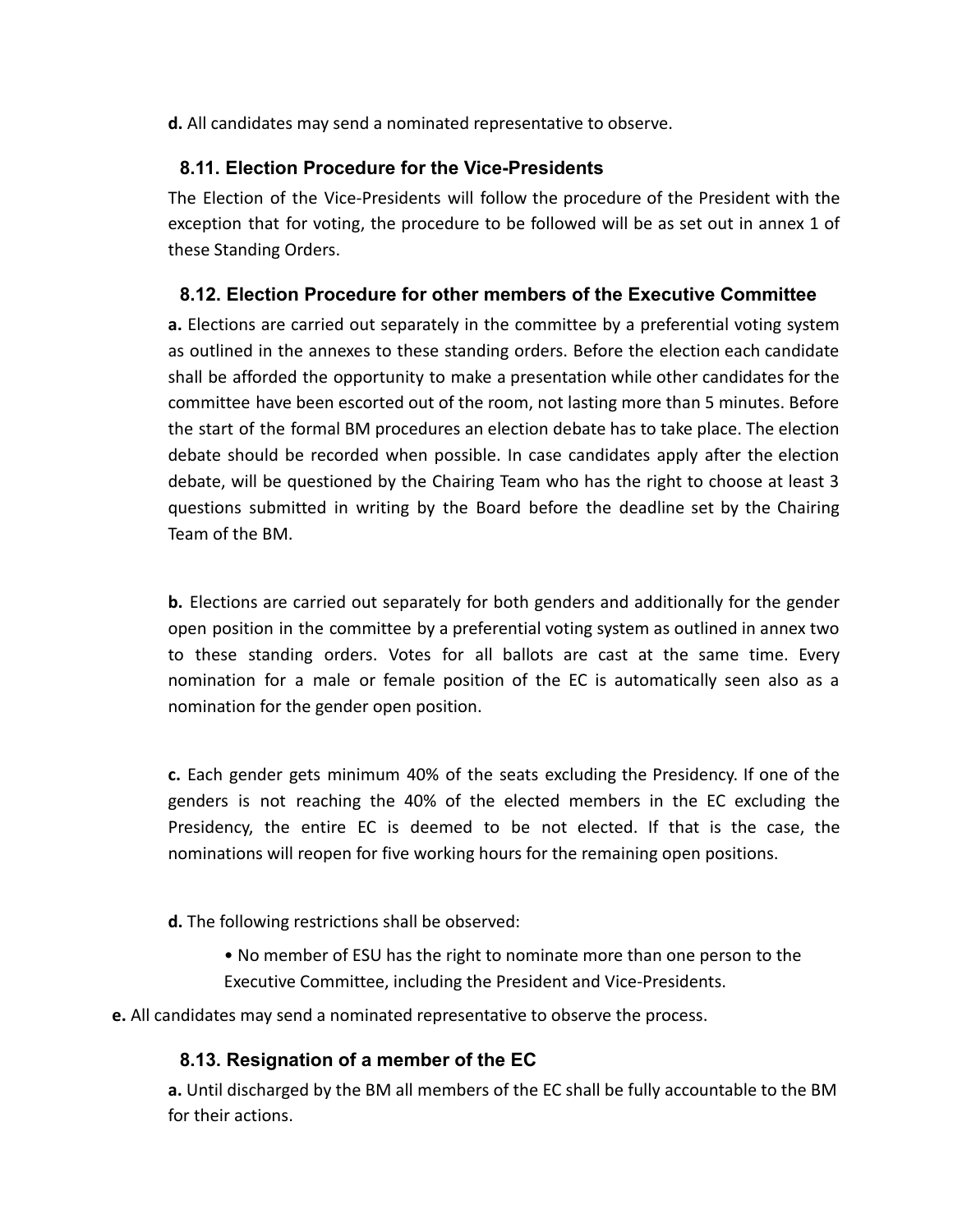**b.** Only the BM can grant resignation to a member of the EC. In case of resignation of an EC member, more than thirty (30) days before the start of a BM, the Executive Committee has to open a call and select a new EC member. This selection has to be ratified by simple majority by the following Board meeting. If the resignation of an EC member falls within thirty (30) days of the start of the BM, a call must be issued and an election takes place at the BM.

<span id="page-27-0"></span>**c.** In case of resignation of more than one third of EC simultaneously the Board Meeting decides on how to proceed.

#### **8.14. Report of the EC**

a. The BM will first discuss the general report of the whole Executive Committee, and after that the personal reports of individual members of the EC. All reports, both general and personal have to be approved by the BM by a simple majority.

<span id="page-27-1"></span>b. In addition to the general report and individual reports, the EC should inform the candidates, associates and members of their activities on a regular basis in between the BMs.

#### **8.15. Non-Election of EC and President or Vice-Presidents of ESU**

**a.** In case no President is elected, the current President can by a simple majority vote, continue until the next Board Meeting. If the current President does not wish to continue, one of the current Vice-Presidents can by a simple majority vote continue as President until the next Board Meeting. If one or both Vice-Presidents(s) of ESU are not elected and the President and the member(s) of the EC are elected, the EC will decide which member(s) of the EC shall be deemed as the Vice-President (s). This decision must be ratified by the Board by absolute majority at the subsequent Board Meeting.

**b.** If one or more positions under five people in the EC (except for the President and Vice-President) remain unfilled by the closing of the Board Meeting, the EC shall issue a call to select person(s) to form part of the EC within two months of the end of the BM. This decision must be ratified by absolute majority at the subsequent Board Meeting.

<span id="page-27-2"></span>**c.** In case the EC has more than eight members and one or more positions over the eight is left unfilled, the EC will be considered to be complete in the size it has been elected until the next ordinary Board Meeting.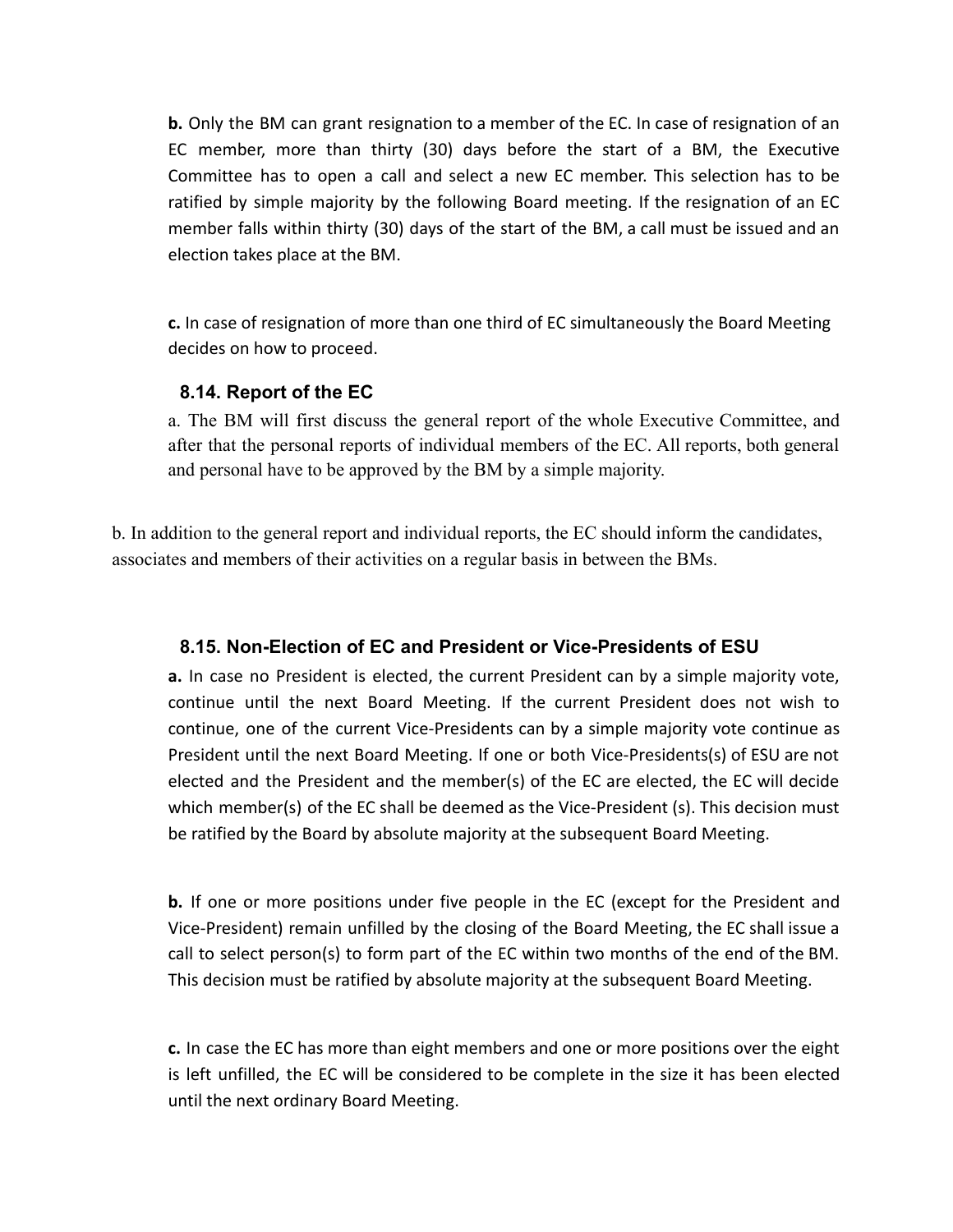#### **8.16. Substitution of absent EC members**

**a.** In the case of the President resigning or becoming absent from duties due to an extraordinary reason that prohibits acting or fulfilling the duties of the President, one of the Vice-Presidents shall take over the role as acting President until the return of the President or an election of a new President.

**b.** In the case one of the Vice-Presidents resigns or becomes absent from duties for an extraordinary reason that prohibits acting or fulfilling the duties of the Vice- Presidents, the EC will decide which member of the EC shall be deemed as the acting Vice-Presidents until the return of the Vice-Presidents or an election of a new Vice-President.

**c.** In the case of an EC member other than the President or one of the Vice-President resigning or becoming absent from duties due to an extraordinary reason that prohibits acting or fulfilling the duties of the respective EC member, the EC shall decide which members of the EC will take over the responsibilities of the absent member.

# **9. Coordinators**

#### <span id="page-28-0"></span>**9.1. Competencies of the Coordinators**

The Coordinators are the responsible experts for issues that are of priority to ESU on a constant basis.

The mandate of a coordinator shall be defined by the call issued by the Executive Committee, but shall not be longer than 2 years. There is a limit of four mandates or four years, whichever is reached first, that a coordinator can serve in total.

#### <span id="page-28-1"></span>**The Coordinator for Human Rights and solidarity shall:**

**1.** Provide support to answering solidarity requests in cooperation with the EC.

**2.** Work on the promotion of the Students' Rights Charter & prepare ESU's actions for the international students' day

<span id="page-28-2"></span>**3.** Develop policy contents and represent ESU in other topics pertaining to the field of Human Rights according to what the EC mandates them to

#### **The Coordinator for Equality shall:**

**1.** Implement the Gender Mainstreaming Strategy

- **2.** Oversee implementation of equality measures in all of ESU's work and activities
- **3.** Develop policy contents on issues of equity and equality in and outside ESU
- **4.** Attend and organise trainings in the field of Equity and Equality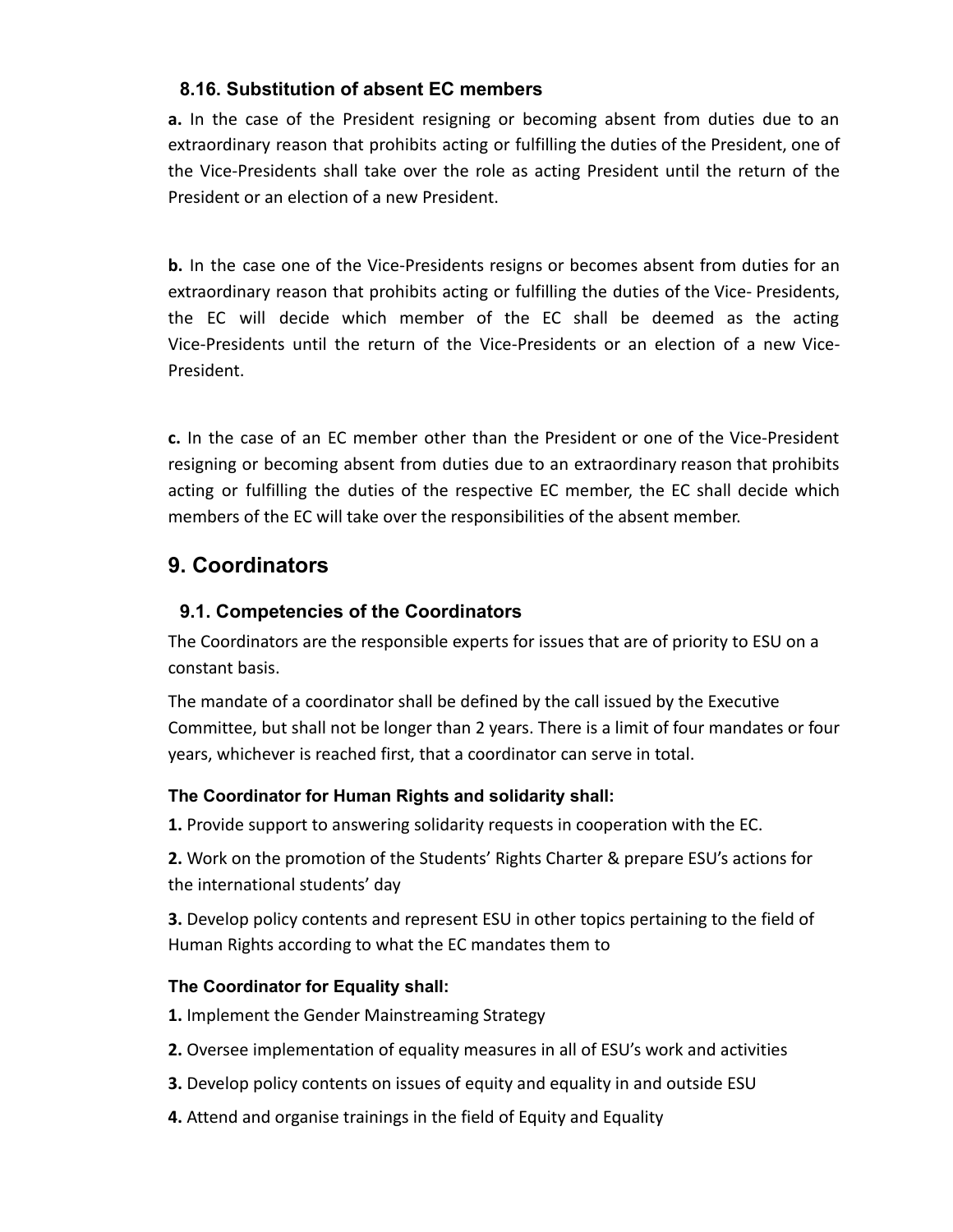<span id="page-29-0"></span>**5.** Represent ESU in external events discussing fields relating to equity according to what the EC mandates them to

#### **The Coordinator for Membership Issues shall:**

**1.** Facilitate the implementation of ESU's Membership Strategy

- **2.** Handle the requests concerning the ESU membership
- **3.** Coordinate, and where applicable partake in, study visits

**4.** Give training on the pillars of the student movement and coordinate other trainings for NUSs

<span id="page-29-1"></span>**5.** Elaborate information tools with best practices for the members to facilitate capacity building in the NUSs and local unions.

#### **9.2. Selection of Coordinators**

<span id="page-29-2"></span>Coordinators are selected by the Executive Committee. The Executive Committee establishes a procedure that will seek to find the most competent candidates in an open decision-making procedure.

#### **9.3. Resignation of Coordinators**

<span id="page-29-3"></span>Coordinators can be discharged only by the support of 2/3 majority of the EC. Until discharged by the EC, all coordinators shall be fully accountable to the EC for their actions. Only the EC can grant resignation to a Coordinator.

#### **9.4. Report of Coordinators**

Coordinators must present a written report of their activities to the BM, and in between Board Meetings they must report orally to the Executive Committee at each EC meeting. The EC has the right of scrutiny and oversight regards to fulfilment of the plan of work.

# <span id="page-29-4"></span>**10. Working Groups**

#### **10.1. Competencies of the WGs (mandatory item)**

The WGs shall deal with specific areas of work relevant to the work of ESU or in the interests of its members. These working areas should be out of the scope from the main tasks of the Executive Committee as decided by the ESU Plan of Work.

The WGs shall:

**1.** Prepare policies and propose these to the BM in cooperation with the Executive Committee and Coordinators

**2.** Make suggestions to the Board within their report on how to continue the work of ESU in the respective field.

**3.** Endeavour to collect information in their fields and circulate it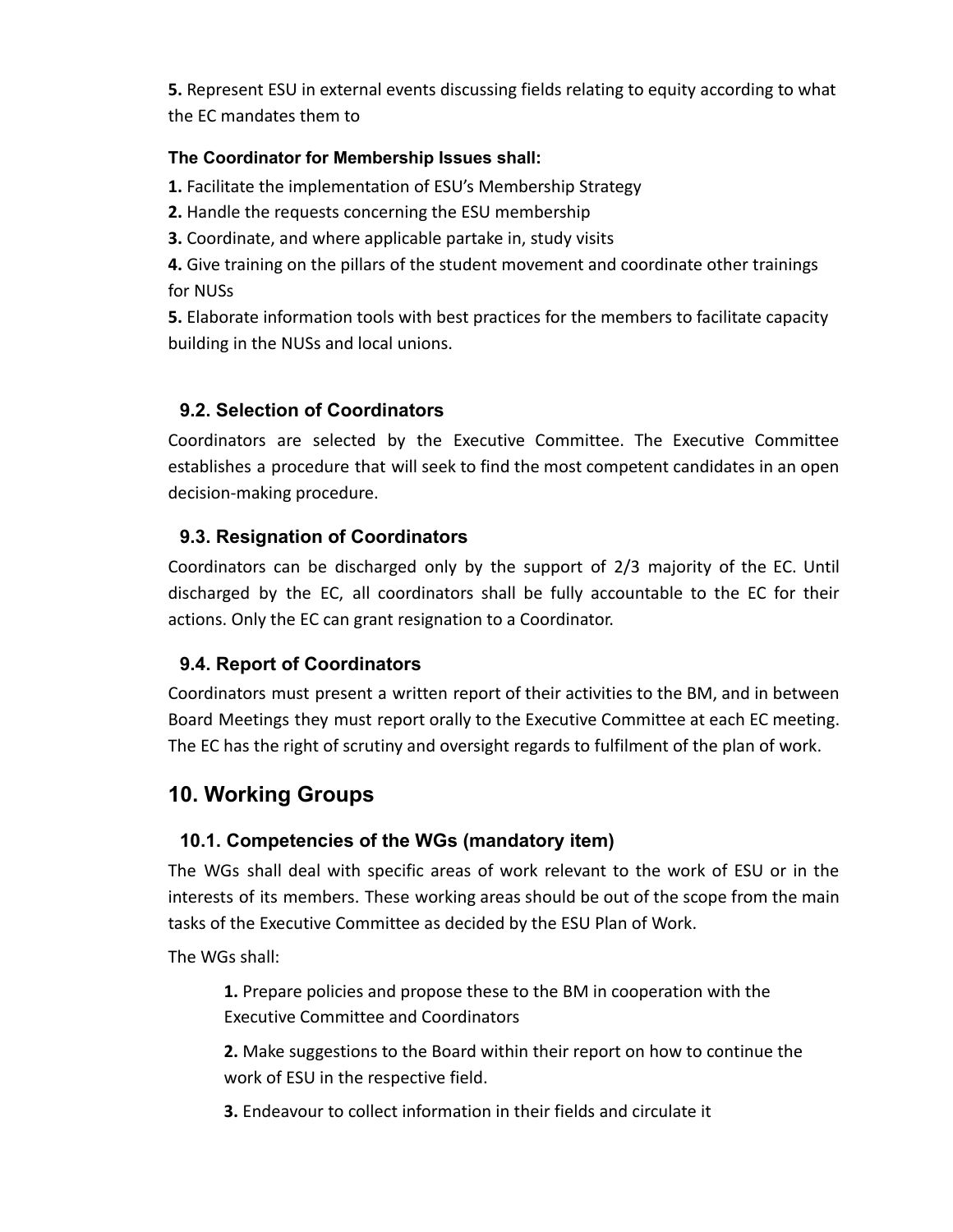**4.** Be given preference with the external representation of ESU to any external events concerning their fields unless it overlaps with that of an elected representative in which case the latter is preferred.

WGs are chaired by one NUS. The chair of the WG shall ensure that the EC, members of the WG and the Secretariat are informed of ongoing work of the Working Group.

<span id="page-30-0"></span>Save for the exception laid down in Article 10.3 a member of the EC that serves as a contact point may not act as Chair of a WG.

#### **10.2. Plan of work of the WGs**

WGs are established by a motion passed at BM detailing the mandate of the WG, the chair and a proposed plan of work. Following the approval of the motion, the chairing NUS should issue a call for further unions to join the WG. The EC or any other structures or ESU members, in cooperation with other ESU elected representatives should outline specific tasks that could be dealt with before the BM. This proposal can be fully or partially taken up by a WG in their plan of work. The plan of work should contain concrete description of tasks and deliverables with a timeline for operationalising.

<span id="page-30-1"></span>The Plan of Work of a WG as approved by the BM in the motion will be incorporated in the Plan of Work of ESU as an annex.

#### **10.3. Resignation of chair of working groups**

In case a chair resigns, the next BM will have to elect a new chair. In the meantime, a member of the EC or another NUS from the Working Group shall take over the role of acting-chair.

# <span id="page-30-2"></span>**11. Task Forces**

#### **11.1. Establishment of a Task Force (TF)**

**a.** Task Force (TF) can be established by the EC or by the Board. The EC can recommend or the Board can request the creation of a Task Force. The EC selects the members of the Task Force.

<span id="page-30-3"></span>**b.** The members of a Task Force are individuals.

#### **11.2. Competencies of a Task Force**

**a.** The planned length of mandate as well as the competencies of a Task Force should be included in the mandate.

**b.** The Task Forces can be mandated either by the EC or the Board, coordinated by the EC and are accountable and report both to the EC and the Board.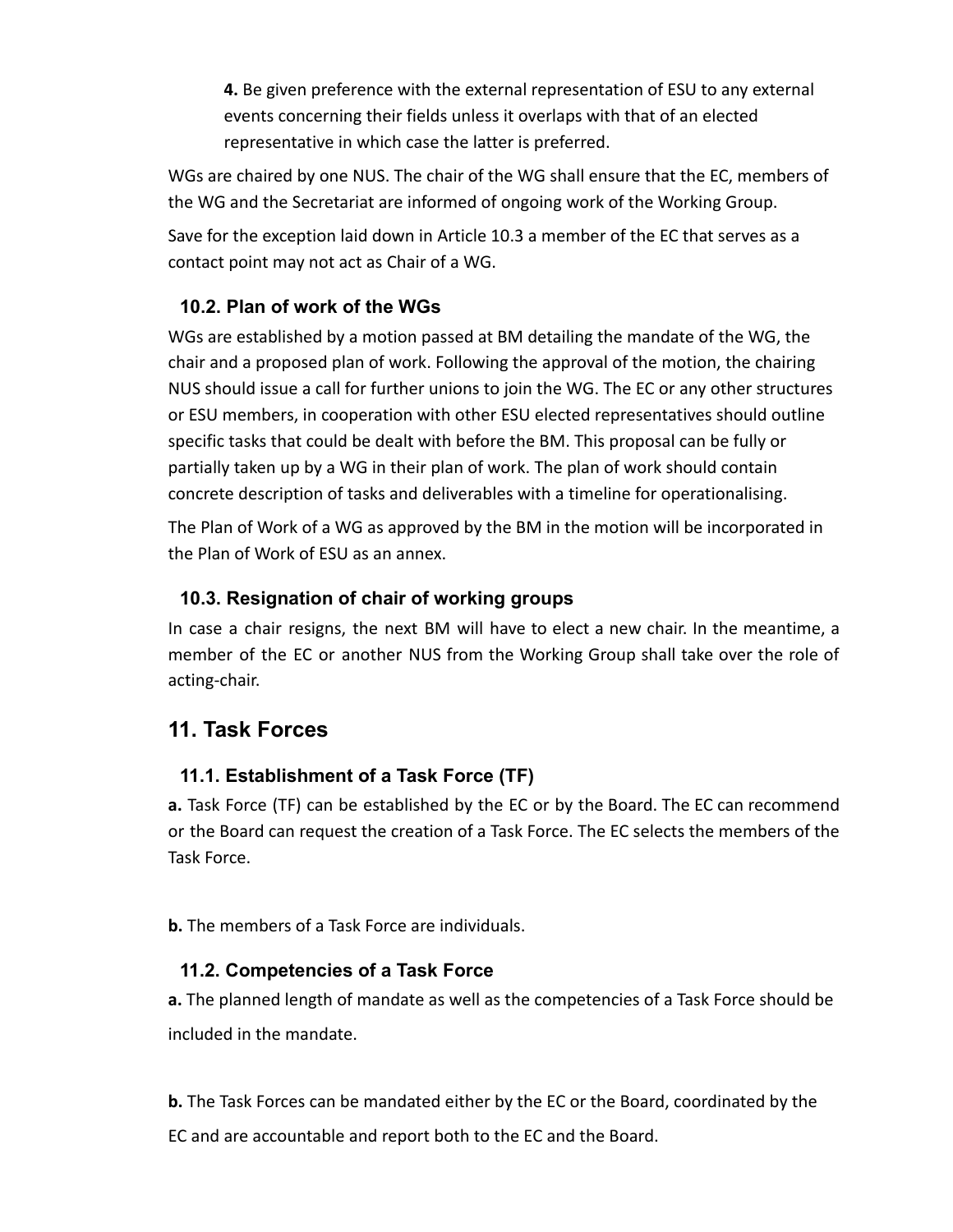**c.** Whenever the work of the Task Force touches on competencies of the EC as defined in the Standing Orders or the Plan of Work, the mandate has to include a clear outline of the split of responsibilities and accountability.

**d.** The motion to create a Task Force should include size, time-frame, working methods and desired outcomes of the Task Force's work.

**e.** The Task Forces should regularly update the EC and the Board on its progress.

# <span id="page-31-0"></span>**12. Expert Pools**

#### **12.1. Competencies of Expert Pools**

**a.** Expert pools are autonomous structures that in general deal with areas of providing expertise and consultancy externally, training and development and external representation.

**b.** Expert pools constitute a group of selected current or former students that have specific knowledge and expertise in the field of work of an expert pool. Expert pools have no decision-making power and members of such pools are there on the basis of individual capacity. Members of the expert pool can represent ESU only if mandated specifically to do so.

#### <span id="page-31-1"></span>**12.2. Establishment of Expert Pools**

**a.** Expert pools are established through a motion passed by the Board Meeting. The motion must define the purposes and scope of expert pools and their organisational structure that should include a steering committee of a pool. The expert pools will remain in force until the Board decides otherwise or passes a motion amending their mandate.

<span id="page-31-2"></span>**b.** The responsibility for implementing the decision of establishing expert pools lies within the EC who thus has the right to decide on the procedure of setting up a pool and a procedure on selecting the steering committee for each pool.

#### **12.3. Coordination of Expert Pools**

**a.** The expert pools are coordinated by steering committees that have the right to decide on the composition of the expert pools, set guidelines and the plan of work for the individual pools.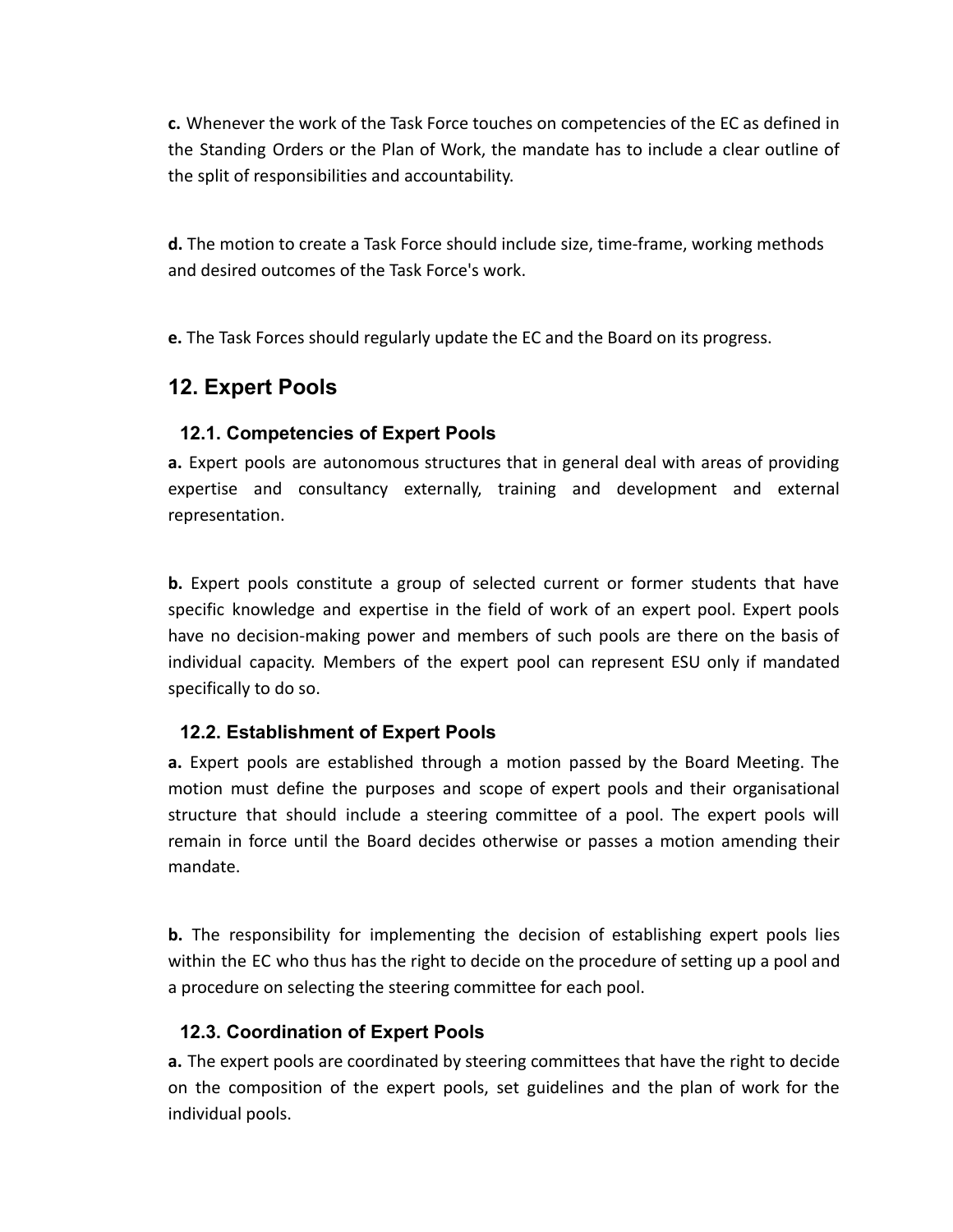**b.** The steering committees are accountable to the Presidency and reports to the Board Meeting about the activities of the pool.

**c.** The steering committee of any pool also carries the responsibility for day to day management of a pool in coordination with the Presidency and the Secretariat in administrative matters.

**d.** The steering committee of any pool works in cooperation with at least one EC and/or Presidency member and any other relevant body of ESU that concerns the working area of the expert pool.

# **13. Secretariat (mandatory item)**

All staff issues are matters of the Presidency, which is responsible for ESU's day-to- day work.

Members of the secretariat are employed professional staff and should where necessary have the necessary knowledge in the fields of management and finances. The secretariat should not be considered to have any political role, unless mandated specifically in extraordinary circumstances by the EC or the Presidency.

#### <span id="page-32-0"></span>**13.1. Staff Protocol**

**a.** All ESU Staff are accountable to the EC and on a daily basis to the Presidency. They are not politically responsible for the conduct of ESU, and implement the policies and procedures passed by the BM or any other tasks delegated to them by the EC or the Presidency, in accordance with their appointment.

**b.** As such, any political issues related to the area of responsibility of a staff member should be addressed to a member of the EC or the Presidency. Likewise issues arising from the work or conduct of a staff member should be addressed to the EC or the Presidency, and not raised with the staff member concerned.

<span id="page-32-1"></span>**c.** There shall be a staff protocol for relations between staff and ESU elected officials and members agreed by staff and the EC, presented to the BM, and adhered to by all ESU elected officials and members.

#### **13.2. Competencies of the Secretariat**

The secretariat shall:

**1.** Collect, and distribute relevant information to the member NUSs and all other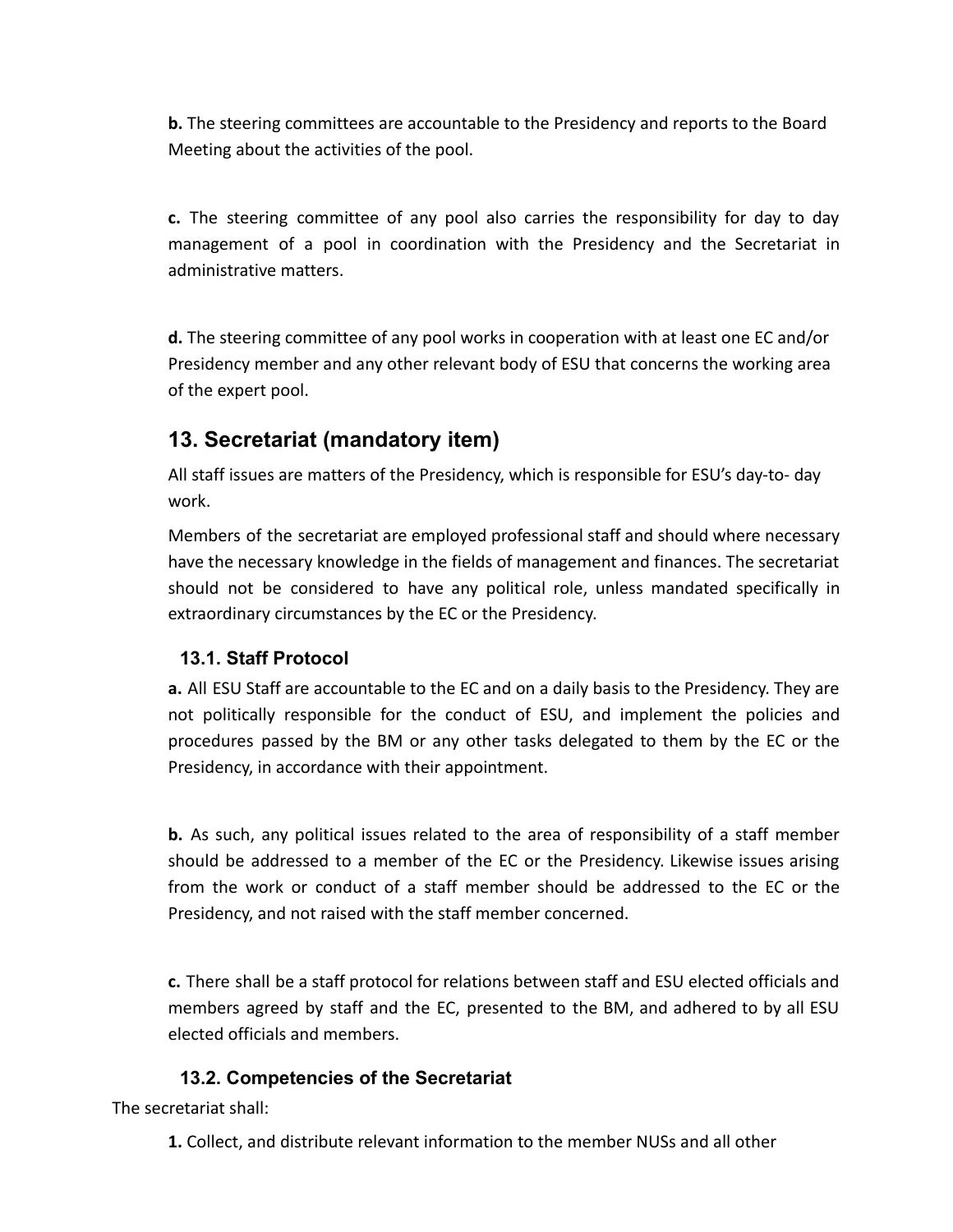institutions together with the Vice-President responsible for organisational affairs.

**2.** Provide contacts between member NUSs and other bodies in the field of education.

**3.** Administer the finances of ESU as mandated by the Executive Committee under the coordination of the Presidency.

**4.** Raise funds for ESU under the mandate of the Executive Committee and the Presidency.

**5.** Coordinate the execution of decisions taken by the BM or EC.

**6.** Support any work of ESU as directed by the Presidency or the EC.

**7.** Coordinate media, public relations, communication and press contacts as directed by the Presidency and in coordination with the EC

**8.** On direction from the Presidency or the EC, be responsible for any project applications and events organised or jointly organised by ESU.

# <span id="page-33-0"></span>**14. Auditors**

#### **14.1. Commission for Internal Auditing (CIA) (mandatory item)**

**a.** The Commission for Internal Auditing will do the internal audit of ESU. The CIA will consist of three individual persons elected by the BM. Members of the CIA cannot be elected representatives or staff in any NUSs.

**b.** At least once a year the Commission for Internal Auditing will overview the bookkeeping and the report of the external auditor. Every three months they are updated by the EC or any member of the secretariat as directed by the EC, on the financial matters of ESU. After closing the books of a fiscal year they will report to the BM.

#### <span id="page-33-1"></span>**14.2. Election for members of the Commission for Internal Audit**

**a.** The members of the CIA are elected by the Board Meeting. The procedure is the same as for EC elections (not being the procedure for Vice-President and President).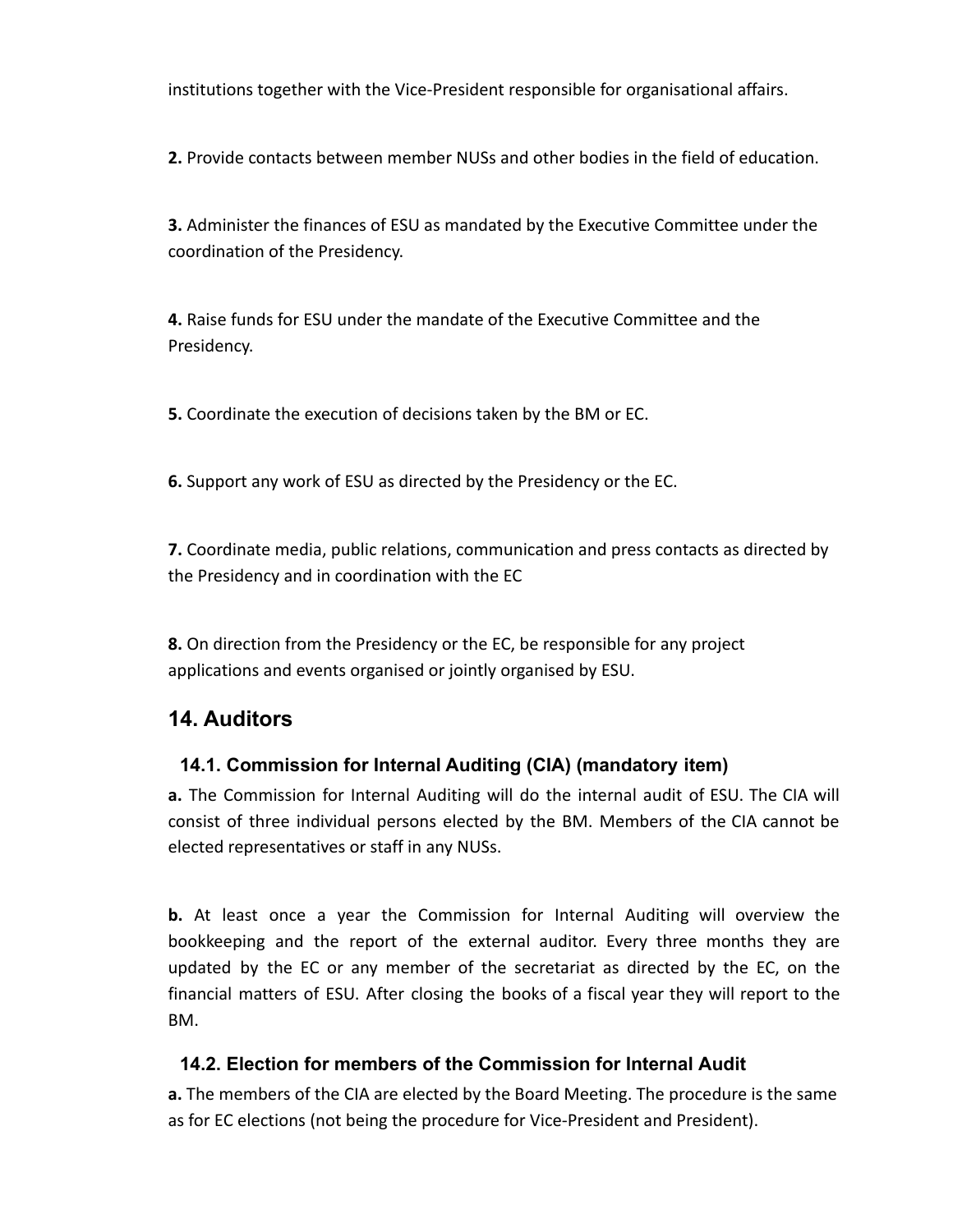**b.** Positions in the CIA shall have a 3-year mandate.

**c.** An election will be held each year to elect a new member of the CIA who is to substitute an outgoing CIA member. In case of more than one open position in the CIA the BM is supposed to fill all open positions while respecting the remaining original length of the mandate of the individual positions.

<span id="page-34-0"></span>**d.** The CIA must have at least one position of the other gender.

#### **14.3. Resignation for members of the Commission for Internal Audit**

<span id="page-34-1"></span>Only the BM can grant resignation to a member of the CIA.

#### **14.4. External auditor (mandatory item)**

The Presidency and the secretariat are responsible for the annual external audit of ESU, which will be done by a professional external auditor.

### <span id="page-34-2"></span>**15. Disciplinary code (mandatory item)**

#### **15.1. Members**

#### **15.1.1. Basic provisions**

<span id="page-34-3"></span>Acting against the Statutes, Standing Orders will necessitate disciplinary action. The decision for disciplinary actions is passed with a two-third majority of the number of votes cast.

The BM decides on the following consecutive disciplinary actions:

- first warning;
- removal of voting right;
- second warning;
- expulsion.

<span id="page-34-4"></span>The disciplinary actions can only be passed in consecutive order, one on every BM. They can be cancelled partly or in all respects by the following BM.

#### **15.1.2. Specific provisions**

**a.** Excluded from the basic provisions are the following specific provisions.

**b.** If a member does not attend four consecutive ordinary BMs, that member will be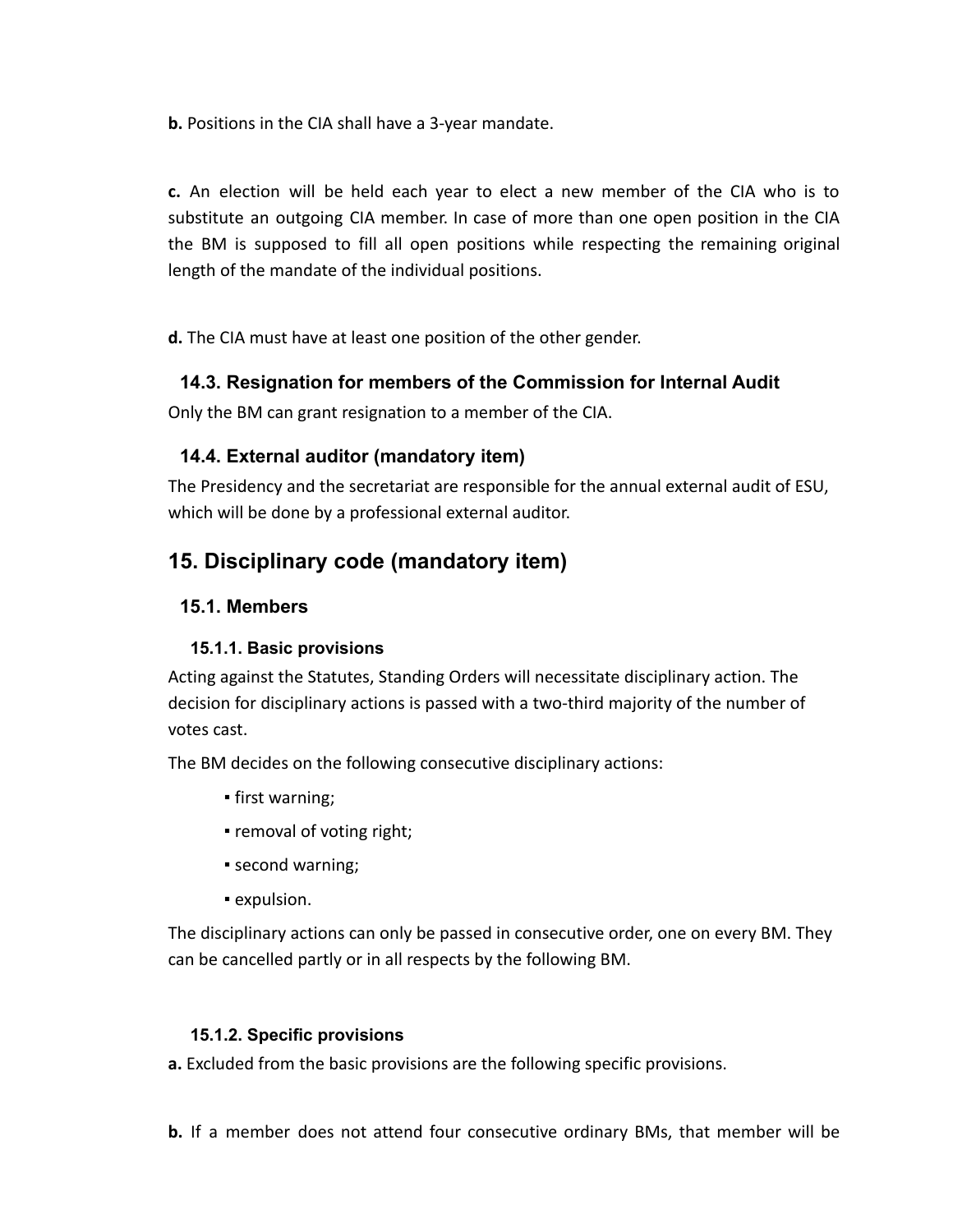deemed to have withdrawn from ESU. The member involved will be notified in writing after missing three consecutive BMs and at least 60 days in advance of the next BM. Only physical absences to the whole meeting or a missed registration and presence at a virtual BM (for at least three roll-calls) are considered for this purpose.

**c.** If a member fails to pay membership fee and/or declare TDI or has any other debt with ESU invoiced not later than 30 days before the Board meeting the voting rights will be suspended, unless an agreement has been reached between the EC and the debtor. This decision should be based on official documentation, put in writing and be available to the Board. Once the obligations are met, the voting rights will be restored automatically. More details on the procedure are provided in article 4 of the Financial Standing orders of ESU.

**d.** If a member defaults on payment of membership fees or has any other debt with ESU for two or more years without the consent of the BM, this member will be deemed to have withdrawn from ESU. The member involved will be notified in writing 3 months prior to the two years expiring.

#### <span id="page-35-0"></span>**15.2. Elected representatives**

**a.** Any elected member including the President and Vice-Presidents, can be dismissed from the organisation and relieved of their roles within the ESU institutions by a vote of no confidence.

**b.** Any such vote of no confidence must be proposed by a full member or the EC and **a seconder.** This vote of no confidence must be by secret ballot

<span id="page-35-1"></span>**c.** If the vote of no confidence passes there will be immediately new elections for the concerned seat. If the seat is not filled through elections at BM, the EC can proceed as according to the standing orders to fulfil the position.

#### **15.3. EC**

<span id="page-35-2"></span>To dismiss the EC as a whole, including the President and Vice-Presidents, a full member can propose a motion, which has to be seconded, for a vote of no confidence. This vote of no confidence must be by secret ballot.

#### **15.4. Working Groups**

To dismiss a Working Group by the Board Meeting a full member and a seconder can propose an internal motion, for dismissal of the Working Group.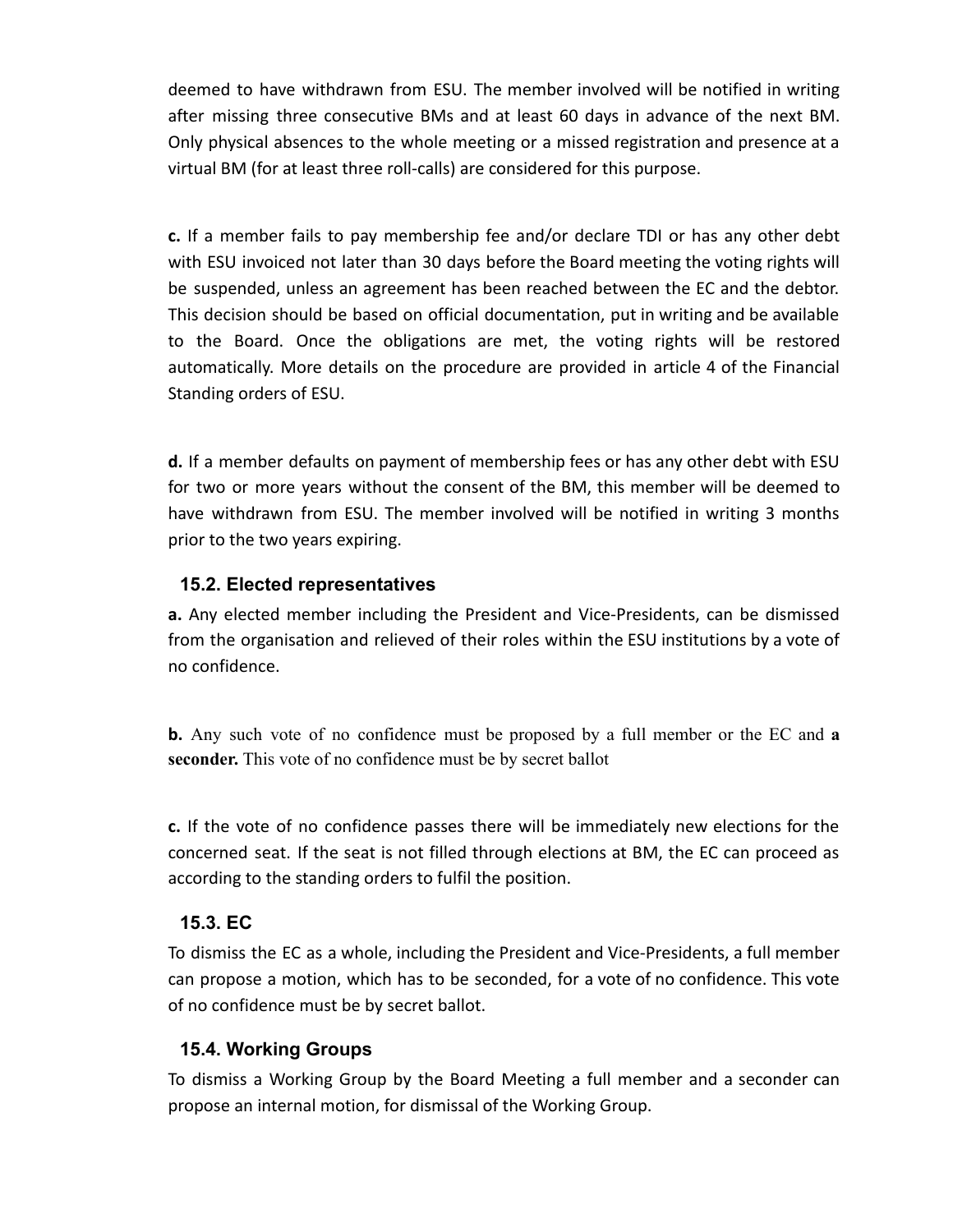# **16. Signature (mandatory item)**

Financial matters up to 1000 Euro are the competency of all members of the Presidency and by the EC mandated staff. Each of them individually can engage ESU for these matters after agreement from the rest of the Presidency.

All other acts that engage ESU are, except special powers of attorney, signed by two members of the Presidency or at least one member of the Presidency, being the President or the Vice-President who is responsible for ESU finances, and one mandated member of the ESU staff.

# **17. Budget**

ESU's activities shall be financed by:

- **1.** Membership fees
- **2.** Funding from outside sources, provided that acceptance of such revenue

does not conflict with the aims of ESU

# **18. Accounts**

Full accounts are submitted to the BM at least once per fiscal year, and a detailed report of the current financial position will be made to each BM. The BM taking notice of the auditing report and will by voting explicitly approve or reject the budget for ESU before the beginning of every fiscal year.

#### <span id="page-36-0"></span>**18.1. Financial Report Balance and Budget**

The BM, taking notice of the auditing report can approve or reject the financial report, balance and budget for ESU. The Budget must be voted upon before the beginning of the fiscal year.

# **19. Language**

The official language of ESU is French.

The working language of ESU is English.

All the meetings and publications of ESU will be exclusively in English although translation by third bodies would be encouraged. The official language will only be used in communications with the Belgian government.

# **General arrangements**

# **20. Suspension of Standing Orders**

Specified auxiliary Items on the Standing Orders may be suspended for a specified part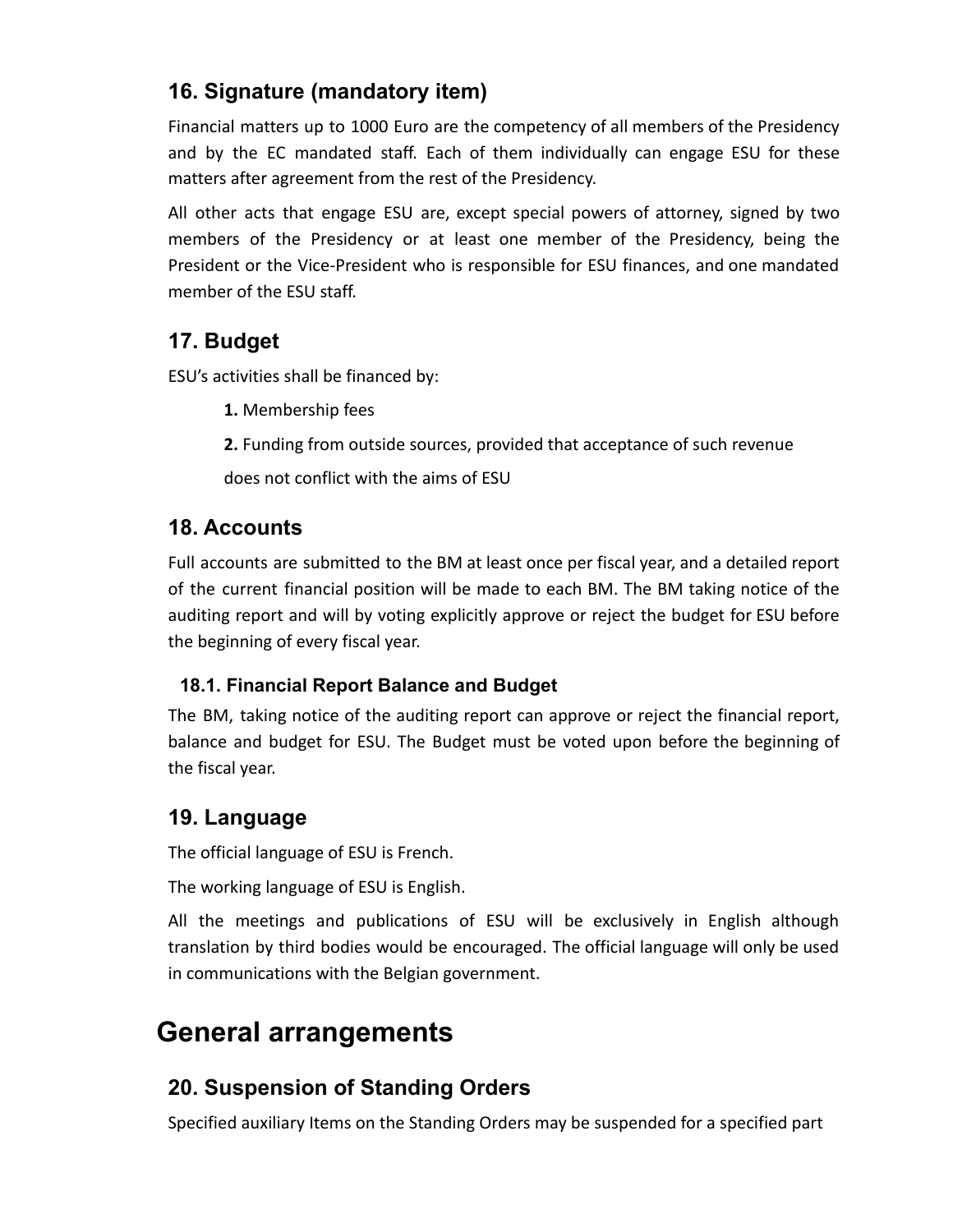of a BM by 2/3 majority of the BM.

# **21. Amending the Statutes and Standing Orders**

Amendments to the Statutes and the Standing Orders will only be in force after the BM where they were adopted.

The amended articles should be discussed in the light of the chapter of the article.

The notice of the proposed amendments has to be submitted to the ESU secretariat not less than forty (40) days in advance of the BM, and the ESU secretariat has notified all members of ESU of such amendments not less than thirty (30) days prior to the BM.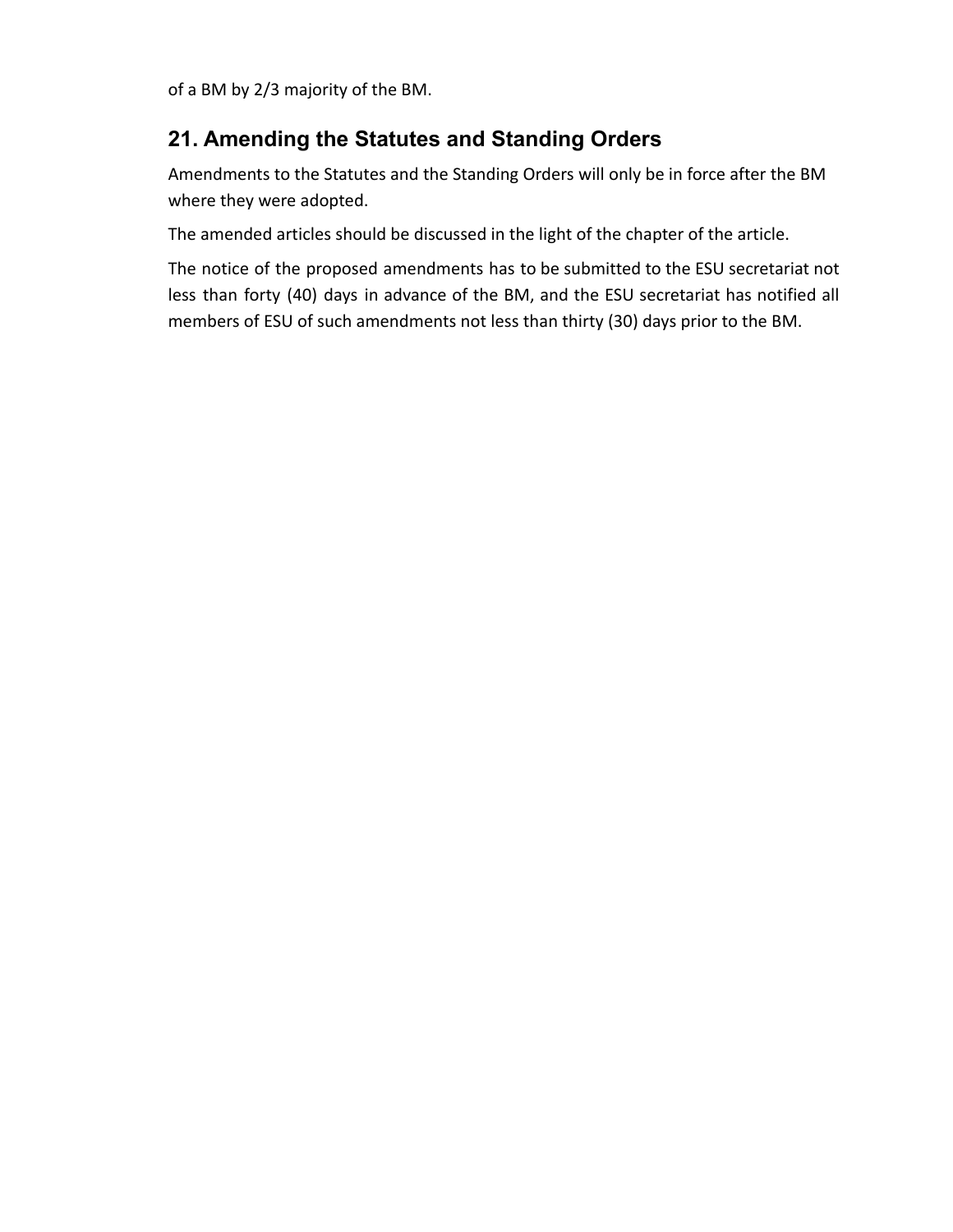# **ANNEX to the Standing Orders**

# **Annex 1: Procedures for elections with gender balance**

#### *1. Definitions:*

A "ballot" is paper or card, or set of papers or cards, on which a voter has marked a candidate, or ranked one or more candidates.

A "continuing candidate" is a candidate who is not yet elected or eliminated.

A "non-eliminated candidate" is a candidate who is a continuing candidate or an elected candidate.

To "transfer" a ballot is to assign it to its highest-ranked continuing candidate.

A "transferable ballot" is a ballot that lists or designates at least one continuing candidate.

As a noun, a "transfer" is an instance of transferring one or more ballots.

An "allocation" is any transfer of every ballot whose transfer is ordered in the same paragraph of this count specification.

"N" represents the number of seats in the election.

"The quota" is the number of valid votes cast in the election, divided by N+1 and added plus one in the end. Quota = (valid votes cast/ $(N+1)$ )+1

"A quota" is a vote total numerically equal to the quota.

2. Each ballot, at the beginning of the count, shall have the value of one (1) vote. Each candidate, at the beginning of the count, shall have a vote total of zero (0).

3. When a ballot is transferred to a candidate, this candidate's vote total is increased by the value of the ballot. When a ballot is transferred from a candidate, his vote total is decreased by the value of the ballot.

4. Immediately after each allocation, either paragraph 4a, or paragraph 4b shall be carried out, depending on whether or not that allocation has resulted in a candidate acquiring a quota.

4a. If any candidate has acquired a quota as a result of the allocation that has just been completed, then that candidate is elected as of that time. If this candidate's vote total exceeds a quota then the candidate has a "surplus", and this surplus is the amount by which his vote total exceeds the quota. The rest of this paragraph shall be carried out for every candidate who has a surplus as a result of the allocation that has just been completed. For each such candidate, this surplus shall be divided by the candidate's vote total, and the value of each of the candidate's transferable ballots shall be multiplied by the result of that division. Each of the candidate's transferable ballots shall then be transferred.

4b. If no candidate has acquired a quota as a result of the allocation that has just been complete, then the candidate with the lowest total vote shall be eliminated and this candidate's transferable ballots transferred until the number of candidates of that gender remaining equals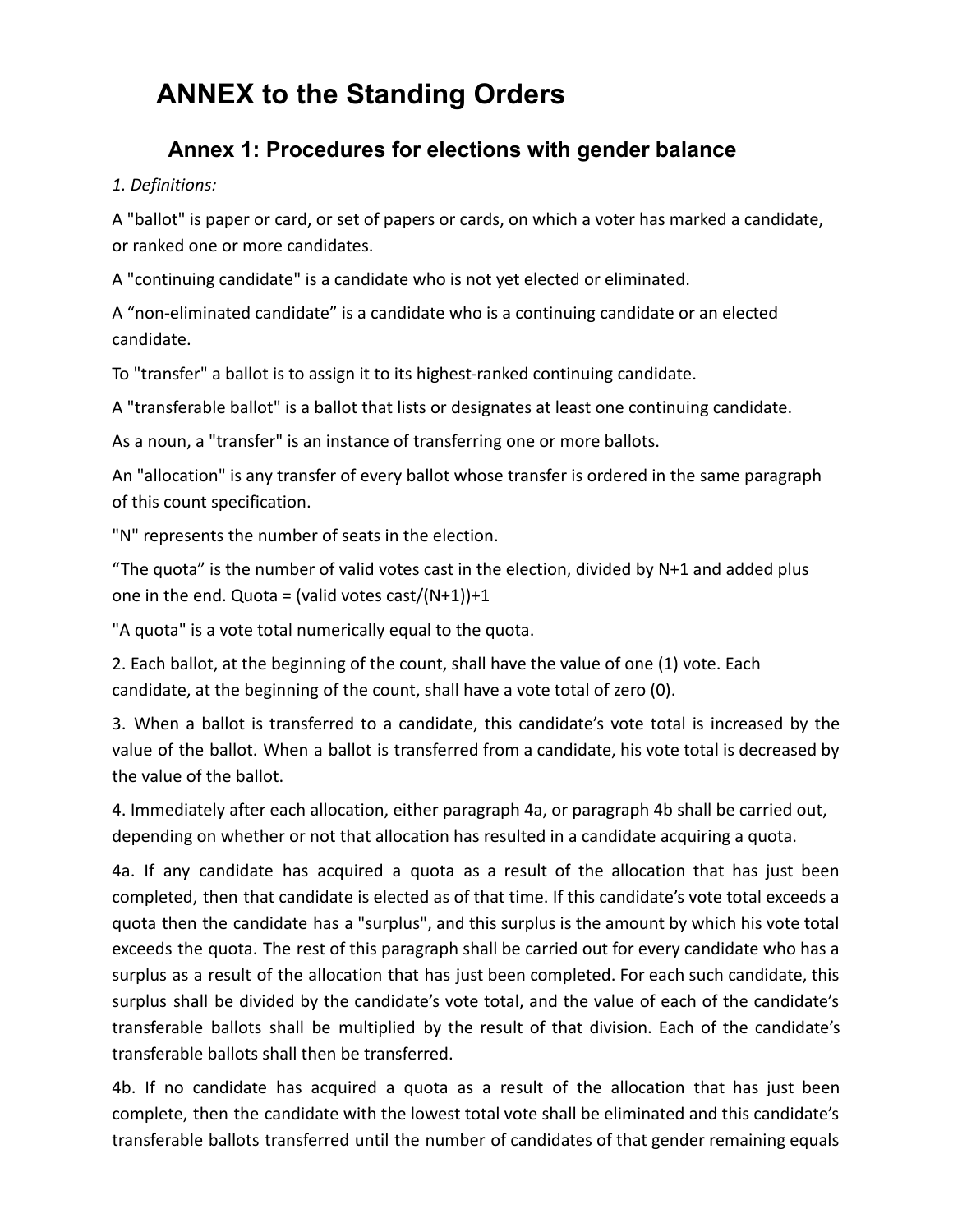the number of positions to be filled by that gender. Once half of the positions available have been filled by one gender, all remaining candidates of that gender will be eliminated one by one and their transferable ballots transferred.

4c. If at any round, the number of candidates of the same gender exceeding the quota, is greater than the number of positions left unfilled for that gender, the candidate/s with the greatest number f ballots will be deemed elected and the candidate/s with a lesser number will be eliminated.

4d. If at any time when a candidate should be elected of eliminated and two or more affected candidates have the same number of votes, the matter will be decided by the tossing of a coin or rolling of a dice.

4e. Candidates will stand against Re-Open Nominations (RON) in the election. In the event of RON being elected, candidates who have reached the quota in previous rounds or in the same round as RON will be elected. Nominations will open immediately for a period of five working hours and a further election will be held for the remaining unfilled position.

5. The count shall end either when N candidates have been elected, or when only N candidates remain un-eliminated (in which case those N candidates are declared elected), whichever happens first. However, no candidate who is not listed on any ballot will be declared elected.

6. Start the count by transferring all the ballots in the ballot box according to the above rules.

# **Annex 2: Procedures for elections without gender balance**

1. Definitions:

A "ballot" is paper or card, or set of papers or cards, on which a voter has marked a candidate, or ranked one or more candidates.

A "continuing candidate" is a candidate who is not yet elected or eliminated.

A "non-eliminated candidate" is a candidate who is a continuing candidate or an elected candidate.

To "transfer" a ballot is to assign it to its highest-ranked continuing candidate.

A "transferable ballot" is a ballot that lists or designates at least one continuing candidate.

As a noun, a "transfer" is an instance of transferring one or more ballots.

An "allocation" is any transfer of every ballot whose transfer is ordered in the same paragraph of this count specification.

"N" represents the number of seats in the election.

"The quota" is the number of valid votes cast in the election, divided by  $N+1$  and added plus one in the end. Quota = (valid votes cast/N+1)+1

"A quota" is a vote total numerically equal to the quota.

2. Each ballot, at the beginning of the count, shall have the value of one (1) vote. Each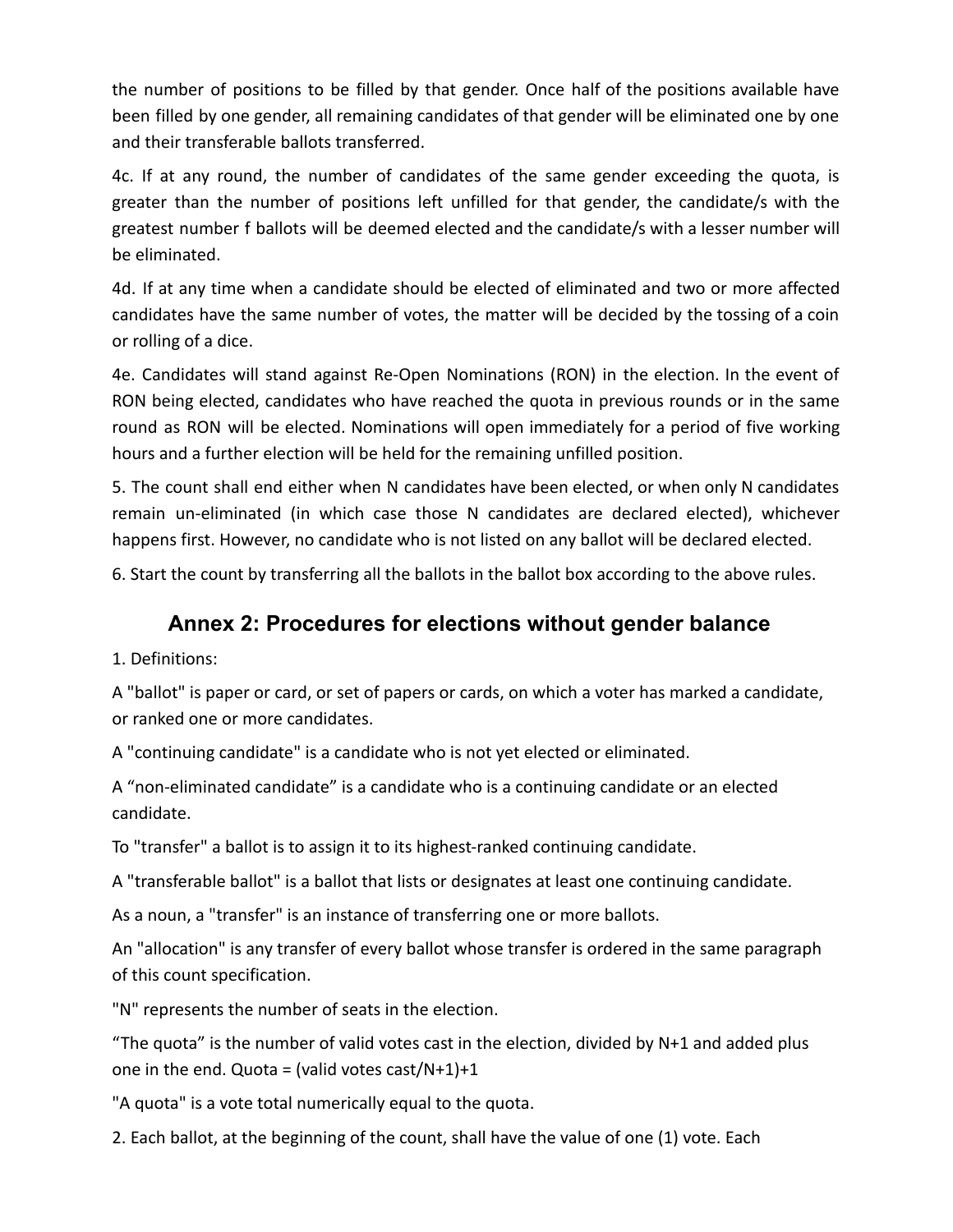candidate, at the beginning of the count, shall have a vote total of zero (0).

3. When a ballot is transferred to a candidate, this candidate's vote total is increased by the value of the ballot. When a ballot is transferred from a candidate, his vote total is decreased by the value of the ballot.

4. Immediately after each allocation, either paragraph 4a, or paragraph 4b shall be carried out, depending on whether or not that allocation has resulted in a candidate acquiring a quota.

4a. If any candidate has acquired a quota as a result of the allocation that has just been completed, then that candidate is elected as of that time. If this candidate's vote total exceeds a quota then the candidate has a "surplus", and this surplus is the amount by which his vote total exceeds the quota. The rest of this paragraph shall be carried out for every candidate who has a surplus as a result of the allocation that has just been completed. For each such candidate, this surplus shall be divided by the candidate's vote total, and the value of each of the candidate's transferable ballots shall be multiplied by the result of that division. Each of the candidate's transferable ballots shall then be transferred.

4b. If no candidate has acquired a quota as a result of the allocation that has just been completed, then the continuing candidate with the lowest total vote shall be eliminated, and this candidate's transferable ballots transferred.

4c. If at any time when a candidate should be elected or eliminated and two or more affected candidates have the same number of votes, the matter will be decided by the tossing of a coin or rolling of a dice.

4d. Candidates will stand against Re-Open Nominations (RON) in the election. In the event of RON being elected, candidates who have reached the quota in previous rounds or in the same round as RON will be elected. Nominations will open immediately for a period of five working hours and a further election will be held for the remaining unfilled position.

5. The count shall end either when N candidates have been elected, or when only N candidates remain un-eliminated (in which case those N candidates are declared elected), whichever happens first. However, no candidate who is not listed on any ballot will be declared elected.

6. Start the count by transferring all the ballots in the ballot box according to the above rules.

# **Annex 3: Eligible countries for ESU membership**

Block 1: Members of the European Union

Block 2: Candidate countries to the European Union

Block 3: EFTA countries not previously listed

Block 4: Full members of the Council of Europe not previously listed

Block 5: Other countries that are not members of any above-mentioned European structure: Belarus, Israel, Holy See.

Block 6: Regions/Provinces within European Countries with autonomous governance or special